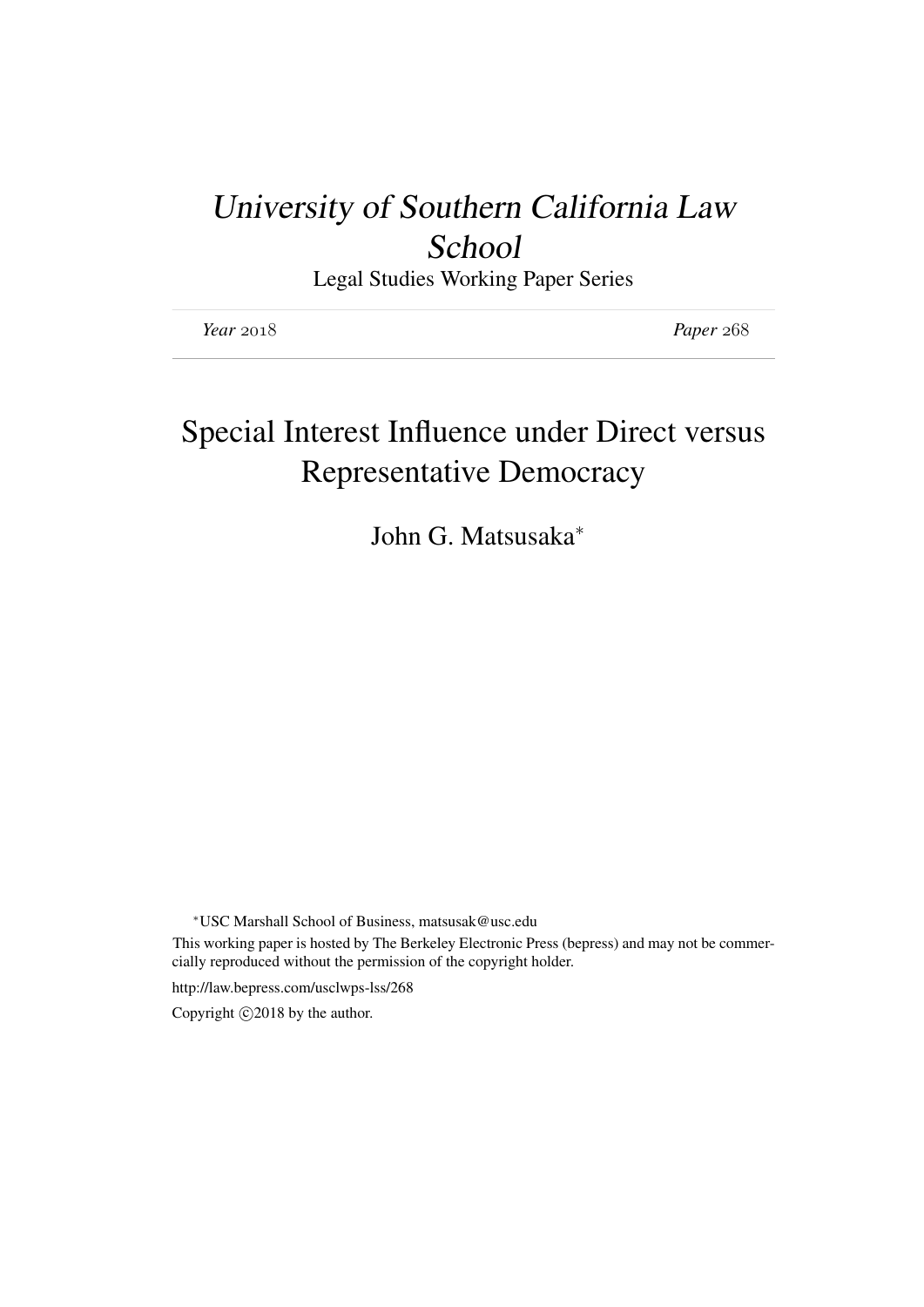## Special Interest Influence under Direct versus Representative Democracy

John G. Matsusaka

## Abstract

The ability of economic interest groups to influence policy is a common theme in economics and political science. Most theories posit that interest group power arises from the ability to influence elected or appointed government officials through vote-buying, lobbying, or revolving doors; that is, by exploiting the representative part of democracy. This raises the question: does special interest influence decline when policy is chosen using direct democracy, without involvement of representatives? An analysis of the content of the universe of state-level ballot initiatives during 1904-2017 reveals that business interests have been worse off as a result of initiatives across major industrial groups. An examination of all large contributions to ballot measure campaigns in California during 2000-2016 reveals that corporate and business interests were usually on the defensive with initiatives, and were much less likely to gain favorable legislation from citizen-initiated proposals than from proposals that originate in the legislature. The evidence suggests that economic interest groups have less influence under direct than representative democracy.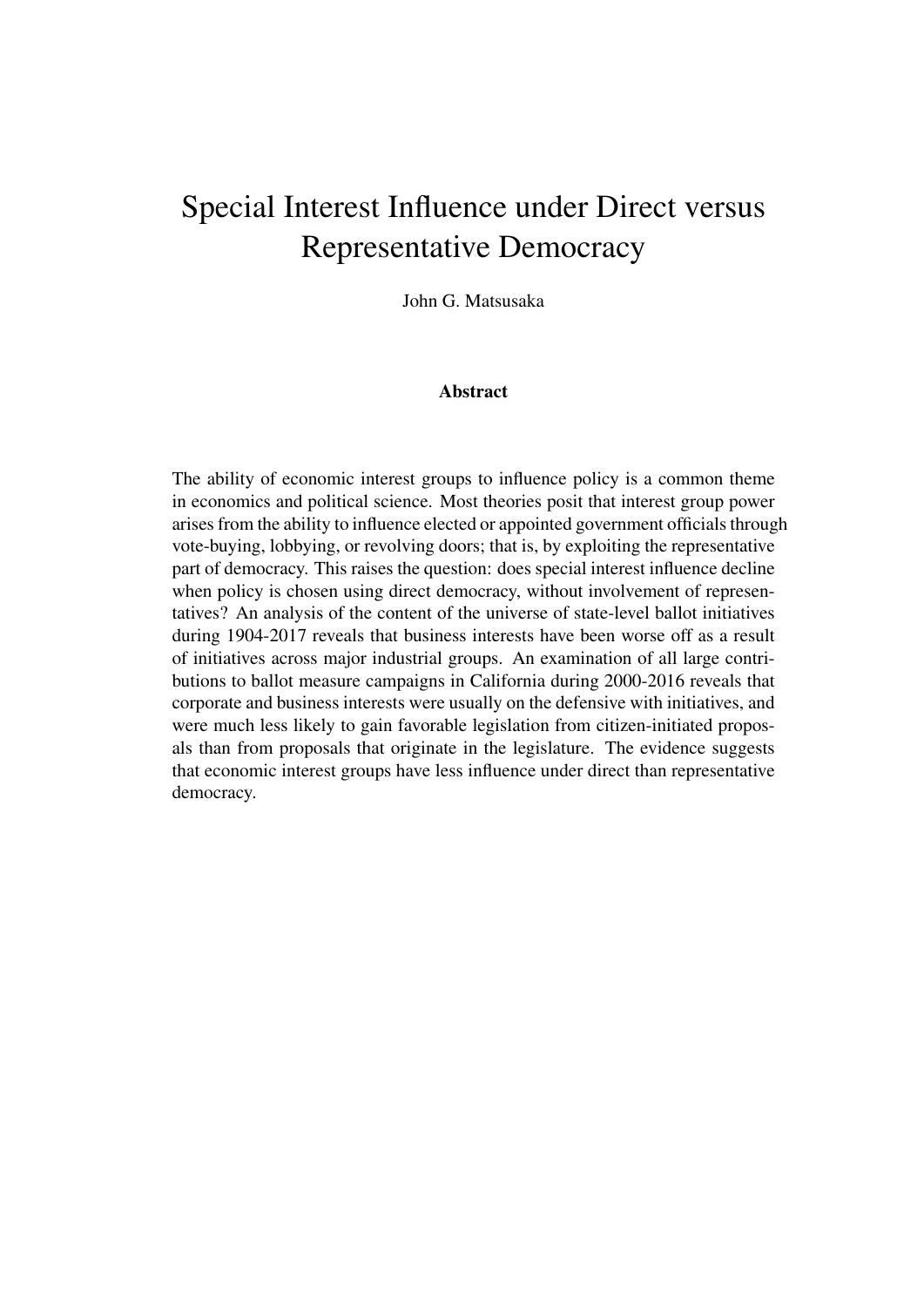## Special Interest Influence under Direct versus Representative **Democracy**

John G. Matsusaka[\\*](#page-2-0) University of Southern California

## May 2018

 $\overline{\phantom{a}}$ 

The ability of economic interest groups to influence policy is a common theme in economics and political science. Most theories posit that interest group power arises from the ability to influence elected or appointed government officials through vote-buying, lobbying, or revolving doors; that is, by exploiting the representative part of democracy. This raises the question: does special interest influence decline when policy is chosen using direct democracy, without involvement of representatives? An analysis of the content of the universe of state-level ballot initiatives during 1904-2017 reveals that business interests have been worse off as a result of initiatives across major industrial groups. An examination of all large contributions to ballot measure campaigns in California during 2000-2016 reveals that corporate and business interests were usually on the defensive with initiatives, and were much less likely to gain favorable legislation from citizen-initiated proposals than from proposals that originate in the legislature. The evidence suggests that economic interest groups have less influence under direct than representative democracy.

<span id="page-2-0"></span><sup>\*</sup> Comments welcome: [matsusak@usc.edu.](mailto:matsusak@usc.edu) I received helpful feedback from Anthony Orlando and participants at the Midwest Political Science Association Meetings and a USC PIPE workshop.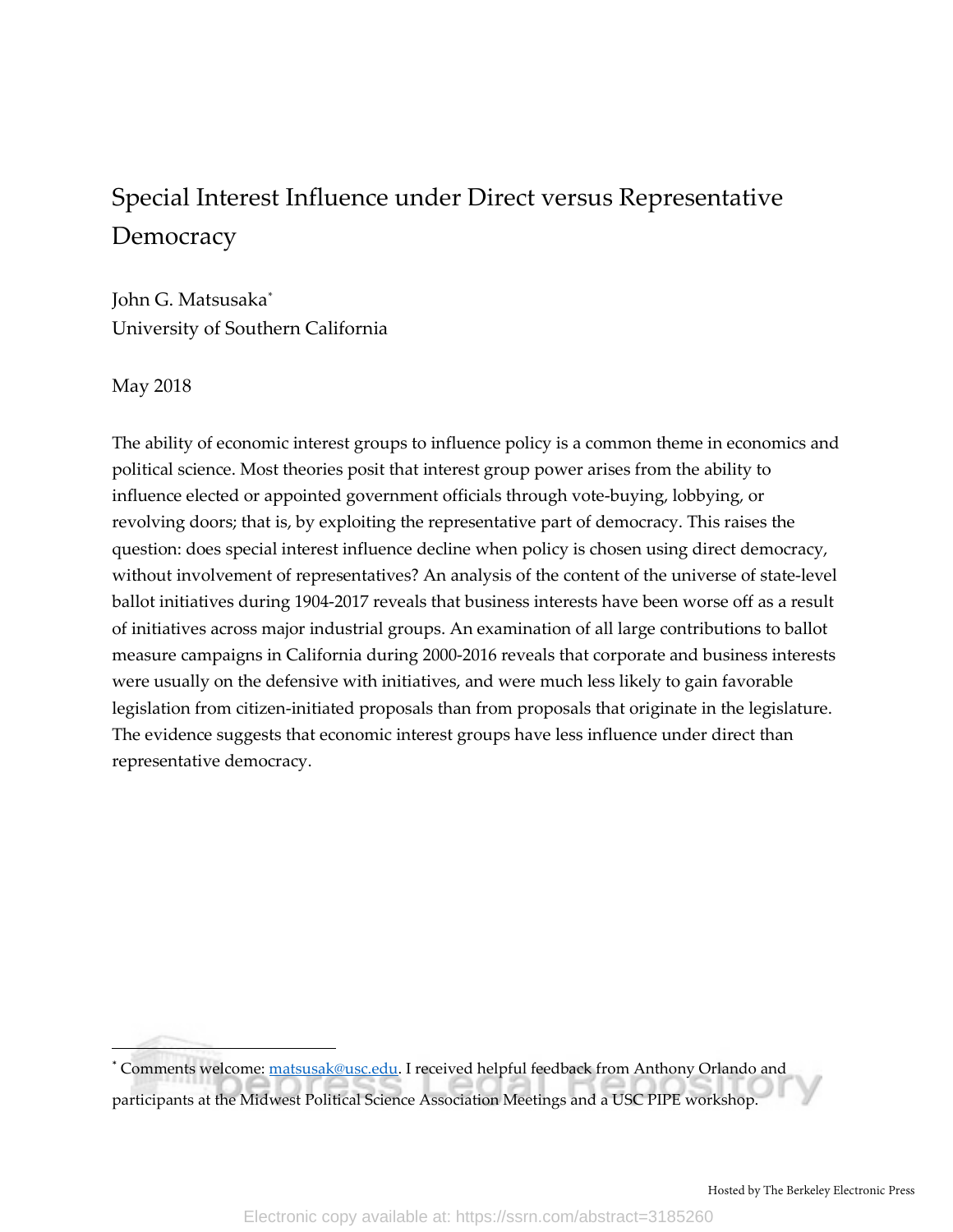## Special Interest Influence under Direct Democracy versus Representative Democracy

## **1. Introduction**

 $\overline{a}$ 

The power of concentrated economic interests, particularly large corporations, to influence the political process and bend public policy to their advantage is a longstanding theme in political economy (Stigler, 1971). The conventional view is that special interest power arises from the ability to influence legislators and regulators. Channels of influence include: vote buying through outright bribery or implicit arrangements involving campaign contributions or promises of future employment; revolving doors though which former industry insiders serve as regulators; and provision of information and expertise though lobbying that guides policy makers to the desired outcome. All of these channels situate the power of interest groups in their ability to exploit vulnerabilities in the *representative* parts of democracy, not so much from an ability to manipulate the public at large. This leads to the question whether special interests lose influence when citizens make policy decisions themselves by direct vote, without intermediation of representatives.

The answer is of considerable practical importance since most state and local governments in the United States allow citizens to make laws directly via the initiative and referendum: currently, 26 of 50 states allow either initiatives or referendums, and over 80 percent of cities allow citizen initiatives.[1](#page-3-0) Moreover, these forms of direct democracy were primarily adopted for the specific purpose of mitigating the power of special interests.<sup>[2](#page-3-1)</sup> They gained currency during the Populist movement of the late 19th century and spread across the

<span id="page-3-0"></span><sup>1</sup> For surveys of direct democracy, see Lupia and Matsusaka (2004) and Matsusaka (2005, 2018). For initiative availability in cities, see Matsusaka (2009).

<span id="page-3-1"></span><sup>2</sup> To quote one historian (Goebel, 2002, pp. 10-11): "[a] closer reading of [reformer] arguments clearly reveals that the initiative, referendum, and recall were primarily intended to abolish oppressive monopolies and artificial trusts in America by removing the legislative basis for their existence."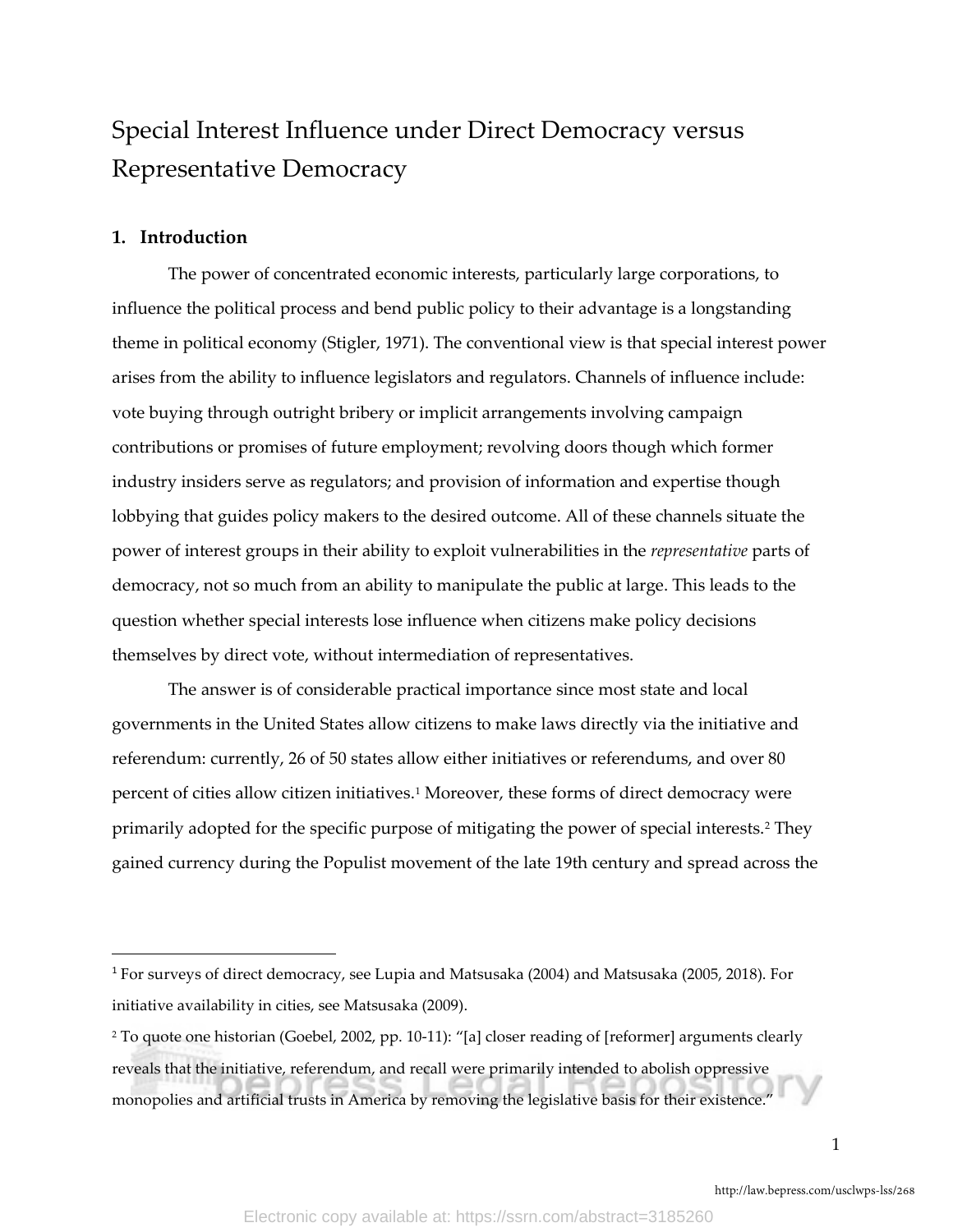country during the Progressive era of the early 20th century. Progressive leaders left no doubt about the problem they were trying to solve:

"No sane man who has been familiar with the government of this country for the last twenty years will complain that we have had too much rule of the majority. The trouble has been a far different one that, at many times and in many localities, there have held public office in the States and in the nation men who have, in fact, served not the whole people, but some special class or special interest. . . . [t]he initiative and referendum . . . are so framed that if the legislatures obey the command of some special interest, and obstinately refuse the will of the majority, the majority may step in and legislate directly." – Republican President Theodore Roosevelt[3](#page-4-0)

"Let us ask ourselves very frankly what it is that needs to be corrected. To sum it all up in one sentence, it is the control of politics and of our life by great combinations of wealth. . . . [The initiative and referendum] are being proposed now as a means of bringing our representatives back to the consciousness that what they are bound in duty and in mere policy to do is to represent the sovereign people whom they profess to serve and not the private interests which creep into their counsels by way of machine orders and committee conferences." – Democratic President Woodrow Wilson[4](#page-4-1)

Yet the idea that the initiative and referendum undercut the power of wealthy interest groups is contested by a tradition arguing that they in fact *enhance* the power of special interests.

York City, March 20, 1912.

<span id="page-4-1"></span><sup>4</sup> Wilson (1912).

<span id="page-4-0"></span><sup>3</sup> Roosevelt (1912). Theodore Roosevelt, *The Right of the People to Rule*, speech at Carnegie Hall in New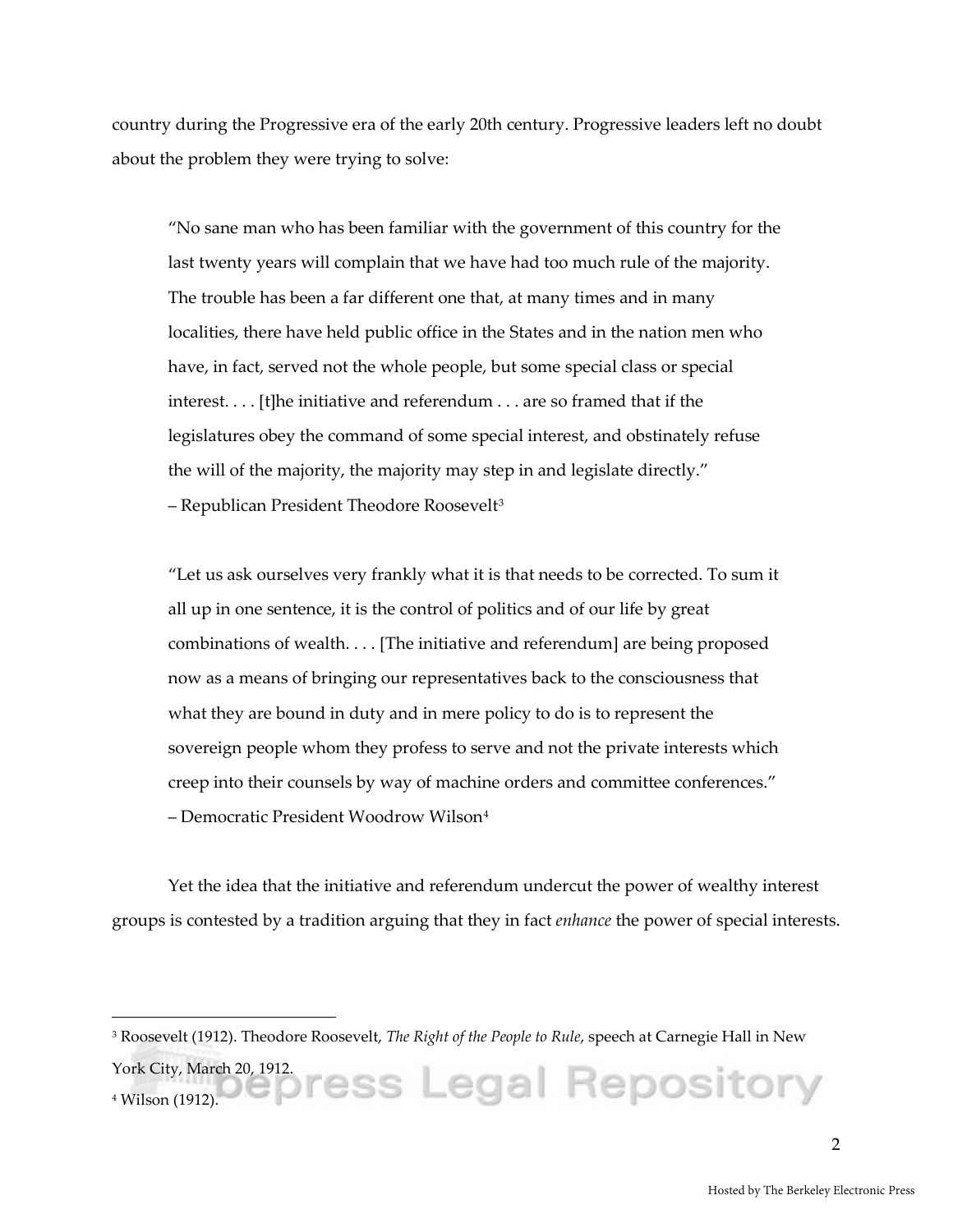This countervailing view was prominently articulated by award-winning journalist David Broder, in his book, *Democracy Derailed*:

"[T]he experience with the initiative process at the state level in the last two decades is that wealthy individuals and special interests – the targets of the Populists and Progressives who brought us the initiative a century ago – have learned all too well how to subvert the process to their own purposes."<sup>[5](#page-5-0)</sup>

This counterargument is based on a belief that mass electorates can be manipulated by campaign advertising, and that the deep pockets of wealthy interests gives them a hand up in this arena. The belief receives some support from the observation that most voters are (rationally) ignorant about political matters, and that information provided to them during a campaign can influence their voting decisions.[6](#page-5-1) Along these lines, Lohmann (1998) provides a model of influence in mass elections based on the information advantages of organized groups (building on Olson (1965) and Peltzman (1976)); and Boehmke (2005) provides a model in which interest groups gain influence from the initiative process because it gives them an additional lever to pressure the legislature. It is also the case that economic interest groups spend vast amounts on ballot proposition campaigns – for example, corporations have spent \$925 million in California alone since 2000, far more than they contributed to candidate elections – which they would not do unless it earned them some sort of return.

 The goal of this paper is to empirically shed light on these competing views about special interest influence under direct versus representative democracy. I examine a variety of historical and descriptive evidence that has not yet been studied. First, I consider the content of

 $\overline{a}$ 

<span id="page-5-0"></span><sup>5</sup> Broder (2000, p. 243).

<span id="page-5-1"></span><sup>6</sup> Recent experimental evidence on the effect of advertising includes Gerber et al. (2011), Kendall et al. (2015), and Rogers and Middleton (2015). While this evidence shows that voters change their views in response to advertising, it suggests that the effects are short-lived, and voters update rationally and are not easily "tricked" to vote against their interests.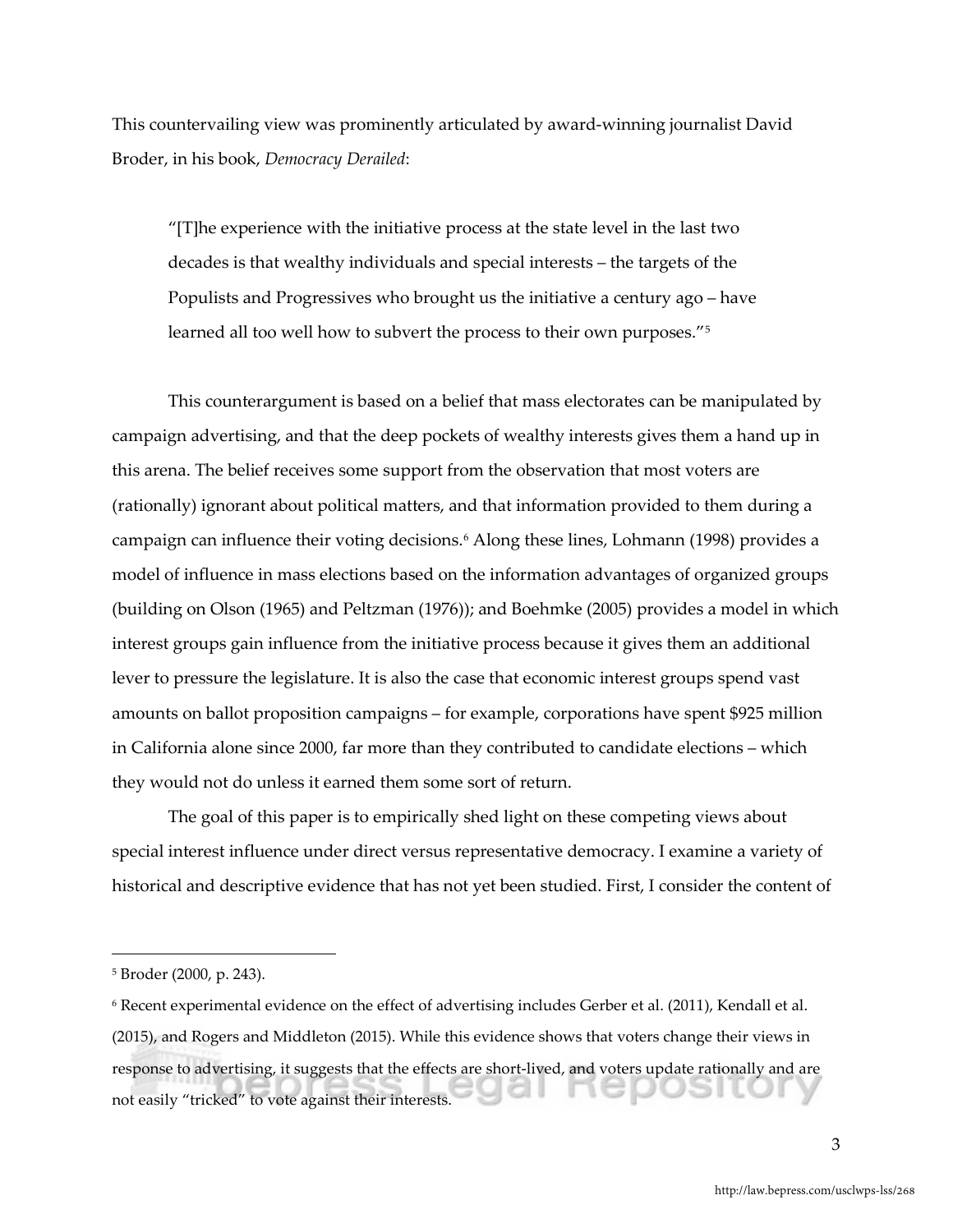the universe of 2,547 state-level initiatives in the United States since the first one was voted on in Oregon in 1904, focusing on the three industries that have been the subject of the most initiatives: energy, finance, and tobacco. For each initiative, I classify the proposed law as beneficial or harmful to the industry's bottom line, based on reading the text of the proposed law, voter guides, and media accounts. Eighty-two percent of initiatives relating to these industries proposed laws that were adverse to the industry's interests. Taking into account whether an initiative passed or failed – most initiatives fail regardless of type -- only 2 percent of proposed initiatives resulted in adoption of a pro-business law, while 24 percent resulted in laws that hurt industry interests. Business interests generally appear to lose under the initiative process, and surprisingly the success of anti-business interests appears to have accelerated after the Supreme Court's *Bellotti* decision in 1978 that removed limits on corporate spending on ballot measures.[7](#page-6-0) Because initiatives typically propose to move policy away from a status quo established by the legislature, the finding that initiatives more often hurt than help business interests suggests that direct democracy leads to less business-friendly policies than those produced by legislatures.

 The other type of evidence comes from contribution data on the 166 ballot propositions decided by California voters during 2000-2016. California is a particularly important state to study because the initiative process is central to its political processes, and its size in terms of population and production makes it comparable to a sizable country. I use the direction of campaign contributions – either for or against a proposition – to reveal whether a contributor expected to be helped or harmed by a proposal; and focus on large contributions – those of \$100,000 or more – to identify wealthy interest groups. Corporations and businesses are by far the most likely to make large contributions, accounting for 35 percent of the total number of such contributions; wealthy individuals account for 21 percent, public employees and labor unions account for 19 percent, and Indian tribes account for 9 percent. Corporate and business contributors were on the defensive side (contributed to the opposition campaign) 57 percent of time on initiatives and referendums, more often than any other major group. In contrast, they

<span id="page-6-0"></span><sup>7</sup> *First National Bank of Boston v. Bellotti*, 435 U.S. 765 (1978).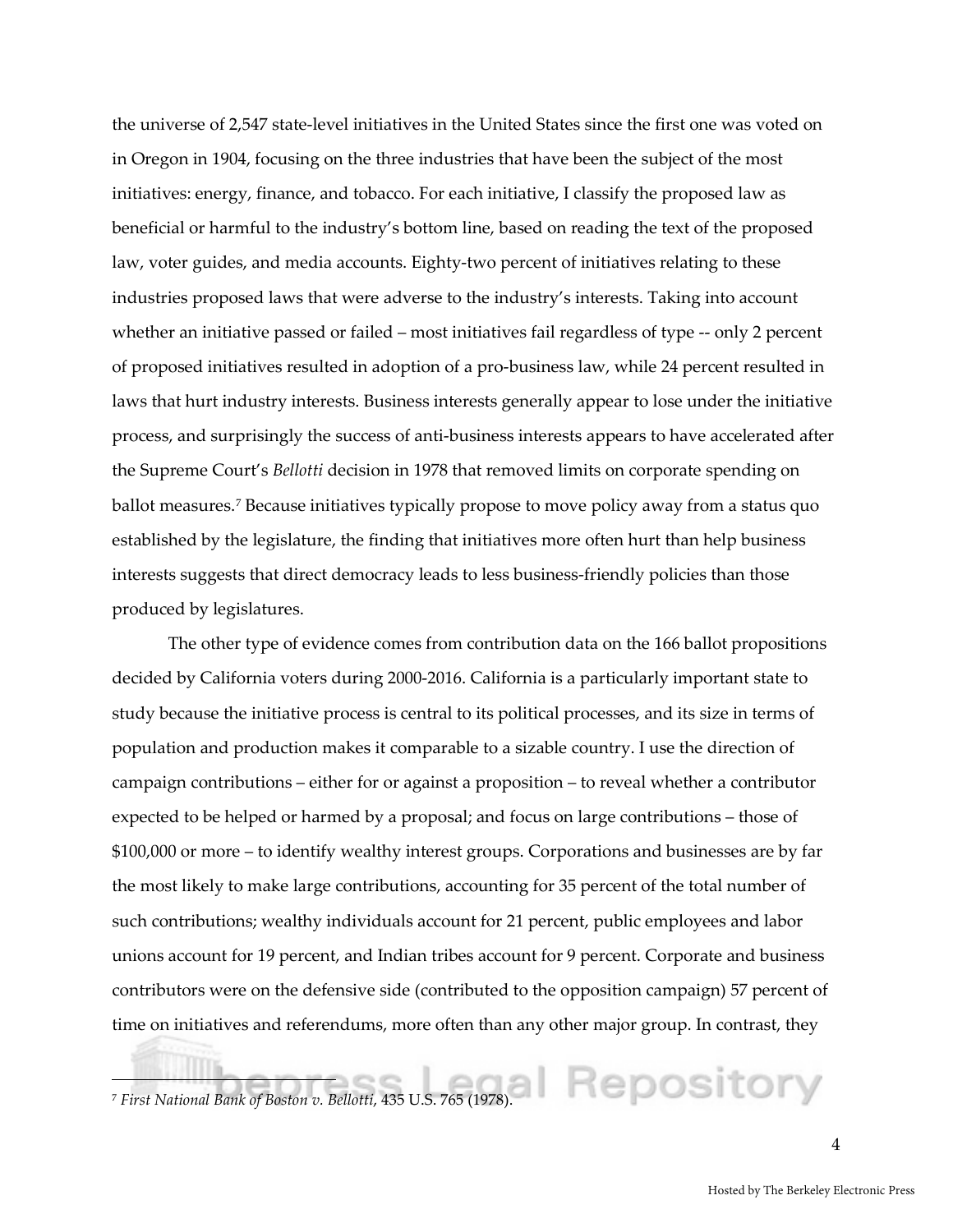were on the defensive side only 2 percent of time on proposals placed on the ballot by the legislature. Taking into account the election outcome, corporations and businesses ended up with a law they liked 22 percent of the time and disliked 15 percent of time on initiatives and referendums; for legislative proposals, they ended up with a law they liked 86 percent of the time and a law they disliked only 2 percent of the time. Contribution evidence thus also suggests that business interests fare much better with the legislature than with initiatives and referendums.

#### **2. Theories of Interest Group Influence**

 The theoretical literature on interest group power is well developed. The "capture" theory of Stigler (1971), formalized and extended by Peltzman (1976), models policy as the equilibrium of a contest between competing interests, in which groups expend resources to exert "pressure" on policymakers, and policy decisions reflect a balancing of the various pressures. In this line of thinking, small, homogeneous groups with high per capita benefits and ample resources are more effective because they have more to gain individually, more incentive to become informed, and are better able to overcome free rider problems (as in Olson (1965, 127- 128)). Early studies were somewhat vague on the precise mechanisms by which groups exert pressure, focusing more on how policy emerged as an equilibrium of competing interests (e.g., Becker (1983)). Subsequent research has fleshed out several precise channels through which interest groups can influence policy making in legislatures and regulatory agencies. Four channels feature most prominently.[8](#page-7-0)

#### *Vote Buying*

**HITTLE** 

 $\overline{\phantom{a}}$ 

Vote buying can take the form of bribes, contributions to a politician's election campaign, or promises of future benefits such as a job when the politician leaves office. Theoretical studies include Snyder (1991), Grossman and Helpman (1994), Besley and Coate (2001), and Dal Bό (2007). Some studies find evidence of a link between roll call votes and campaign contributions

<span id="page-7-0"></span><sup>8</sup> Only a few of the many possible studies are cited. I have emphasized well-known and survey articles.

 $C<sub>0</sub>$ 

Ronne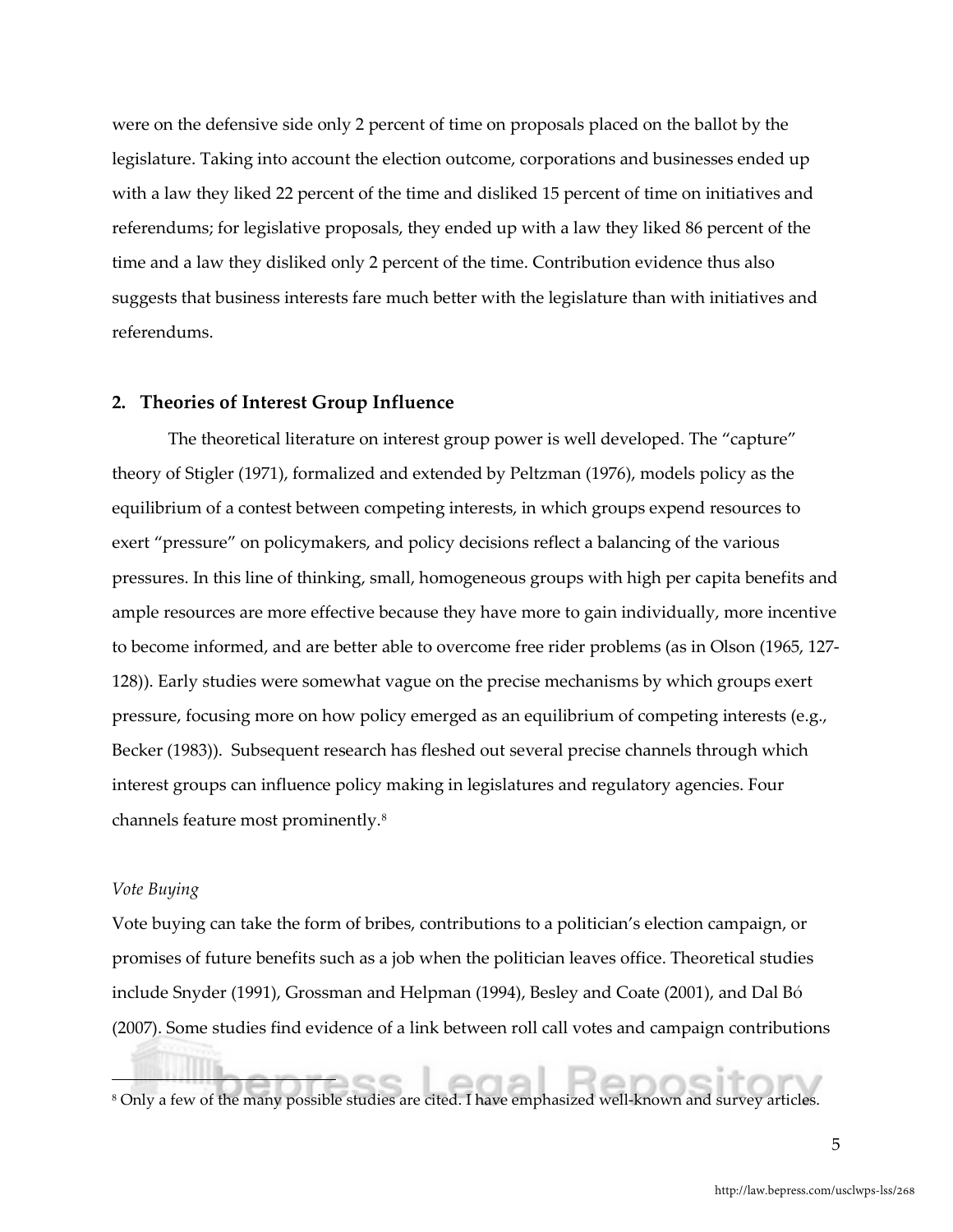(e.g., Stratmann (1992, 1998, 2002)), but not all (see Ansolabehere et al. (2003) for a survey). There is also evidence linking campaign contributions to policy outcomes (see Dal Bό (2006) for a survey), and more circumstantially, that corporate contributions flow to legislators with the most influence over policy (Power and Grimmer, 2016; Fouirnaies and Hall, 2018). Concern over the corrupting role of campaign contributions is the animating force behind ongoing attempts to regulate and limit money in political campaigns.

## *Revolving Doors*

"Revolving doors" refers to the practice of individuals moving back and forth between industry jobs and government positions that regulate the industry. Revolving doors can cause policy to favor the regulated industry if regulators are socialized into seeing the world through a lens that favors the regulated industry (Kwak, 2014), or if regulators anticipate returning to work in the industry after leaving government service. Revolving doors are not necessarily bad – government administration may benefit from industry expertise (Che, 1995) – but they create a potential opening for industry influence

## *Lobbying, Information, and Expertise*

An interest group may be able to influence policy by providing information and expertise to decision makers, typically in the form of lobbying. This information may improve policy (Hall and Deardorff, 2005), but a large theoretical literature on communication shows how an expert can use his or her superior information to distort the policy maker's decisions. McCarty (2014) is one example, and that study also shows how growing complexity of the regulatory environment expands the power of industry experts. Hirsch and Shotts (2015) show how an interest group can influence policy by offering high quality policy proposals that set the agenda for what is decided. Empirically, there is a plausibly causal evidence that lobbying influences policy decisions.[9](#page-8-0)

<span id="page-8-0"></span><sup>9</sup> De Figueiredo and Silverman (2006); Richter et al. (2009); de Figueiredo and Richter (2014); Kang (2015); Lambert (forthcoming).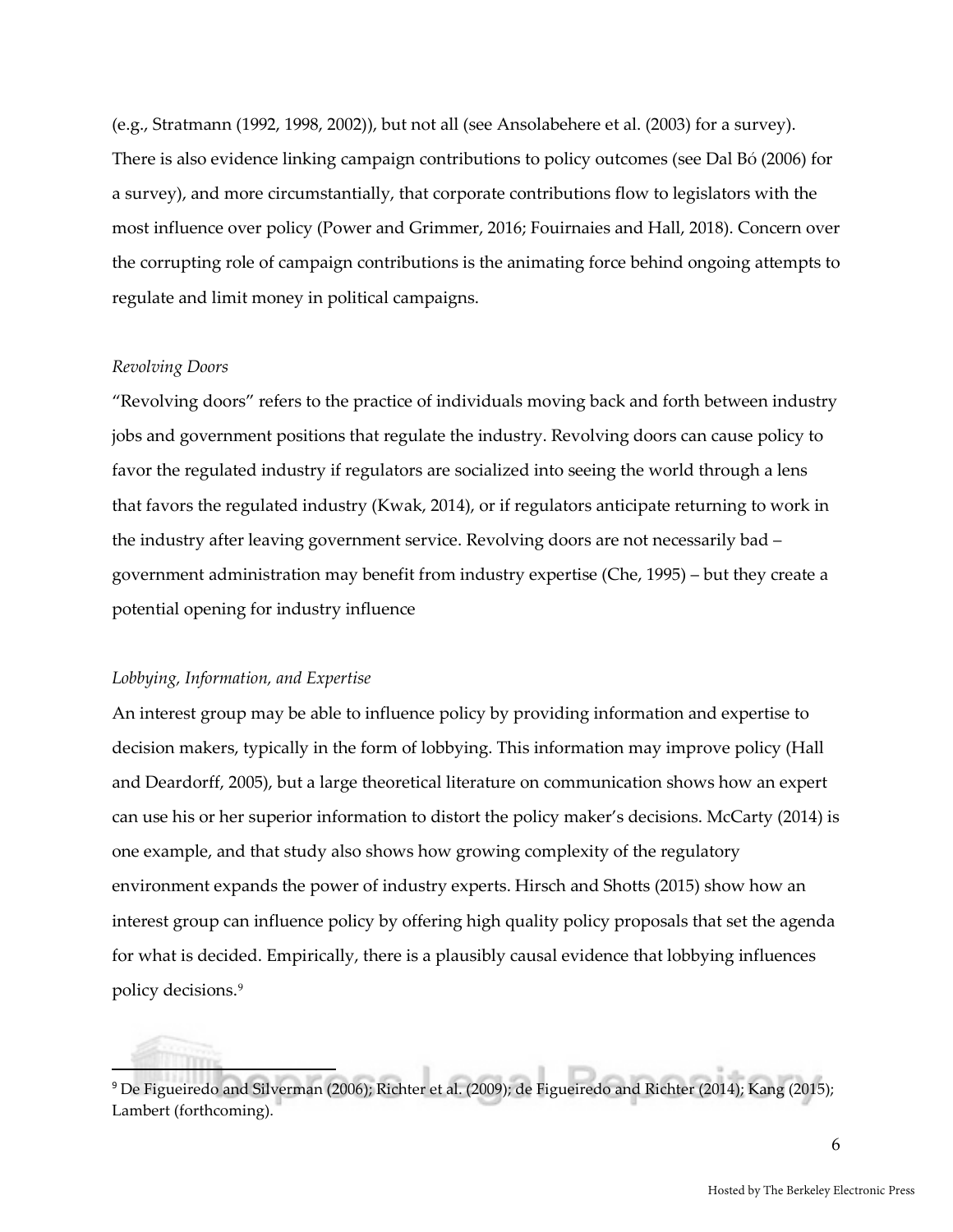## *Changing Election Outcomes*

The final channel of potential influence is by persuading voters to support candidates that favor the interest group. Recent experimental evidence shows that campaign advertising can change voting decisions (Gerber et al., 2011; Kendall et al., 2015; Rogers and Middleton, 2015). Theoretically, Lohmann (1998) shows how policy makers may cater to better-informed groups that are more likely to reward favorable policy choices at the polls. Bawn et al. (2012) offers a related argument that interest groups are able to capture the nomination process of the main political parties, thus securing election of candidates of their choice.

 An important thing to note is that all but the last of these channels run through elected or appointed government officials. Interest groups exert influence by exploiting vulnerabilities in the *representative* elements of government. Most of the channels featured in the literature do not naturally extend when it comes to influencing the electorate at large. Bribing voters might be feasible in a legislature of a few hundred persons, but not an electorate of millions, especially with secret ballots. Revolving doors cannot exist without a governmental official in place to make the decision. It would seem to follow that taking representatives out of the decision chain would reduce the power of interest groups that employ these three channels.

The channel that does not run through representatives is the last one listed above, the ability of interest groups to influence mass elections through the provision of information or advertising, in effect, by having more resources to persuade voters to support their favored candidates or favored ballot measures. If wealthy interests are able to influence mass elections through advertising, this power should extend to both candidate and ballot measure elections; it is not clear a priori whether advertising would be more effective at persuading voters in candidate or ballot measure elections.

## **3. Institutional Context and Data**

Direct democracy includes any form of direct law-making by citizens. Citizen assemblies or town meetings are probably the oldest form, but today referendums or "ballot propositions", are the dominant form. Ballot propositions can be grouped into several broad categories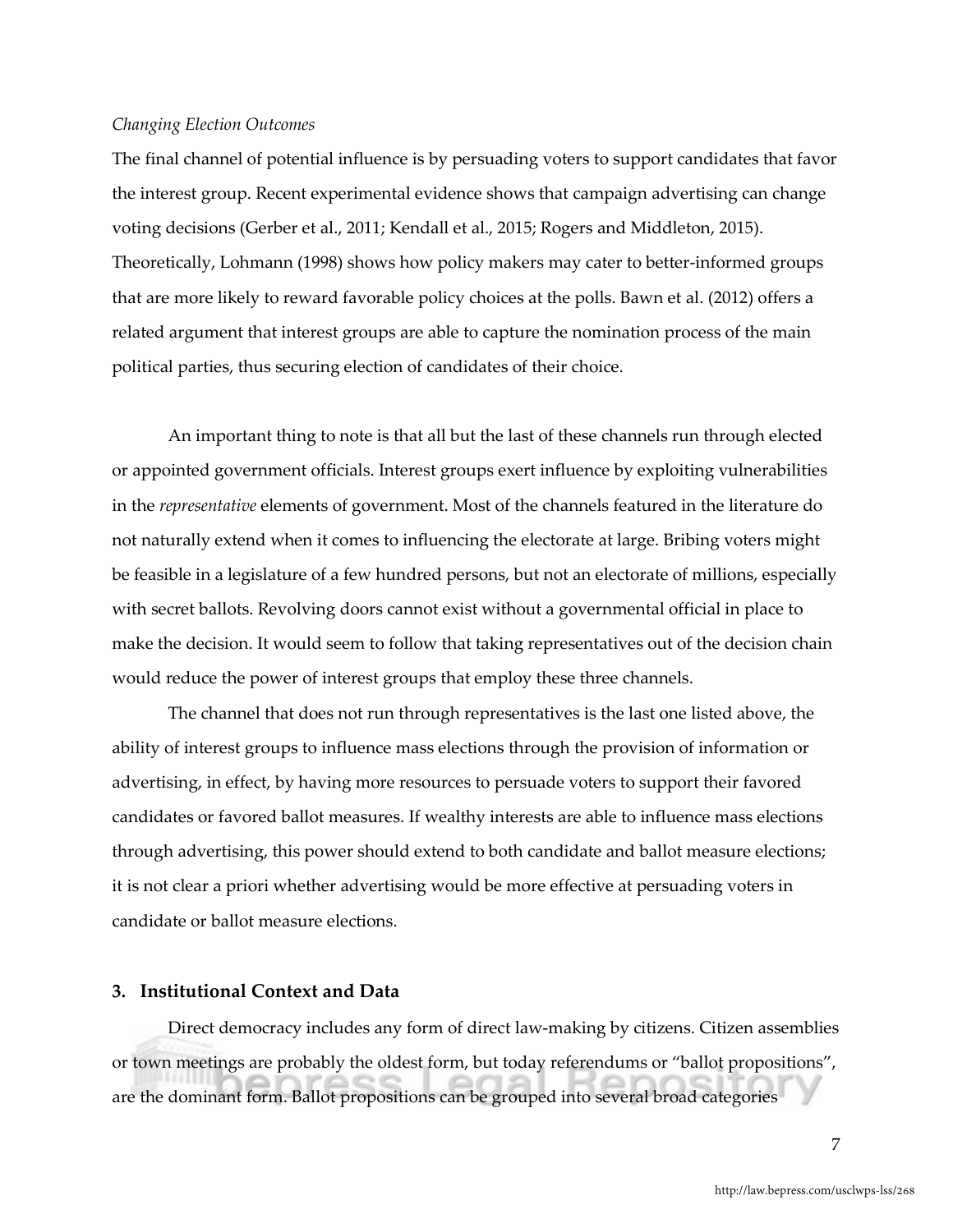according to how they come to the ballot. "Initiatives" are proposals of new statutes or constitutional amendments that qualify for the ballot by citizen petition. "Referendums" are proposals to repeal existing laws that also qualify for the ballot by citizen petition.[10](#page-10-0) "Legislative measures" or "legislative propositions" are new laws or constitutional amendments that are placed on the ballot by the legislature; most of these are constitutional amendments or bond proposals that are required to be referred to the voters by the state constitution. Because legislative proposals originate in the legislature, and thus are subject to the usual channels of interest group influence, I use them below as a comparison group to examine how business interests fare under the legislature.

Popular votes on policy issues have been used in the United States since the beginning of the republic – literally: Rhode Island held a vote on whether to adopt the U. S. Constitution in 1788. In the early 1800s, states began adopting and amending their constitutions by a vote of the people, and this became the rule by the middle of the 19th century. Around the same time, states also began requiring voter approval for a variety of policy decisions, such as borrowing, chartering banks, relocating the state capital, and prohibiting the sale of liquor. The voterinitiated forms of direct democracy – the initiative and referendum – spread across the country at the state and local level in the first two decades of the 20th century as part of the Progressive Movement. South Dakota was the first state to adopt the initiative and referendum in 1898, following by 20 other states over the next two decades, and direct democracy became common in cities in the same period. Today, 24 states allow initiatives, 23 allow popular referendums, and 82 percent of the 1,500 largest cities provide the initiative (Matsusaka, 2009). In short, direct democracy is a deeply rooted part of American democracy, giving us a long historical record to examine for evidence of its effects on special interest influence.

 $\overline{a}$ 

<span id="page-10-0"></span><sup>&</sup>lt;sup>10</sup> What I call a "referendum" is sometimes called a "popular referendum," "veto referendum," or (outside the United States) "optional referendum." To add to the confusion, "referendum" is also sometimes used as a catch-all term for any ballot proposition. I follow the *Oxford English Dictionary* in using "referendums" as the plural instead of "referenda."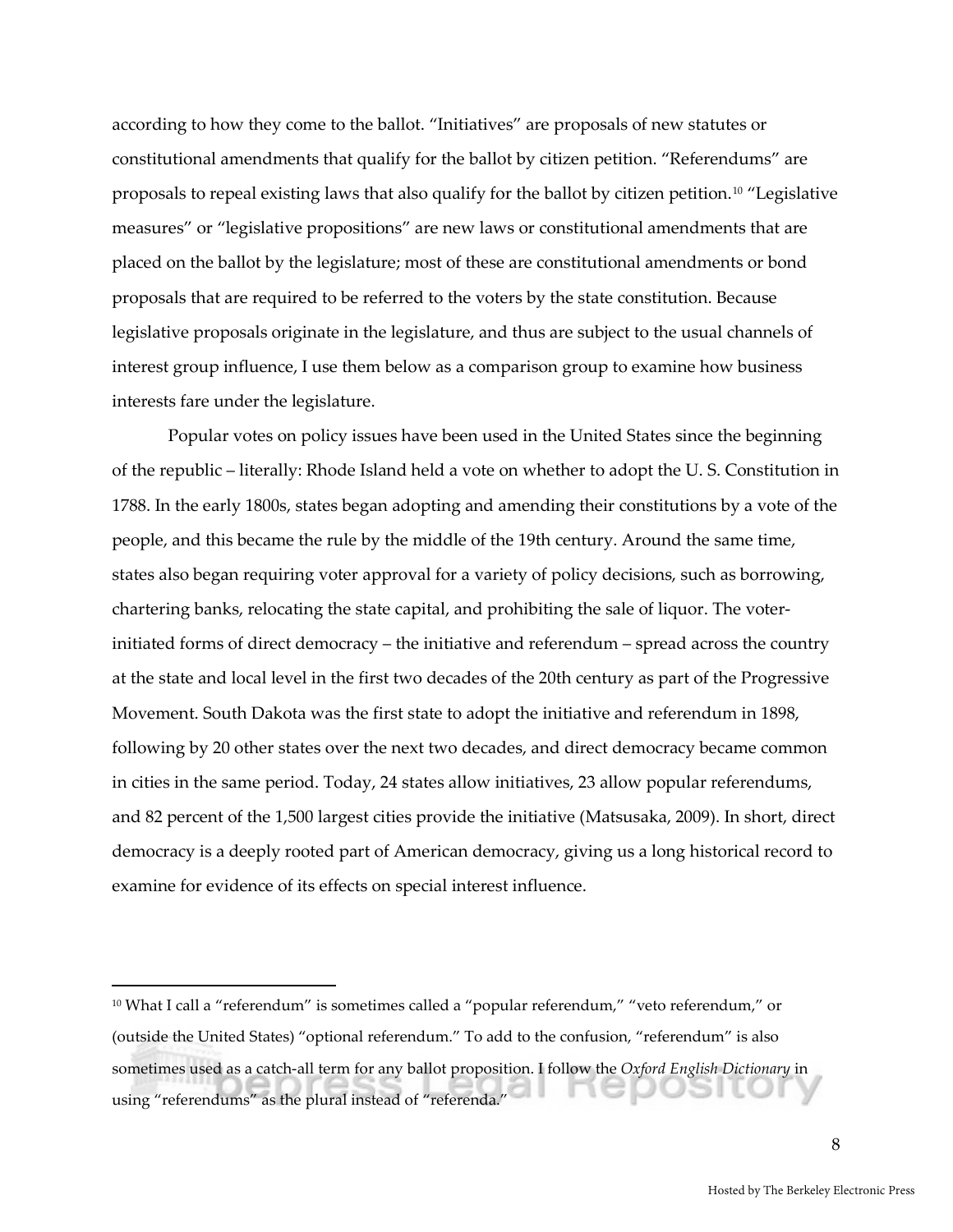The first part of the analysis in this paper is based on the Initiative and Referendum Institute's database describing all state-level initiatives that have come up for vote, beginning with the first ones in Oregon in 1904 and continuing through the end of 2017. For each initiative, the data set contains information on its legal status (for example, whether it was a statute or a constitutional amendment), voting results, subject matter classification, and a short description of the content. The information was compiled from official state publications. In addition, as discussed below, for initiatives that were classified as related to business, I hand-collected more detailed information on the likely consequences of the proposal.

 Across the 24 initiatives states, a total of 2,547 initiatives have gone to a vote since 1904. Of those, 41 percent were approved by the voters. There is a substantial variation in initiative use over time, for reasons that are not well understood. Figure 1 plots the number of initiatives by decade, and the percentage that were approved. Initiative use varies across space as well as time: California has voted on the most, 371, followed closely by Oregon with 369, then Colorado with 229, North Dakota with 195, Washington with 182, and Arizona with 175.[11](#page-11-0)

The second part of the analysis draws on a campaign finance data provided by California's Secretary of State. The data include all contributions received by each California ballot measure campaign from 2000 to 2016. California law places no limits on contributions to ballot measure campaigns, nor does it limit spending. Ballot measure committees (which encompass essentially all entities that spend on ballot measure campaigns) are required to file quarterly reports disclosing contributions and expenditures. The committee must report the name and address of the donor, regardless of the amount of the contribution, for both monetary and in-kind contributions, and must report the donor's occupation for contributions exceeding \$100. As mentioned above, California is a natural focus for study because of its reputation as "ground zero" for direct democracy and its long history with the process. By now, the interest groups are familiar with the workings of the process and have established the appropriate

<span id="page-11-0"></span><sup>11</sup> For more information on initiative trends, see *Overview of Initiative Use, 1900-2016*, available at [www.iandrinstitute.org.](http://www.iandrinstitute.org/)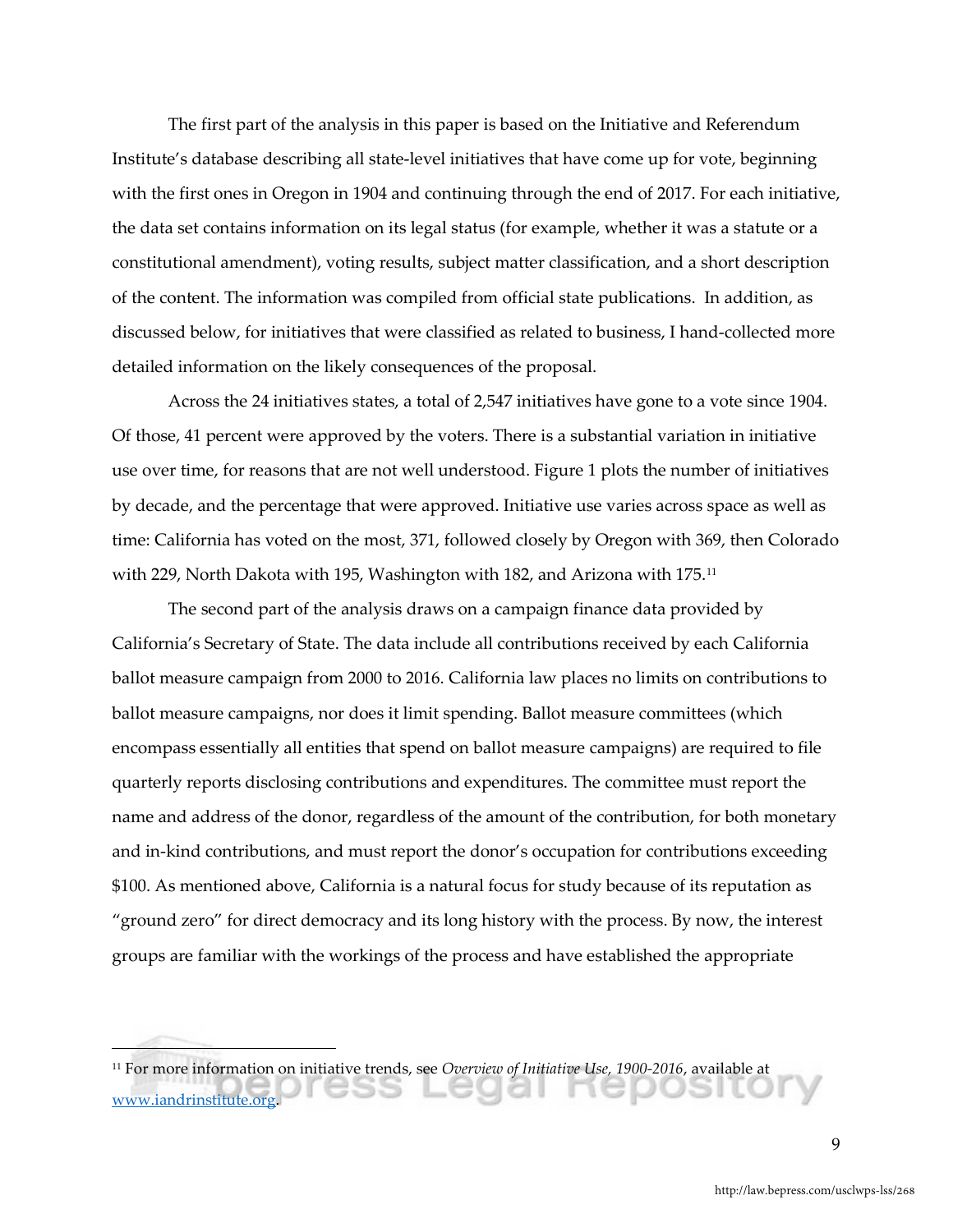

Figure 1. State Initiatives in the United States

*Note.* Includes all state-level initiatives. Data source: Initiative and Referendum Institute.

infrastructure to contest ballot measures so we are able to examine how direct democracy works in its mature form.

 During 2000-2016 period, a total of 166 propositions went to the voters, consisting of 102 initiatives, 11 referendums, and 43 legislative measures. The approval rate was 38 percent for initiatives, 55 percent for referendums, and 74 percent for legislative measures. Across all propositions there were 373,440 distinct contributions amounting to \$3.0 billion in total. To put this number in perspective, during the same period contributions to candidates for the state assembly and senate totaled \$1.3 billion. For each ballot measure, I aggregated all contributions by a given individual/organization to produce a total contribution amount by that individual/organization on that measure. Henceforth, when I refer to a "contribution", I mean this aggregated amount. Some committees encompassed more than one issue, for example, a committee might have campaigned in favor of Proposition 1 and Proposition 2. A contribution to such a committee was apportioned equally across the committee's campaigns, for example, a \$100 contribution to the aforementioned campaign would be treated as a \$50 contribution to Proposition 1 and a \$50 contribution to Proposition 2. Contributor names were individually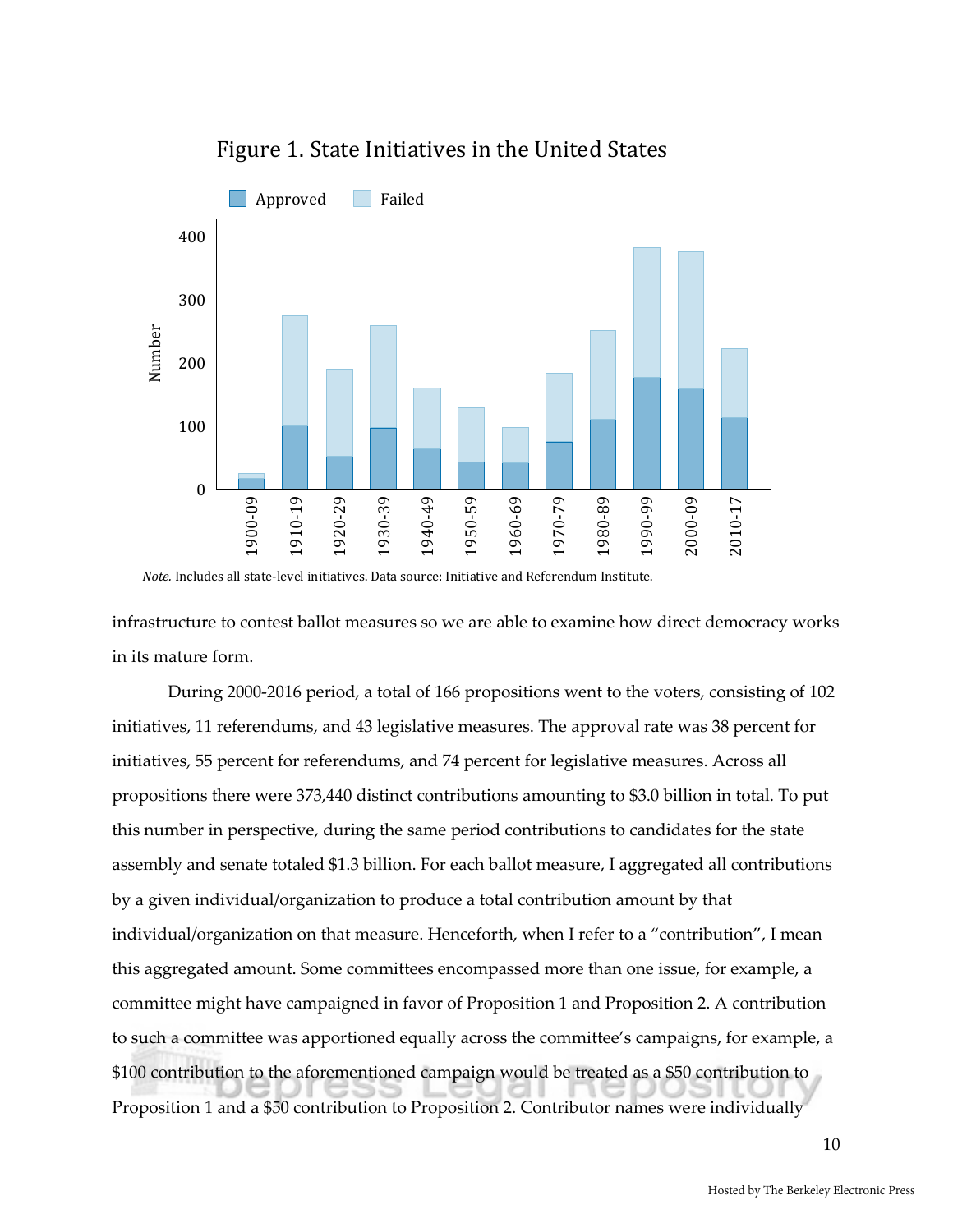examined and adjusted manually to ensure proper aggregation. For example, contributions from "Edison International and Affiliated Entities" and "Southern California Edison" were from the same business and had to be combined appropriately.

## **4. Historical Evidence 1904-2017**

 $\overline{\phantom{a}}$ 

Empirical research on the influence of special interests typically proceeds by focusing on a particular industry, identifying on an a priori basis policy outcomes that favor the industry, and showing that proxies for the political strength of the industry predict favorable policies. A classic study in this vein is Stigler (1971), which found that trucking regulation was more favorable to the industry in states where trucking had stronger political support from agriculture and where railroad competition was weaker. The literature that follows this approach is vast, and has examined numerous industries. To take just one example, several recent papers have studied the evolution of banking regulation, emphasizing the political power of pro- and anti-banking interests (Kroszner and Stratmann, 1998; Kroszner and Strahan, 1999; Mian et al., 2010, 2013; Rajan and Ramcharan, 2011). The literature typically finds that economic interest groups do in fact have influence, and that policies respond to the political power of interest groups, at least to some degree.

 This section takes an analogous approach by focusing on specific industries, and classifying policies a priori as either helping or harming the industry. The purpose, however, is not to show that political power influences the outcomes, but rather to assess how business interests fare overall under the initiative process. Since initiatives in most cases propose to shift policy away from a status quo established by the legislature, the success of a pro-business initiative implies that businesses fared better under the initiative than the legislature, and conversely.[12](#page-13-0) The basic question is then: historically, has the initiative allowed business interests to shift policy in their favor, or is it more often the case that anti-business interests were able to

<span id="page-13-0"></span><sup>&</sup>lt;sup>12</sup> It is not always the case that the status quo was established by the legislature; the initiative may attempt to change a law established by a previous initiative.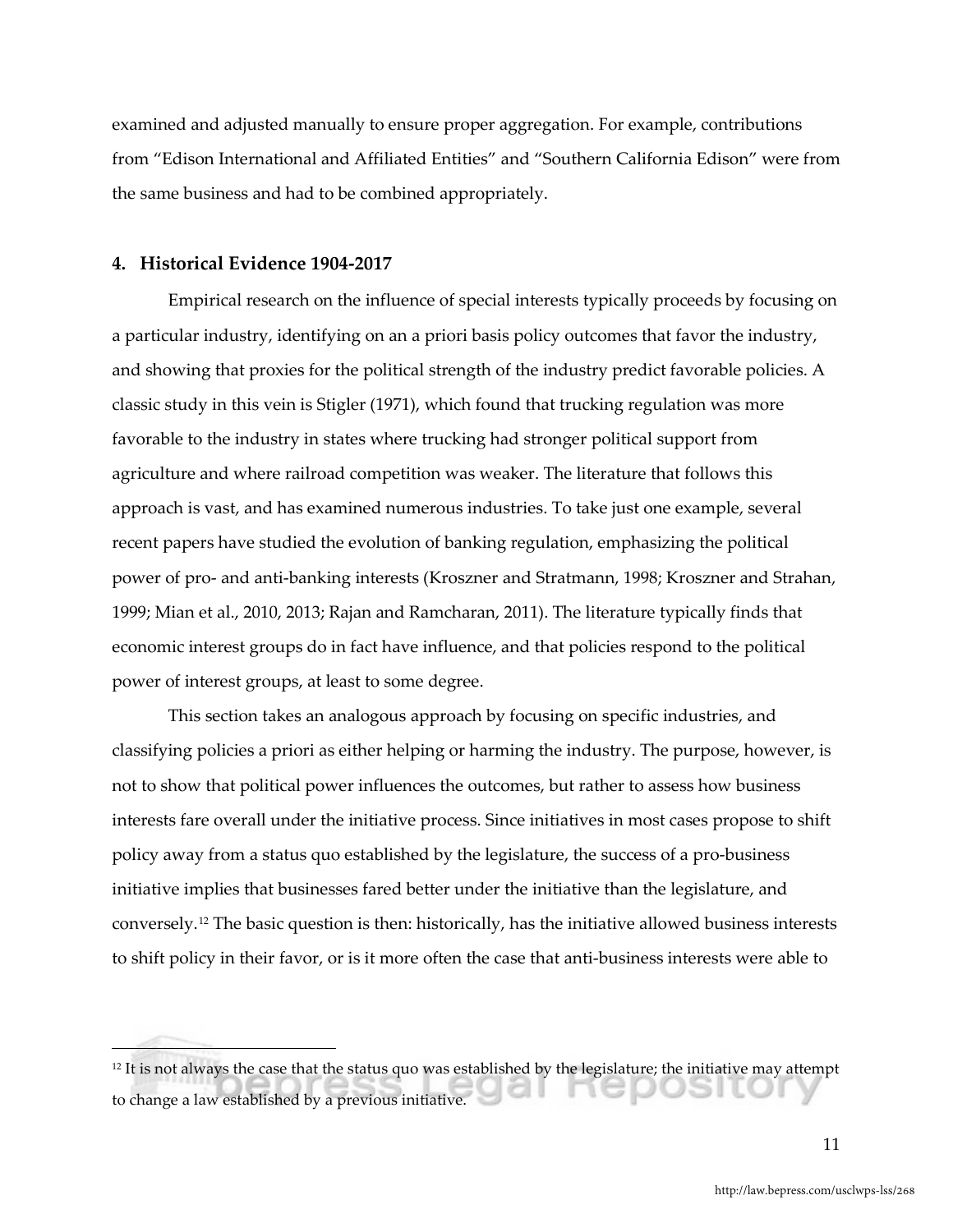shift policy away from business interests? Clearly, these are not causal estimates but rather an attempt to paint a picture of how business fared in general.

 I began by considering all 2,547 statewide initiatives that went to a vote. Each initiative was assigned a broad topic, such as government administration, government spending, elections, and so forth, as well as industry classifiers (where appropriate) such as energy or tobacco. I extracted initiatives that pertained to specific industries, excluding initiatives that would have impacted businesses in a way that spans industries, such as an increase in the sales tax. Based on examination of these industry-related initiatives, I narrowed the focus to three industry clusters that were the subject of a large number of initiatives: energy, finance, and tobacco. I examined the content of each initiative based on the text of the measure, explanations and arguments in voter guides, and media accounts, and classified each as likely to have helped or harmed the industry. I discarded initiatives that had an ambiguous impact on the industry, or were the subject of an intra-industry dispute. This left 188 initiatives across the three industry clusters: 103 concerning Energy, 43 concerning Finance, and 42 concerning Tobacco. Common initiative subjects were: (i) for Energy, regulation of nuclear power plants and radioactive waste, regulation of electricity rates, gas taxes, and severance taxes on oil; (ii) for Finance, usury laws and automobile insurance rates; and (iii) for Tobacco, tobacco taxes and smoking bans.<sup>13</sup> See the appendix for more details on how the initiatives were selected and characterized. These business-related initiatives are not concentrated in a single state or small set of states.

Figure 2 provides an overview of the content of initiatives related to these three industry clusters. Panel A shows the number of initiatives that were proposed each year, distinguishing pro-business from anti-business measures. For example, the figure indicates that one probusiness initiative was proposed in 1912, and three anti-business initiatives were proposed in 1914. What stands out immediately is the prevalence of anti-business over pro-business initiatives. This pattern is persistent over time, becoming especially pronounced after 1970. The jump in anti-business initiatives in the 1970s is somewhat unexpected because the Supreme

<span id="page-14-0"></span><sup>13</sup> Six energy initiatives, 5 finance initiatives, and zero tobacco initiatives were omitted because the impact on the industry was ambiguous.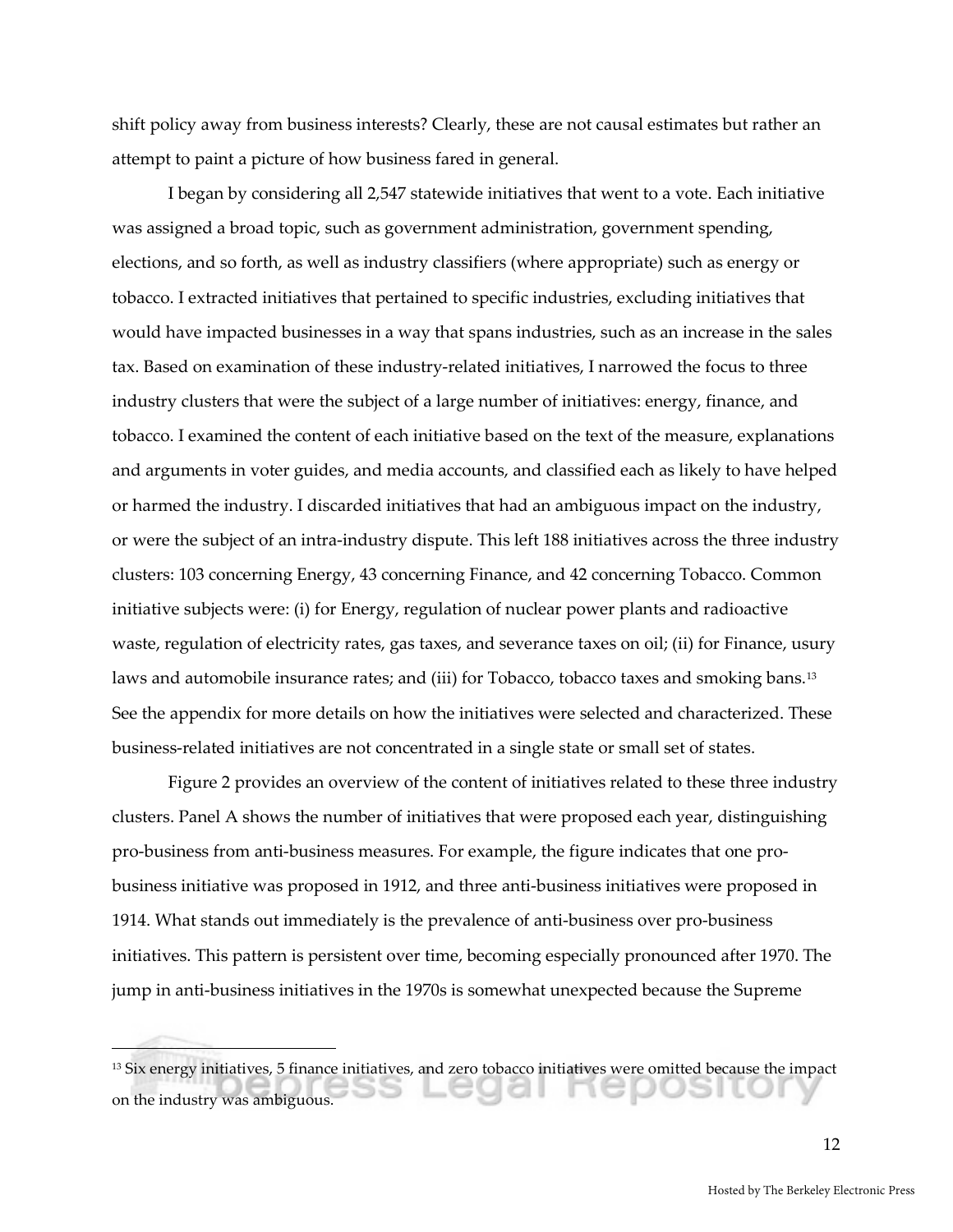Court's *Bellotti* decision in 1978 removed all limits on initiative campaign spending by corporations; the view that direct democracy is a tool of rich special interests might lead one to expect that corporations would use their newfound spending freedom to flood the ballot with pro-business proposals, but that is the opposite of what happened.

Panel A of Figure 2 shows initiatives that were proposed. The picture might not be so bleak for business interests if it was the case that they were able to defeat anti-business initiatives while securing passage of pro-business initiatives. Panel B shows the number of initiatives that were approved by voters. Most initiatives fail, regardless of their business orientation. The figure shows that business interests do not fare well when looking at the final outcomes: the preponderance of approved initiatives were anti-business, and especially so after 1970. The idea that the deep pockets of businesses allow them to dominate the initiative agenda does not find support in the historical record. To the contrary, the picture is generally consistent with the progressive view that initiatives undercut the power of business interests.

 Table 1 quantifies the information in Figure 2, and provide more texture. Panel A summarizes initiatives relating to these three industries over the entire history of the initiative process, 1904-2017. Column (2) shows the number of proposed initiatives that were probusiness. Only 18 percent were pro-business, and this pattern holds for each industry cluster, with Tobacco (10 percent pro-business) targeted the most and Finance (42 percent pro-business) targeted the least. Columns (3)-(5) report the election outcomes, distinguishing pro-business from anti-business initiatives, in order to determine if the end result made business interests better off (when a pro-business initiative passed), worse off (when an anti-business initiative passed), or the same as before (when an initiative of either type failed). Across all initiatives, industry was better off as a result of 2 percent of initiatives, worse off as a result of 24 percent, and unaffected by 74 percent of initiatives (because they failed). Again, the evidence suggests that industry is hurt much more often than helped by initiatives. This is especially the case for the tobacco industry, which was worse off as a result of 43 percent of initiatives, and never made better off. The basic picture, then, appears to be this: industry interests typically lose control of the agenda and end up with less favorable laws as a result of the initiative process. It easy to understand why corporate interests are generally opposed to the initiative process.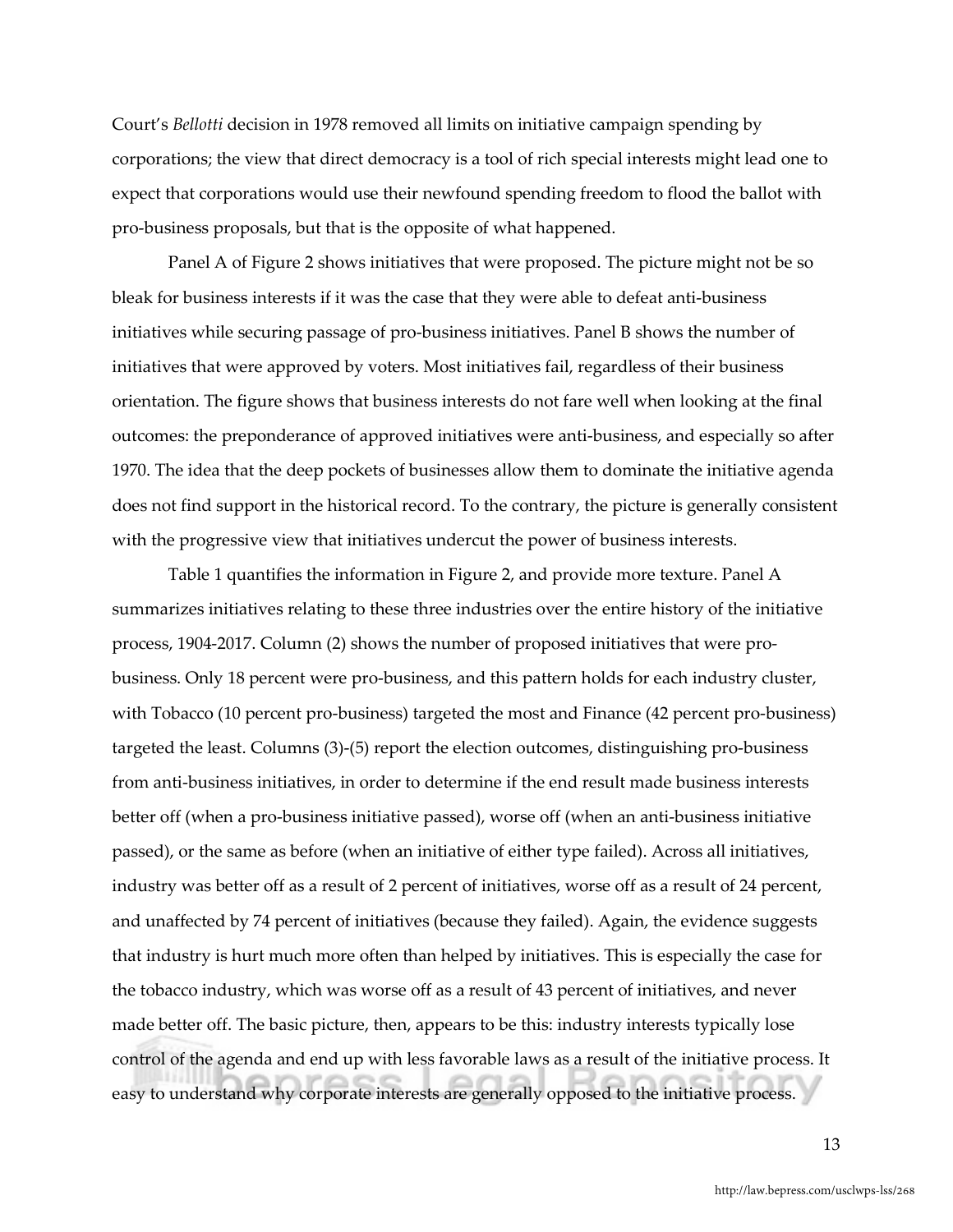This sort of counting exercise has its limits. Among them, it does not take into account the importance of the various laws. It is conceivable that business interests rarely win, but their victories result in highly beneficial policies and their defeats result in policies with minor impact. While possible, perusing the initiatives does not give the impression that this is



*Note.* The figures shows initiatives related to the energy, finance. and tobacco industries that would have had a material impact on the industry.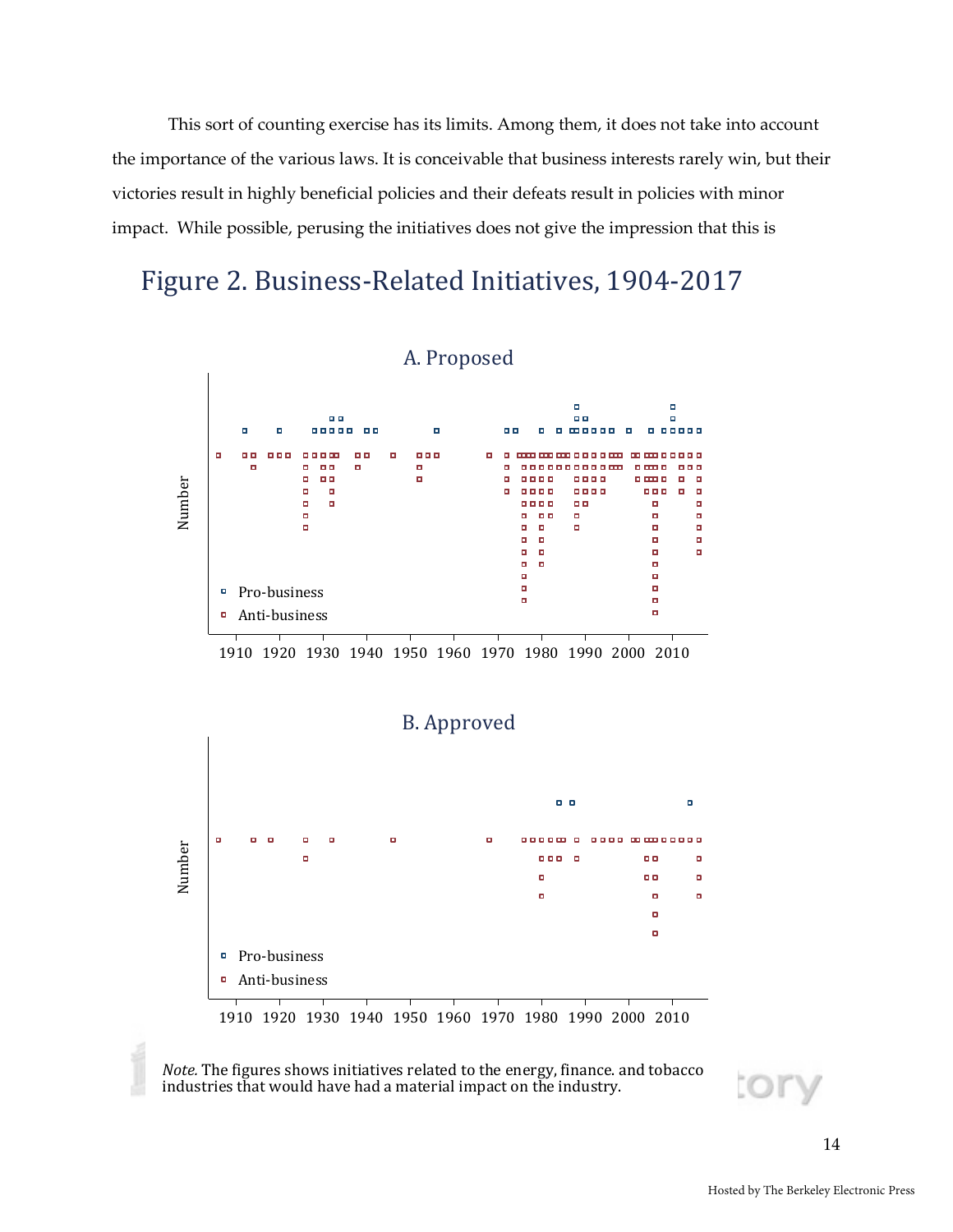happening – the anti-business initiatives appear to be about as consequential as the probusiness initiatives. Moreover, there are zero wins for the finance and tobacco industries, so the question of whether the consequences of their wins outweighs the consequences of their losses does not even arise.

 An interesting question is how businesses fare under proposals that originate from the legislature. Legislative proposals are susceptible to the standard forms of influence that are believed to give businesses an advantage. If so, we would expect legislative proposals to be less threatening to business interests. To examine this possibility, I collected information on all legislative proposals since 1985 that were on the ballot in states that allow initiatives. I identified the industry and classified the orientation of these proposals in the same way as for initiatives. Panel B of Table 1 summarizes and compares the orientation of initiatives and legislative proposals over this time period. One thing to note is that there were relatively few businessrelated proposals from the legislature, only 18 out of 1,437 propositions – in contrast to the 78 business-related initiatives out of a total of 1,086. The percent of propositions that were probusiness is slightly higher for legislative measures (22 percent) than initiatives (18 percent). Looking at outcomes in columns (3)-(5), businesses appear to do better in the end with legislative proposals than initiatives, although the scarcity of legislative proposals makes this conclusion tentative.

 To put these patterns on a more robust quantitative footing, Table 2 reports regressions of the vote percentage in favor on the orientation of an initiative. The key explanatory variable is a dummy equal to one if an initiative was pro-business. A consistent finding in ballot measure research is that voters are more likely to vote against propositions when there are many on the ballot as opposed to few.[14](#page-17-0) To control for this possibility, the regressions include a variable equal to the number of propositions on the ballot. Some believe that the electorate in general elections may have different policy preferences than the electorate in primary or special elections. If so, the success rate of initiatives may vary according to whether they are decided in

<span id="page-17-0"></span><sup>&</sup>lt;sup>14</sup> On the other hand, the order in which propositions appear on the ballot does not seem to matter. See Matsusaka (2016) for evidence on both ballot order and ballot length, and a discussion of the literature.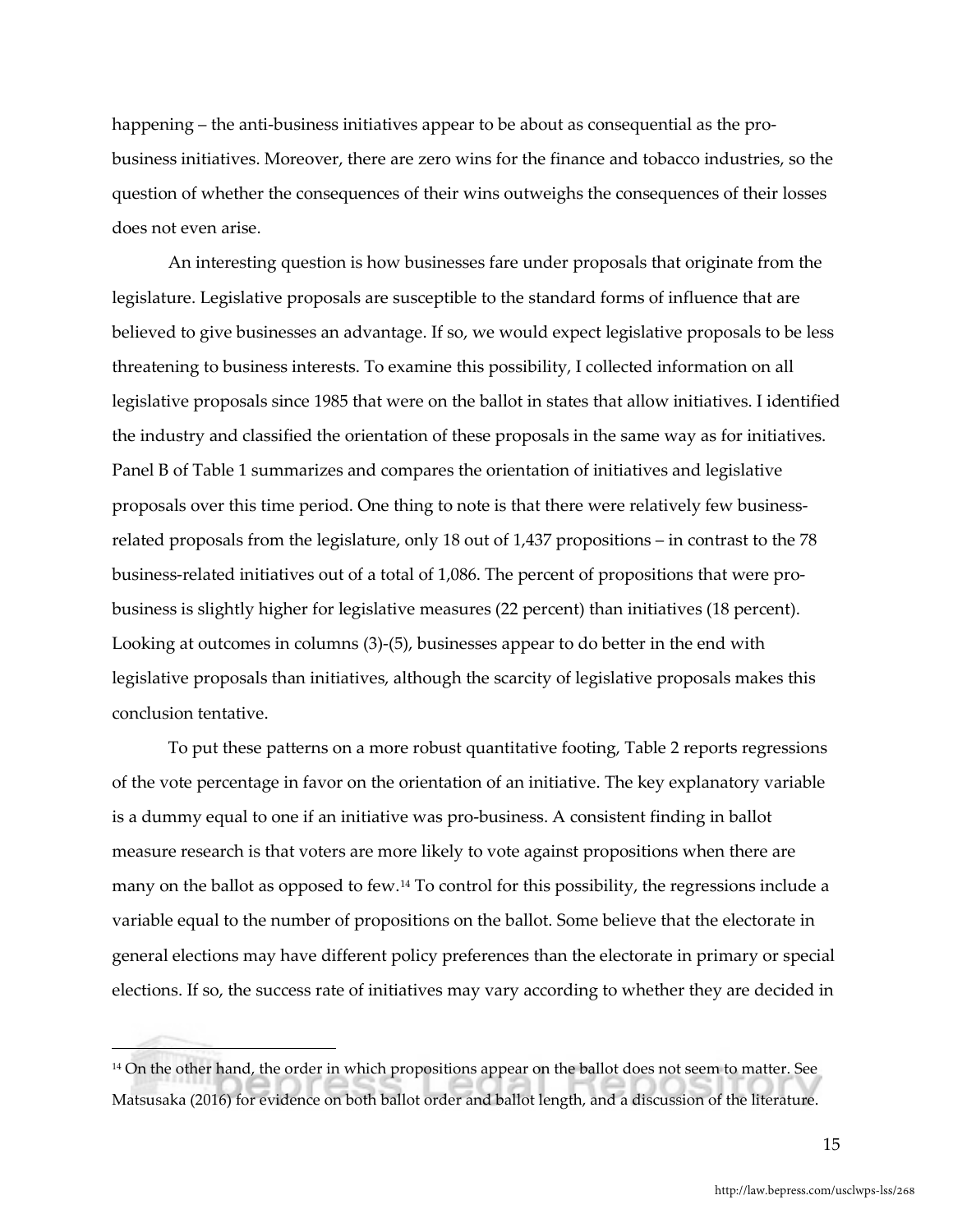a general election or not. To control for this, a dummy equal to one is included for general elections. The regressions include decade dummies to account for the possibility that public attitudes toward initiatives vary over time, motivated in part by pronounced variation in initiative use over time, and also include state fixed effects.[15](#page-18-0) I do not discuss the coefficient estimates on the control variables other than to note that a negative relation between approval and ballot length appears, consistent with previous research, and no consistent significant connection between approval and general elections appears.

 The regression in column (1) of Table 2 is based on the set of business-related initiatives described in Table 1. Pro-business initiatives received 6.5 percent fewer votes in favor than antibusiness initiatives, a difference that is statistically significant at the 5 percent level. The regression in column (2) is based on the set of all initiatives (business-related or not); in this regression, separate dummies for pro-business and anti-business initiatives are included, with the omitted category being initiatives unrelated to business. The coefficients on the pro-business and anti-business dummy variables are not of much independent interest, as they indicate the outcome of those initiatives compared to non-business initiatives and we have no theoretical prior on that relation. Be that as it may, a significant negative relation consistently appears, indicating that business initiatives (both pro and anti) fare worse than other initiatives on average. The important number is the difference between the coefficient on pro-business and anti-business initiatives, which indicates that pro-business initiatives receive 6.9 percent fewer votes than anti-business initiatives. This difference is statistically different from zero at the 1 percent level.

The regressions in Table 2 tell essentially the same story as the outcome evidence in Table 1: pro-business initiatives fare worse in initiative elections than anti-business initiatives.

 $\overline{a}$ 

<span id="page-18-0"></span><sup>15</sup> One could argue against including state fixed effects because they might strip out genuine pro-business or anti-business attitudes at the state level, but the results do not vary in any important way with inclusion or exclusion of these fixed effects. I also explored allowing approval to vary with the business cycle (alone or interacted with the pro-business dummy), but none of those variables were significant statistically or substantively.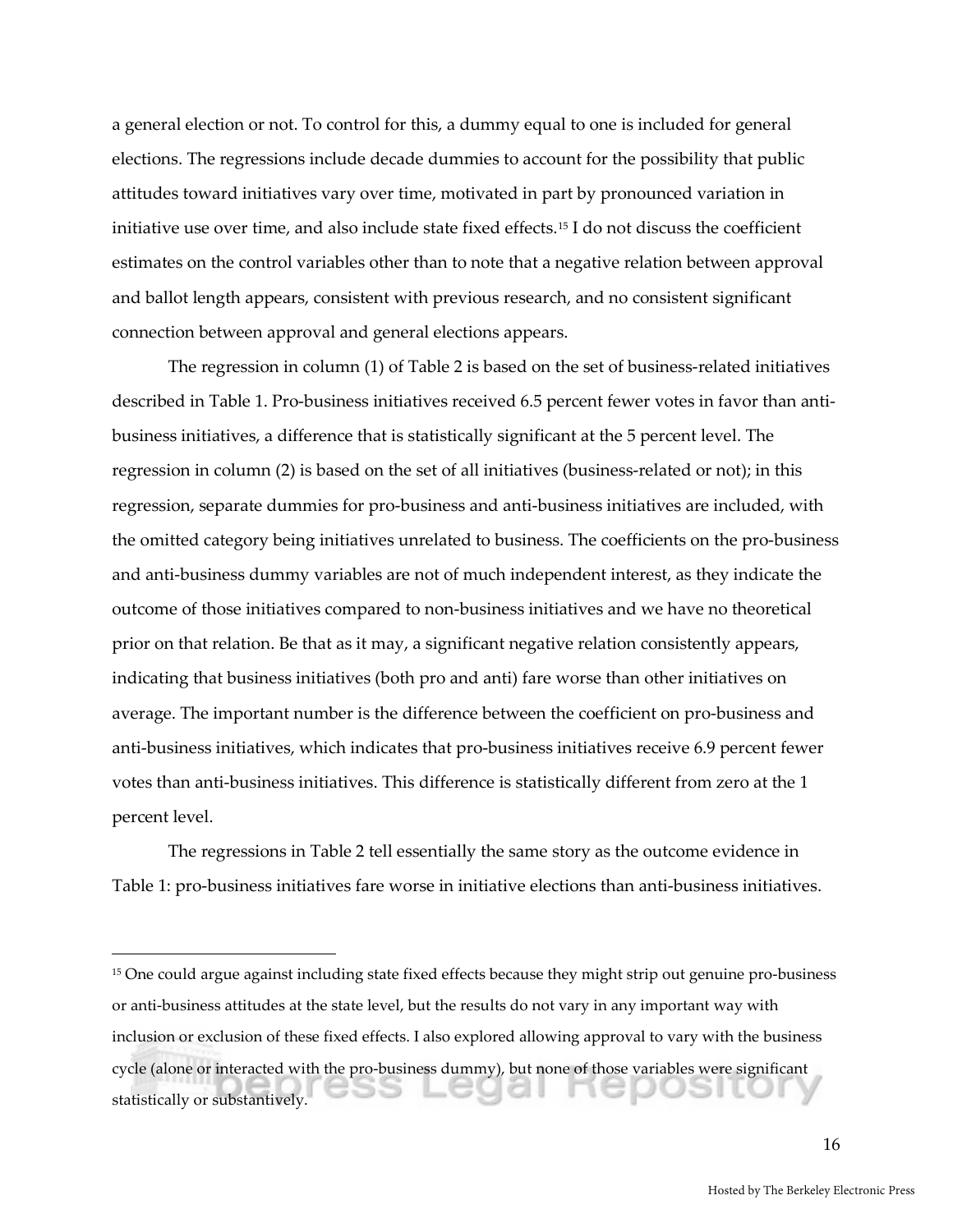The deep financial pockets of business interests do not appear effective in persuading voters to support business interests.

 All of this evidence taken together does not easily form a picture of powerful corporations using the initiative process to advance their interests. To the contrary, business interests are usually on the defensive in initiative campaigns, and more often than not, initiatives produce laws that harm instead of help them.

### **5. Contributions to California Ballot Measure Campaigns 2000-2016**

 The previous section classifies propositions as pro- or anti-business based on an assessment of their content, and then examines how often business interests win and lose. This section uses a "revealed preference" approach that identifies the impact of a proposition based on campaign contributions.[16](#page-19-0) The premise is simply that if a group makes a sizable contribution in support of a ballot measure, we can infer that the group stands to benefit from passage of the measure; while if it makes a sizable contribution in opposition then it stands to lose from passage. The analysis below focuses on contributions of \$100,000 or more, a cutoff point that was chosen because it seems large enough to conclude that the contributor had a strong interest in the outcome and reasonably deep pockets. For the entire period, there were 2,392 contributions of this magnitude across all propositions, accounting for \$2.6 billion in total. Large contributions, so defined, comprised 87 percent of the \$3 billion raised in total.

 As discussed above, the data include all contributions to campaign committees supporting or opposing the 166 propositions in California from 2000 to 2016. Since systematic evidence on interest group activity at the state level is scarce, I begin with some descriptive facts. Figure 3 summarizes the aggregate value of large contributions by type of contributor. The preponderance of large contributions came from business corporations, who spent a combined \$925 million. Trade groups, which often represent big business, contributed another \$163 million, bringing total business contributions to almost \$1.2 billion. Labor (public

<span id="page-19-0"></span><sup>&</sup>lt;sup>16</sup> This approach is similar to Hajnal et al. (2002), which used votes on propositions to determine whether racial/ethnic minority groups were being helped or harmed on average by direct democracy.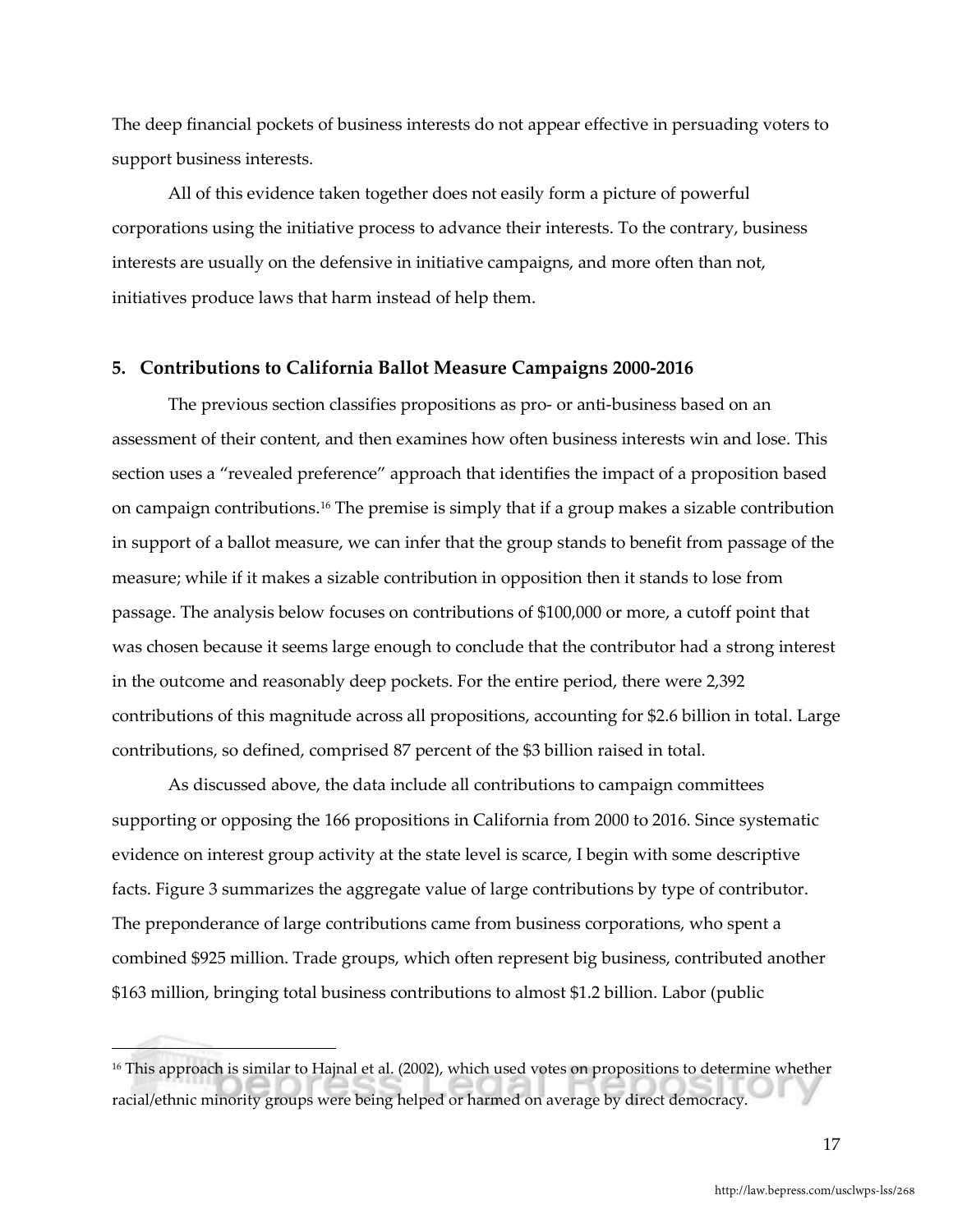employees and labor unions) contributed \$507 million, a sizeable amount but only half of what businesses gave. Indian tribes contributed \$251 million, almost all on a handful of gamblingrelated propositions. Wealthy individuals were important players as well, contributing \$549 million. These individuals were not uniformly aligned with business or public employees, nor with either party; they included libertarians such as Charles Munger and progressives such as Thomas Steyer. The parties and politicians were side players in ballot proposition contests, contributing only \$84 million. Parties avoided taking positions on ballot propositions, and when they did get involved, it was often on issues that affected their position qua parties, such as primary elections and redistricting. Figure 3, which is roughly consistent with similar information reported in Gerber (1999, chapter 5) for a sample of states in 1988-1992, suggests that the dynamics of state-level politics may be different from federal politics; unlike federal contributions in which individuals outspend corporations and labor more than 5-to-1



## Figure 3. Aggregate Large Contributions in \$Millions

*Note.* The figure reports the sum of all large contributions (at least \$100,000) by each group during 2000-2016.

bepress Legal Repository

18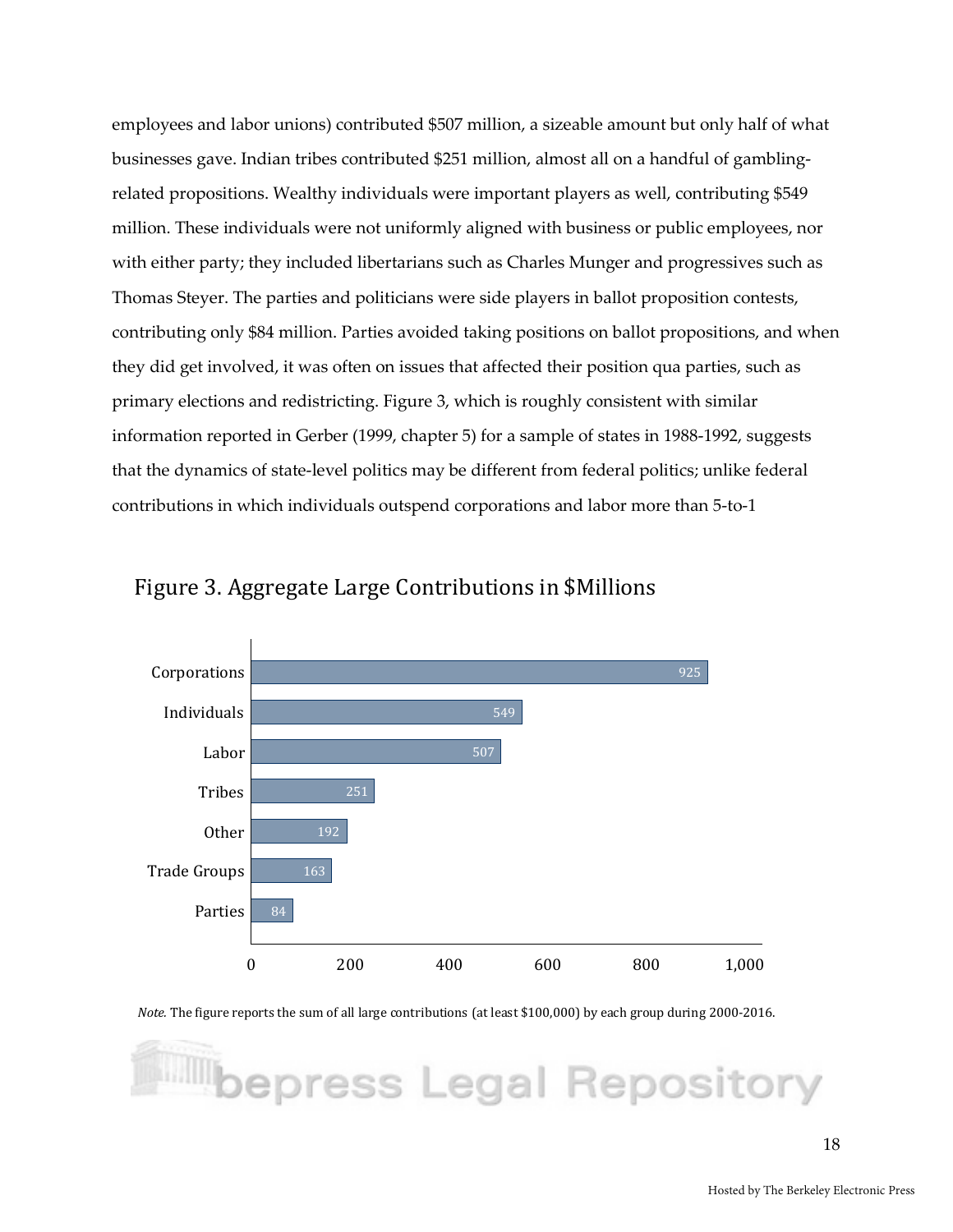(Ansolabehere et al., 2003), businesses and labor groups are the dominant players at the state level (at least in California).<sup>[17](#page-21-0)</sup>

 Table 3 lists the 15 largest contributions to a particular campaign. The largest, \$49.6 million, came from an individual, Stephen Bing. Corporations occupy the majority of positions on the list, especially tobacco companies opposing tobacco tax increases. Two of the largest contributions came from public employee unions. Overall, big contributions were roughly evenly divided between support and opposition campaigns. Large contributors ended up with their favored outcome in 10 of 15 cases, most often when they sought to defeat an initiative. Proposition 87 (gas and oil tax) and Proposition 38 (school vouchers) had large contributions on both sides, but for the other issues, the large contributions were one-sided.

 One somewhat unexpected pattern is the prominence of wealthy individuals. As noted, in aggregate they comprise the second-largest "type" of contributor, trailing only corporations. One might suspect that their contributions were intended to advance their business interests – and one can find examples of that, such as Mercury Insurance chairman George Joseph's \$17 million in support of pro-insurance industry Proposition 33 in 2012 – but a perusal of the data suggests this is not the norm. For example, the four individuals listed in Table 3 (Stephen Bing, Molly Munger, Thomas Steyer, Timothy Draper) did not stand to benefit financially, by all appearances, from the initiatives they supported. These wealth contributors seem to have been advancing their proposals in the belief that they constituted good public policy.

Table 4 lists the 15 propositions that attracted the most money from large contributions. To avoid confusion, keep in mind that the table does not report total contributions, but rather total *large* contributions. Topping the list was Proposition 87 in 2006 that proposed to spend \$4 billion on alternative energy, financed with a tax on gas and oil. Big chunks of the \$154 million in large contributions came from Stephen Bing, heir to a real estate fortune (\$50 million in support), and two oil companies, Chevron (\$38 million against) and Aera Energy (\$33 million against). Voters rejected the measure, 45 percent to 55 percent. Proposition 61, requiring the

<span id="page-21-0"></span><sup>&</sup>lt;sup>17</sup> The "Other" category consists of activist groups, such as the ACLU, Howard Jarvis Taxpayers Organization, and Sierra Club, and ad hoc campaign committees not clearly linked to the other groups.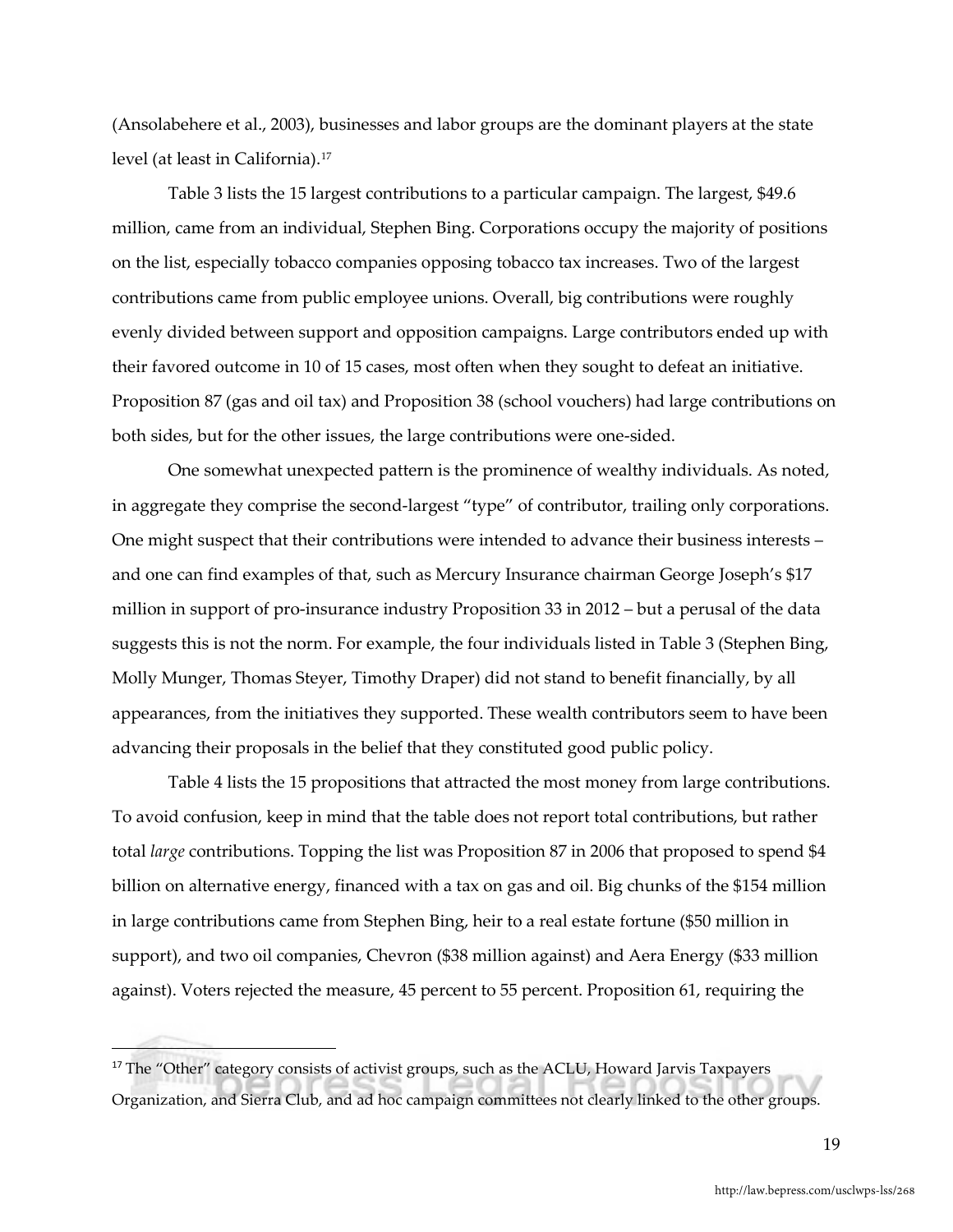state to pay no more for prescription drugs than the U. S. Department of Veterans Affairs, came in second with \$128 million in large contributions, most from large drug companies in opposition. Both Proposition 32 in 2012 that sought to limit political use of union funds and Proposition 56 in 2016 that increased taxes on tobacco products also topped \$100 million in large contributions.

Two things are worth noting. First, all of the propositions in Table 4 were initiatives; legislative propositions attract less in the way of large contributions. Second, many of the initiatives that attracted large contributions had significant economic consequences (Propositions 87, 61, 56, 30, 86, 46, 68, 79, 45, 29, 55), but some were political in nature (Propositions 32, 75), and one concerned a social issue, Proposition 8 in 2006 that prohibited same-sex marriage.

 Turning to the more substantive elements of the analysis, Figure 4 reports how often each group was on the "defensive," defined as having made a contribution to the opposition campaign. The dark bars show the percentage of contributions that were defensive for initiatives. The top bar establishes a baseline by showing that 45 percent of "small" contributions (less than \$100,000) were made in opposition to an initiative or referendum. The remaining bars show the percentage of large defensive contributions for various types of contributors. The finding of interest is that 54 percent of corporate contributions to initiative and referendum campaigns were made in opposition. This is the highest defensive percentage of any group. The runner-up is labor, which contributed to opposition campaigns 52 percent of the time. Wealthy individuals were the least likely to make defensive contributions; 72 percent of their contributions are in support of a proposition. This evidence is inconsistent with the idea that corporations are able to dominate the direct democracy agenda; rather it appears that initiatives and referendums allow other activists – particularly wealthy individuals – to set the agenda, and they often bring proposals that are hostile to corporate interests.[18](#page-22-0) The defensive

<span id="page-22-0"></span><sup>&</sup>lt;sup>18</sup> The propensity of economic interest groups to be on the defensive, and for individuals to be on the offensive, was also found in Gerber (1999, ch. 5) for a sample of states in 1988-1992.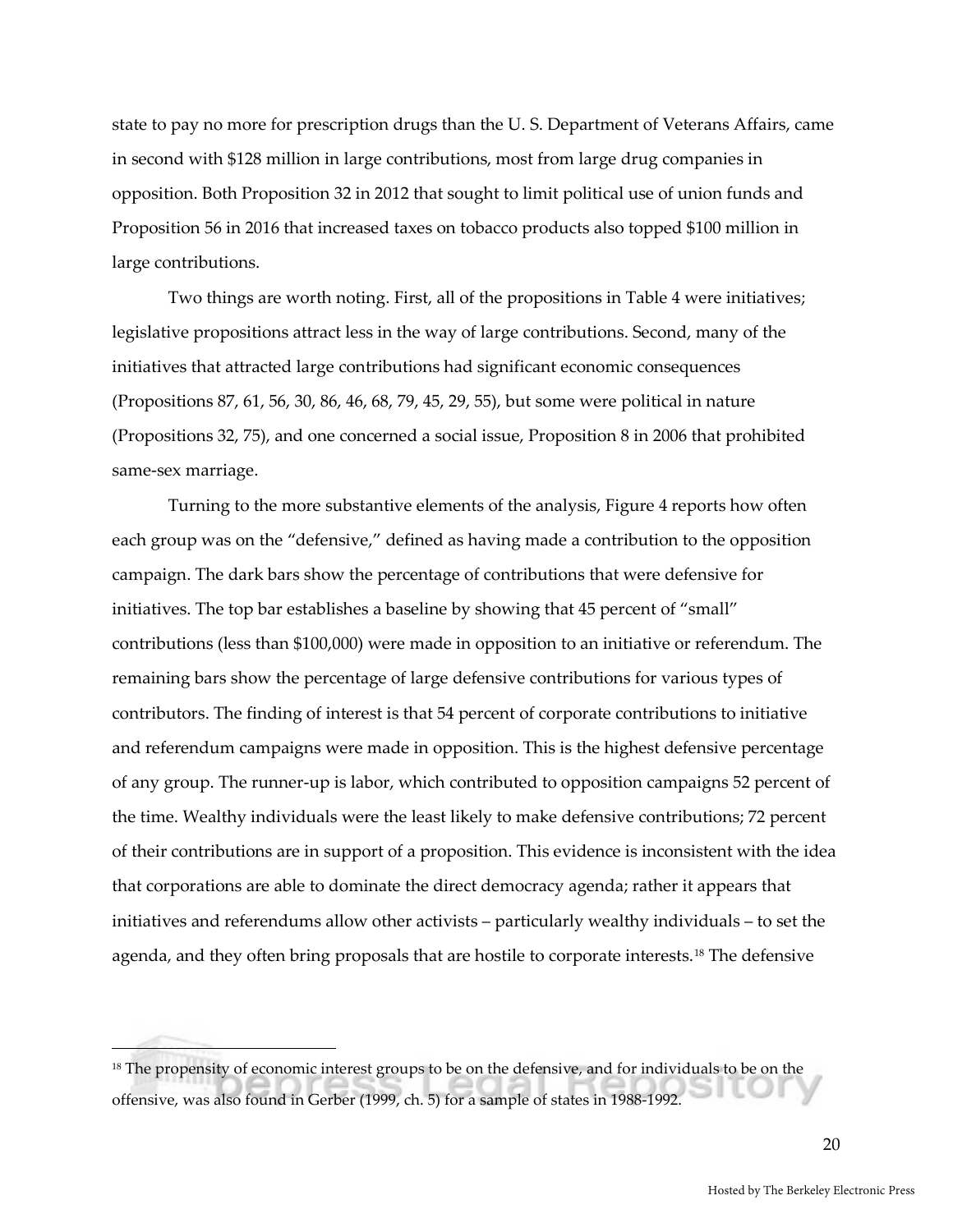posture of business interests echoes the finding in Gilens and Page (2014) that economic interest groups are more likely to voice opposition than support for policy changes at the federal level.

 It is instructive to compare the business orientation of initiatives, which are placed on the ballot by citizen petition, with proposals placed on the ballot by the legislature, indicated with the light gray bars in Figure 4. This comparison provides an assessment of how well business interests fare with the legislature compared to direct democracy. The top gray bar, for small contributions, again establishes a benchmark, showing that only 18 percent of small contributions were made in opposition to (versus in support of) legislative proposals. Legislative proposals attract less opposition. (This also squares with the fact that initiatives have a much lower passage rate than legislative proposals.) Turning to large contributions, when corporations opposed legislative proposals only 2 percent of the time, meaning that 98 percent of their contributions were in support. Roughly speaking, this suggests that corporations were 50 percent more likely to view an initiative as harmful to their interests compared to a legislative proposal. The same pattern holds but to a lesser degree for labor groups, and the other organized groups. One way to interpret the findings in Figure 4 is that the legislature takes care with its proposals not to threaten the interests of big companies and big labor, or put differently, the legislature may be "captured" by these groups, as suggested by the interest-balancing model of Peltzman ([19](#page-23-0)76).<sup>19</sup>

<span id="page-23-0"></span><sup>19</sup> There are two ways a legislative proposal can reach the ballot: a bond proposal or a statute require a majority vote in both the Assembly and Senate and signature of the governor; a constitutional amendment requires a two-thirds vote in both chambers but does not require the governor's signature. The supermajority provision for constitutional amendments might exert pressure for building a broader coalition, but exclusion of the governor cuts in the other direction. Figure 4 looks similar if legislative amendments are excluded. Initiatives require signatures equal to 8 percent of the vote cast in the previous gubernatorial election for constitutional amendments, 5 percent for statutes, and referendums require signatures equal to 5 percent of the vote.

 $\overline{a}$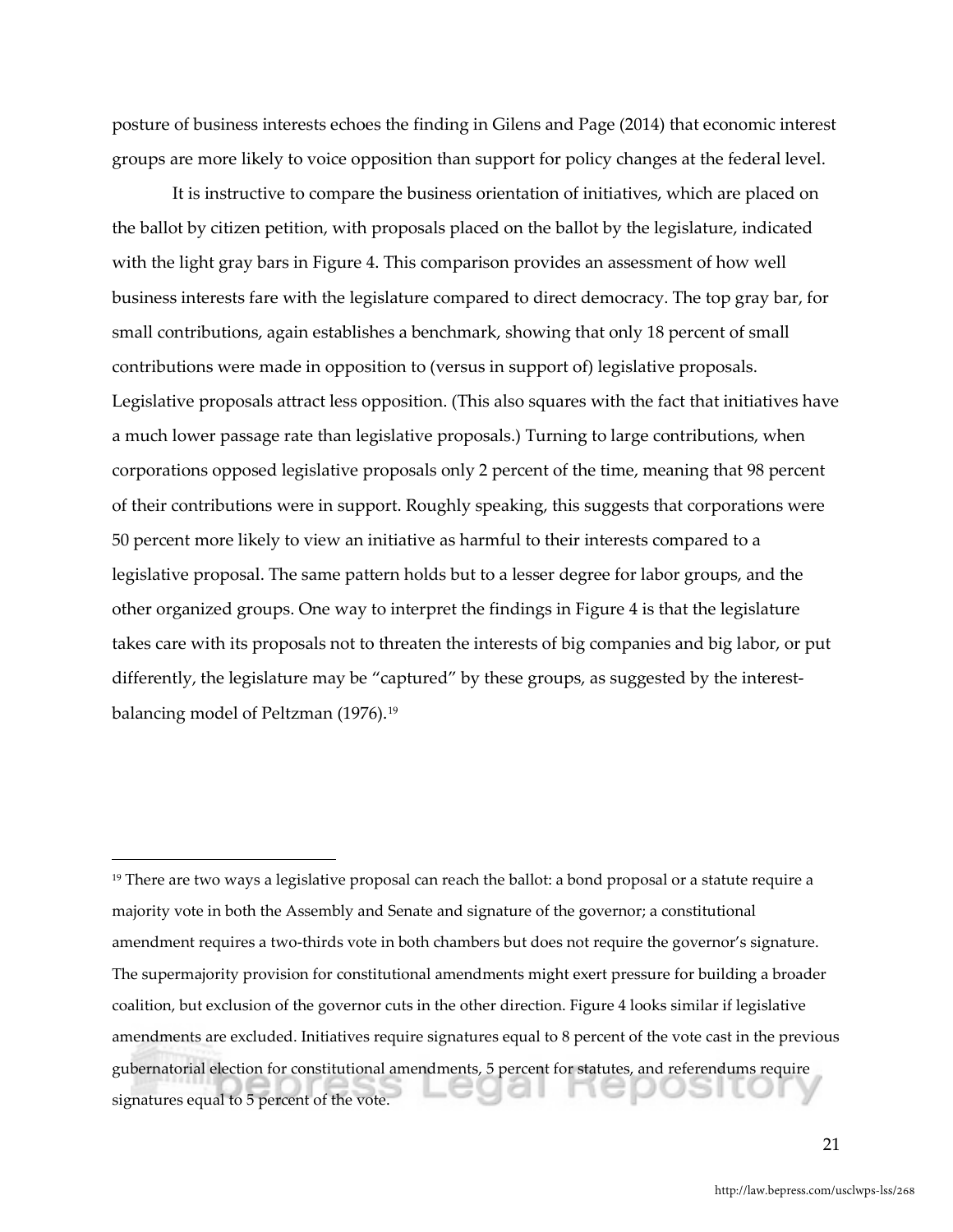

Figure 4. Percent of Contributions in Opposition

*Note.* The figure shows the percentage of large contributions (at least \$100,000) that were donated to the opposition campaign, by group. Small Contributions are those less than \$100,000. Data cover 2000-2016.

The one group that looks different, again, is wealthy individuals. They were the most likely to oppose a legislative proposal, and the difference in their opposition rate to initiatives and referendums (28 percent) versus legislative proposals (19 percent) is the smallest of any group. These findings suggest that wealthy individuals may be less effective in getting what they want from the legislature than organized groups.

 Table 5 provides statistical evidence on the propensity of different groups to oppose propositions that originate from citizens as opposed to the legislature. Each column reports a regression in which the unit of observation is a contribution and the dependent variable is a dummy = 1 if the contribution was in opposition to the proposal. The key explanatory variables are dummies for each group interacted with the proposal being an initiative. The coefficients indicate the probability of making a defensive contribution on an initiative compared to a legislative proposal. Regression (1) essentially restates the information in Figure 4, for example, corporations were 52 percent more likely to make a defensive contribution on an initiative or referendum compared to a legislative proposal. Regression (2) introduces proposition-specific fixed effects, controlling for inherent popularity differences across proposals. The coefficient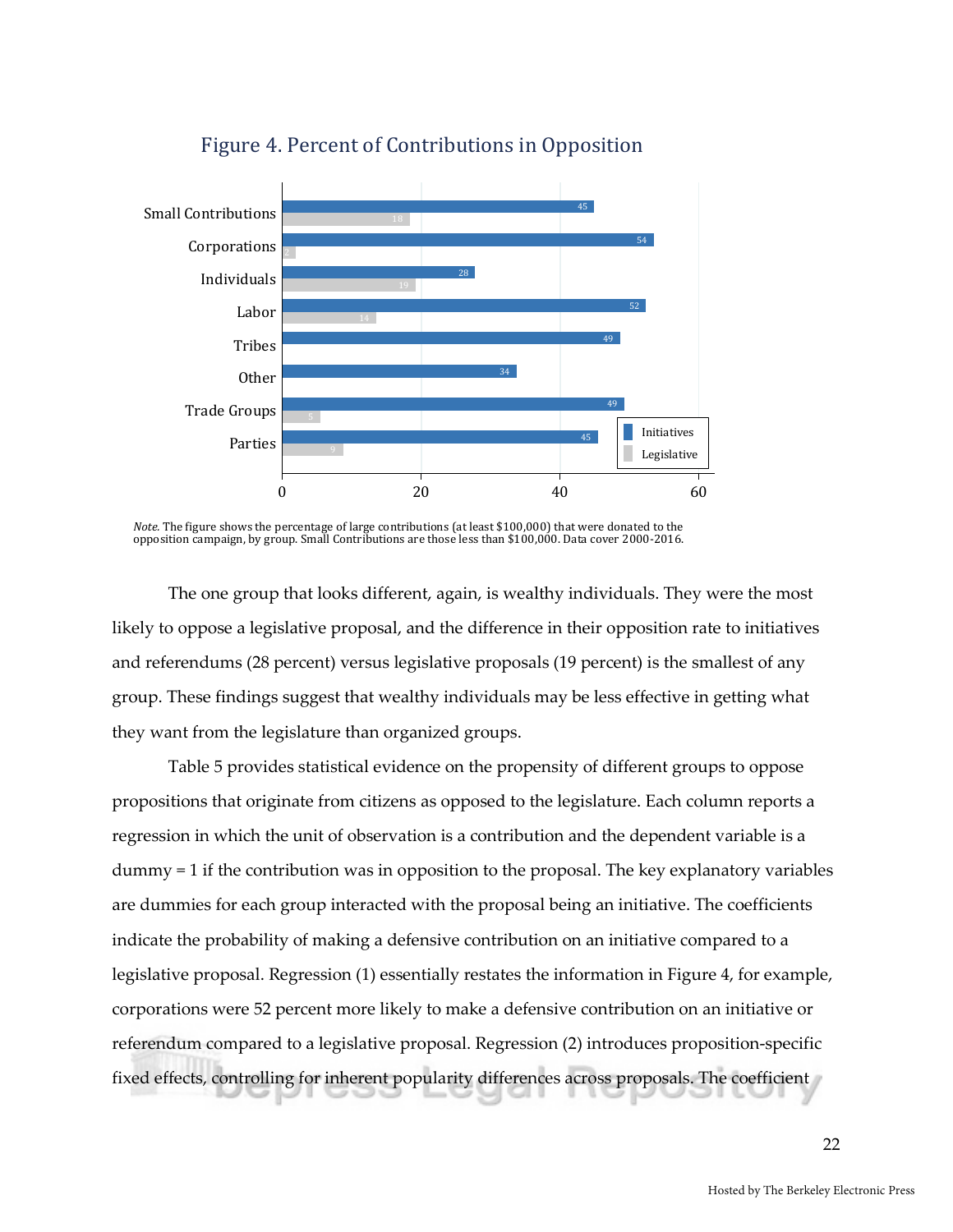that remains large and statistically significant is for corporations: they were 27 more likely to make a defensive contribution on an initiative compared to a legislative proposal. This means that corporations were defensive on initiatives versus legislative proposals beyond the inherent tendency of initiatives to attract more defensive contributions. Regression (3) introduces contributor fixed effects, controlling for underlying tendencies of groups to make defensive contributions. Again, the estimates indicate that business interests (corporations and trade groups) were more likely to make defensive contributions on citizen proposals than legislative proposals, and the differences are statistically significant. In short, Table 5 establishes that the propensity of business groups to view initiatives as much more hostile than legislative proposals is fairly robust.

The evidence is strong that corporations view initiatives as generally hostile to their interests, especially compared to legislative proposals. The next question is how effective business interests are in defeating hostile measures and passing friendly measures. Figure 5 reports the outcome of propositions from the perspective of different types of contributors. A contributor is said to have benefited if it made a large contribution in support of a proposition that passed; a contributor lost if it made a large contribution against a proposition that passed; if the proposition failed, there was no change for the contributor regardless of whether the contribution was in support or opposition. Panel A focuses on initiatives and referendums. The blue bar indicates how often a group benefited and the red bar indicates how often the group lost. Corporations were the least likely (22 percent) among all groups to benefit from initiatives and referendums and the most likely (15 percent) to lose. Labor's results were almost identical to those for corporations. Tribes (38 percent) and wealthy individuals (34 percent) were the most likely to benefit; trade groups were the least likely to lose (9 percent).

 Panel B of Figure 5 reports comparable information for legislative proposals. Overall, every type of large contributor benefited from legislative proposals more than half of time, and none were hurt by legislative proposals with regularity. Corporations ended up benefiting from legislative proposals 86 percent of the time, and lost 2 percent of the time; and trade groups benefited 81 percent of the time and were not on the losing side for any legislative proposal. Labor won 70 percent of the time and lost 9 percent of the time on legislative proposals. It seems

23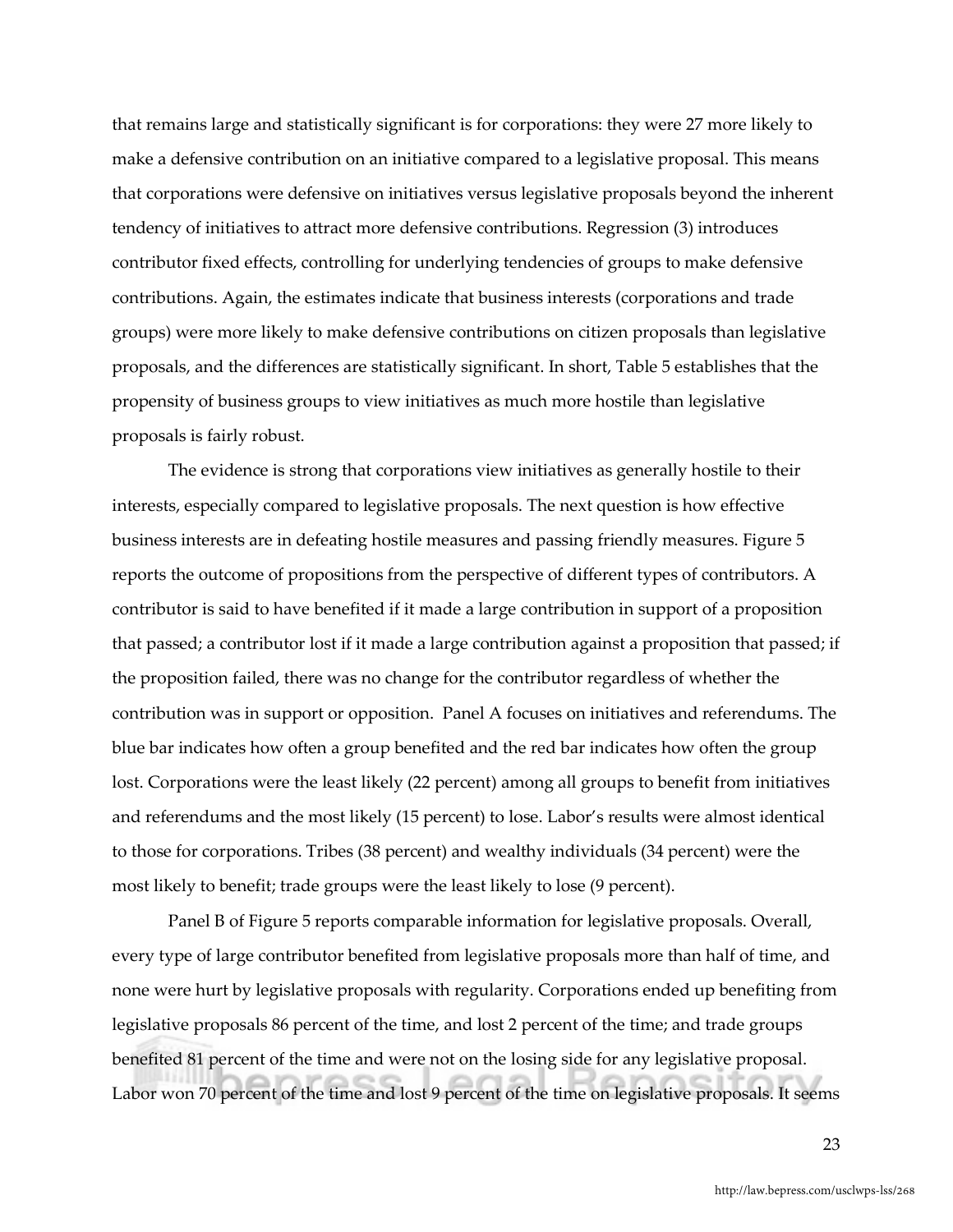## Figure 5. Impact of Proposition Elections



## A. Initiatives and Referendums





*Note.* The figure shows the percentage of propositions that ended up yielding a benefit, loss, and no change for each group. A proposition produced a "benefit" if a contributor supported it and it passed; a "loss" if a contributor opposed it and it passed; otherwise "no change." Only contributions of \$100,000 or more are counted except for small contributors. Includes all California propositions 2000-2016 that received contributions.

clear that legislative proposals are much better for business interests and labor groups than initiatives and referendums.<sup>[20](#page-26-0)</sup>

<span id="page-26-0"></span> $\overline{\phantom{a}}$ <sup>20</sup> The 100 percent benefit rate for tribes and "other" is based on only 9 and 32 observations respectively.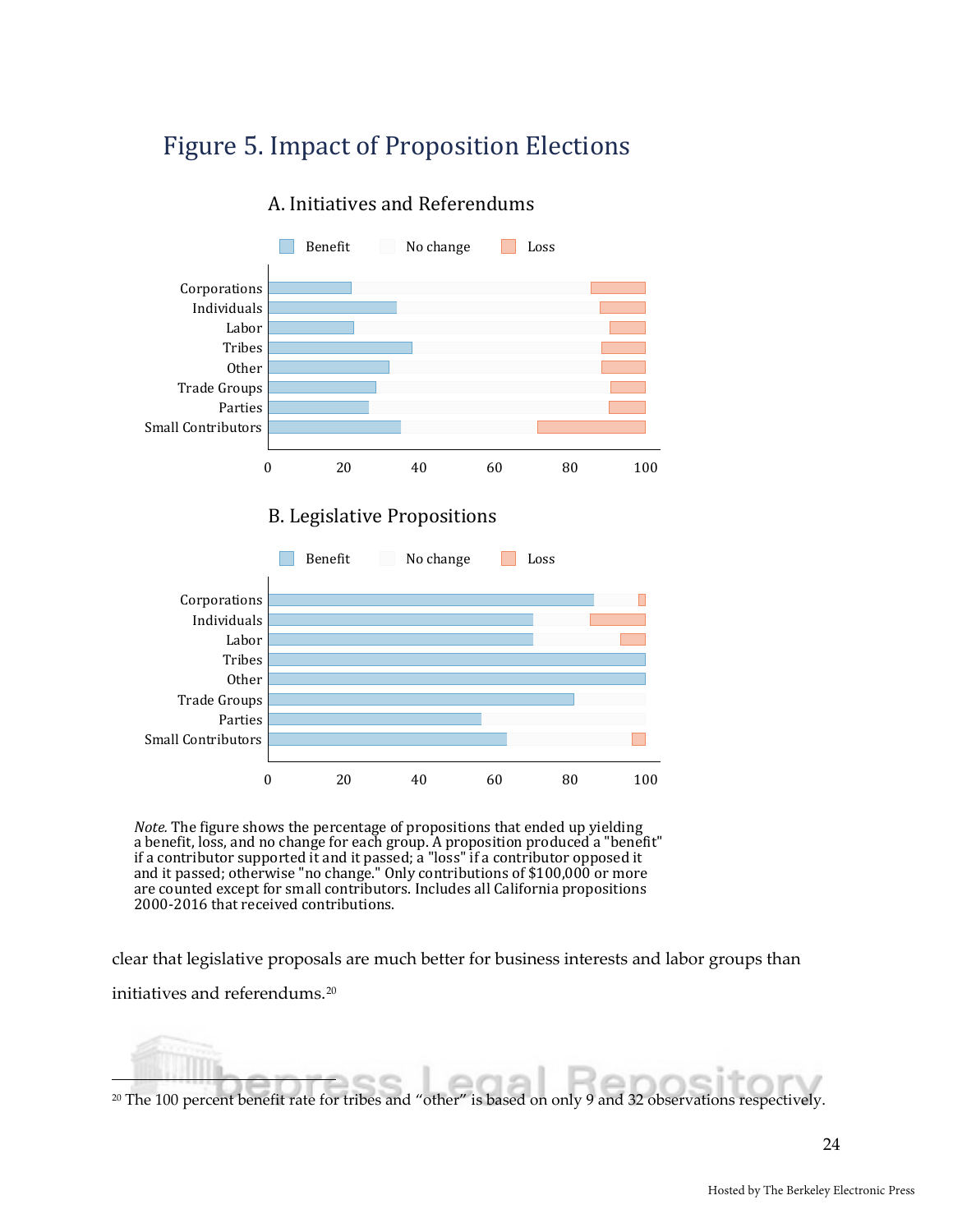### **6. Why Don't Business Interests Benefit from Direct Democracy?**

It seems clear from the preceding evidence that business interests generally do not prosper under direct democracy; indeed, they seem to fare considerably worse when voters make the laws than when the legislature makes the laws. It is not obvious why this is the case, but some conjectures and evidence can be offered in the direction of an explanation. To begin, it is useful to recall why we might have expected the contrary. The primary hypothesis for why businesses would thrive under direct democracy is that their deep pockets allow them to flood the electorate with advertising and other information, possibly deceptive, and thereby persuade voters to approve their favored policies. The evidence here certainly supports the idea that corporations have a lot of money and are willing to spend it to advance their interests, but the argument appears to breaks down at the assumption that money alone can persuade enough voters to secure passage of business-friendly laws.

To highlight the issue, Panel A of Figure 6 shows the initiatives that were supported by large corporate contributions, ordered from the smallest to the largest amounts, and indicates by color coding those that passed and those that failed. The five propositions that received the largest amount of corporate contributions all failed. Moreover, it is not the case that highspending corporate proposals were defeated because an opposition coalesced that was able to marshal an even large sum of money. Panel B shows corporate spending in support, net of combined opposition spending, again ordered from smallest to largest. Negative values, to the left of the figure, indicate that corporations were outspent by the opposition. Even the four initiatives with the largest advantage in corporate spending failed. This is not causal evidence on the effectiveness of spending, but it points out that money is not a reliable predictor of whether a proposition passes or fails.<sup>[21](#page-27-0)</sup>

<span id="page-27-0"></span><sup>21</sup> The conclusion that money cannot buy passage of a law is not restricted to corporate spending: across all propositions and contributor types, the passage rate was only 51 percent when spending was extremely one-sided in support (75 percent in support).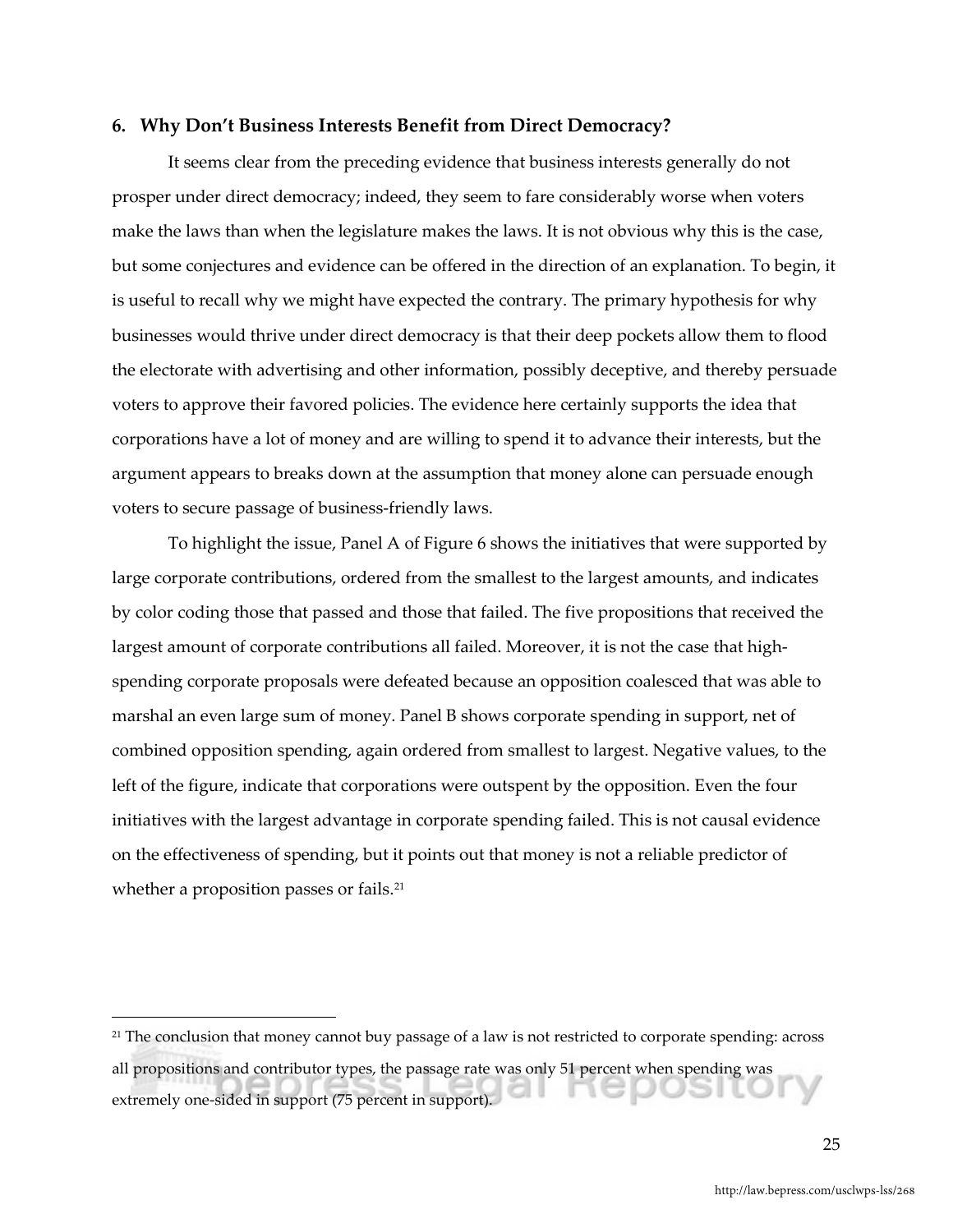How should we understand this fact in light of emerging field evidence that advertising does influence votes?[22](#page-28-0) One possibility is that the pool of persuadable people is small; the modest amount of spending in field experiments may succeed in influencing this small group, but large scale spending that tries to reach the larger electorate faces a stiffer challenge. A related idea is that there are diminishing returns to advertising – the small spending in field experiments captures the high initial returns, but the effect of further spending falls off rapidly. A third possibility is that voters are more persuadable on issues about which they are uncertain initially, but hard to persuade on issues for which they have a strong view at the start. For example, voters may have had an immediate conviction that they disliked giving electric company PG&E monopoly power, so were not open to being persuaded to support the company's Proposition 16 in 2010, which would have restricted competition from local government suppliers. More generally, theory suggests that the effectiveness of money in proposition campaigns may be limited by the tendency of voters to rely on information cues or shortcuts instead of trying comprehend the details of the proposed laws (Lupia, 1994; Lupia and McCubbins, 1998). Rather than base their decisions on television commercials, voters may rely on endorsements from sources that they trust, such as newspapers, activist organizations with which they are aligned, or politicians that they support. If information cues drive most voting, pouring money into mass media campaigns is unlikely to be effective (except to share information about the endorsement themselves, as in Rogers and Middleton (2015)).

<span id="page-28-0"></span><sup>&</sup>lt;sup>22</sup> The three large-scale studies are Gerber et al. (2011) on the 2006 Texas gubernatorial primary election [finding that valence information improved the candidate's favorability rating in the short-term]; Kendall et al. (2015) on a 2011 mayoral election in a medium-sized Italian city [finding that mail and phone information on candidate valence shifted votes]; and Rogers and Middleton (2015) on 12 Oregon ballot measures in 2008 [finding that mailed information on endorsements and issue content shifted votes]. See Kendall et al. (2011) for references to several related studies.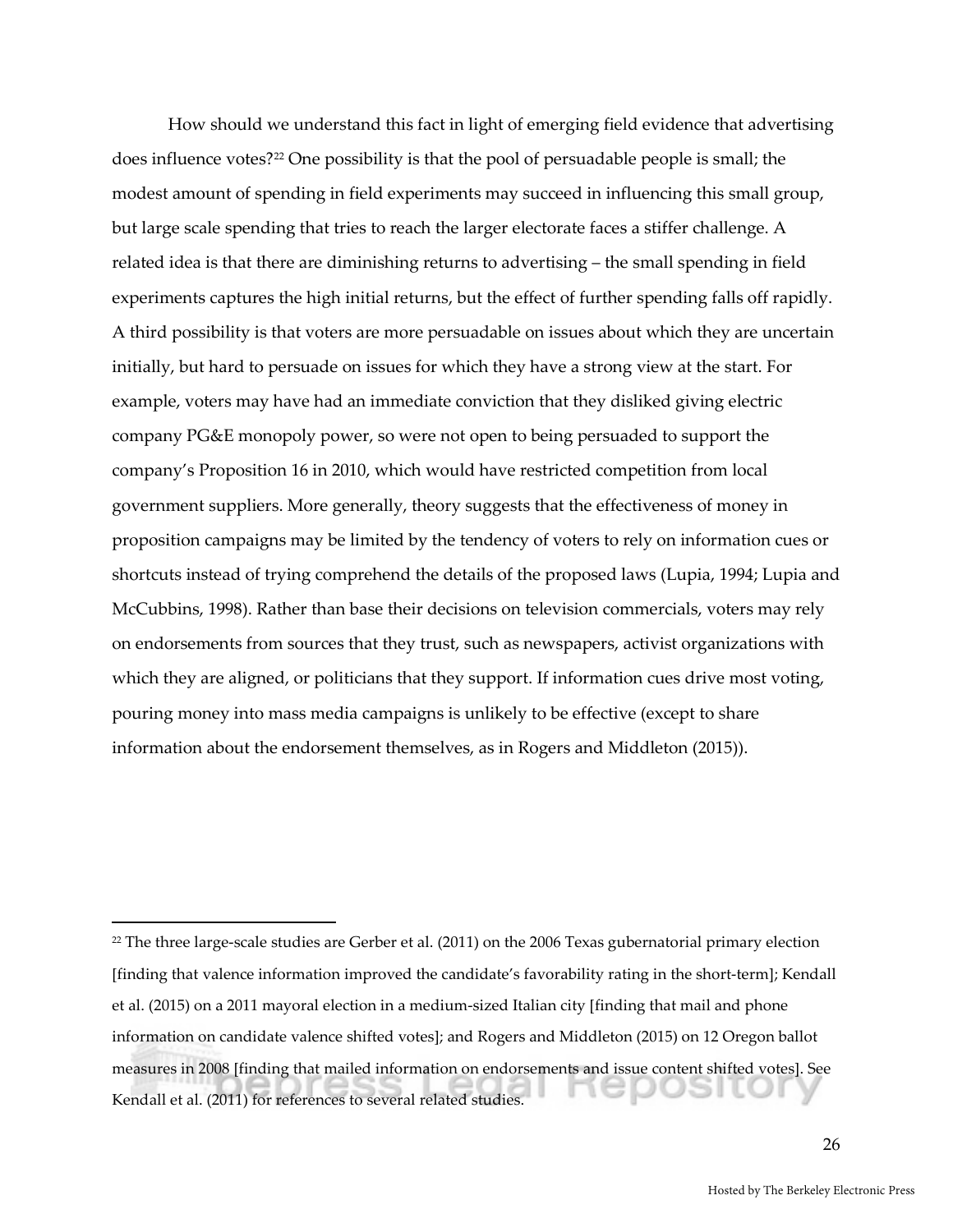## Figure 6. Corporate Spending and Outcomes



A. Support Spending

B. Support Minus Opposition Spending



*Note.* The figure show total large corporate contributions in support of each California initiative during 2000-2016. Panel A reports spending in support (in logs). Panel B reports spending in support net of opposition spending (in logs for positive amounts; logs of the absolute value for negative amounts). Only initiatives that received nonzero corporate contributions are included.

Given that money is often ineffective, another question is why corporations persist in spending so much. A big piece of corporate spending – the 53 percent that is spent in opposition to business-unfriendly proposals – is relatively easy to explain. Lowenstein (1982) observed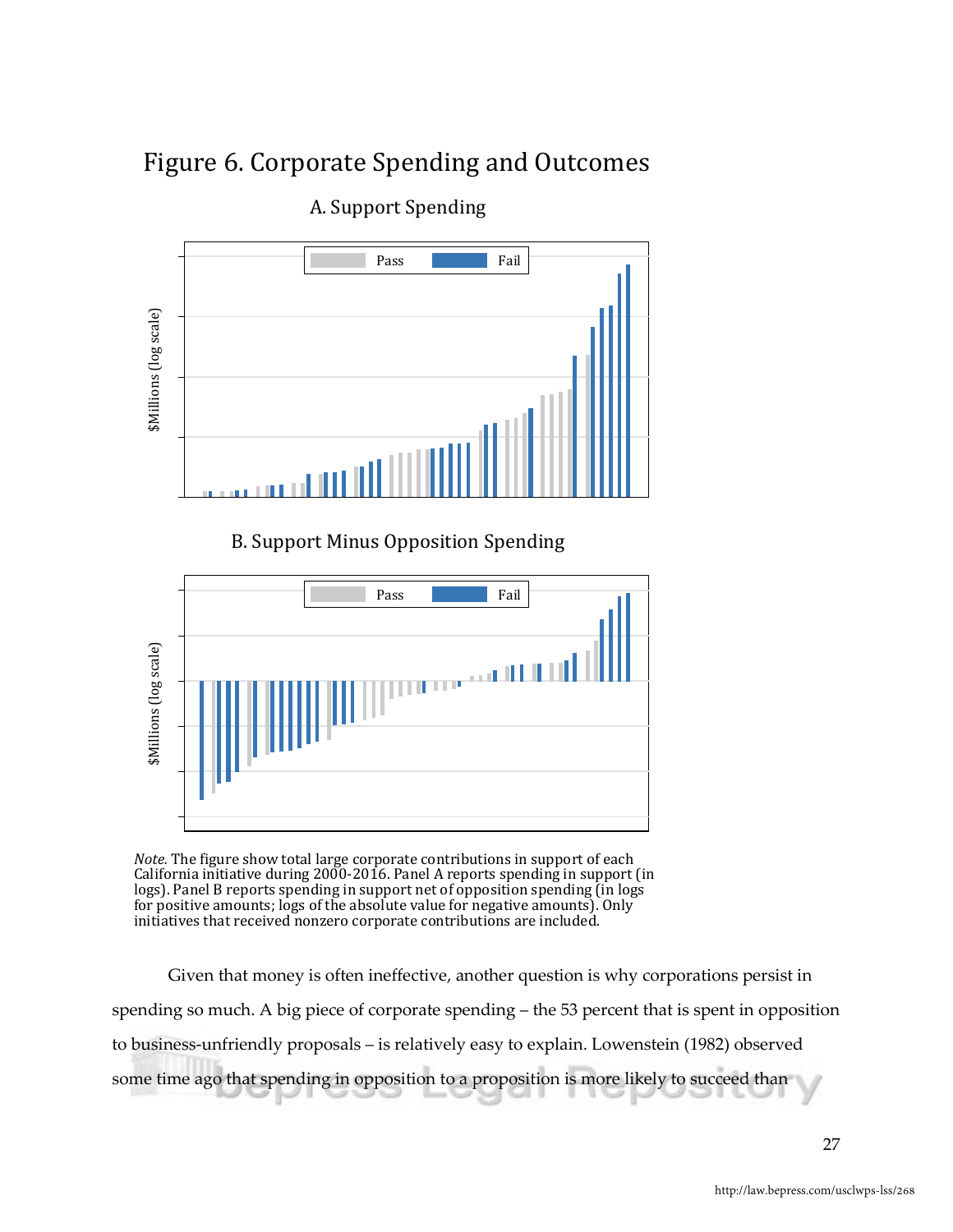spending in support of a proposition, and subsequent research lends this idea some (but not uniform) support.<sup>23</sup> Negative spending may be effective because voters are risk averse, and can be persuaded to vote no simply by raising a reasonable doubt in the their minds; with enough money, opponents may be able throw enough mud at the wall that something is likely to stick.

 Overwhelming opposition spending appears to be effective. Table 6 shows the 10 initiatives that attracted the most opposition spending from corporations, together with the final outcomes. Nine of the 10 were defeated. The table also shows public opinion before campaigning began and public opinion on Election Day (the final vote).<sup>[24](#page-30-1)</sup> All of the cases show a substantial deterioration in support by the end of the campaign, with an average decline in support of 19.5 percent, much larger than the average deterioration of 8 percent documented in Matsusaka (2016) over the period 1958-2014.

 The biggest mystery is why corporations persist in spending so much in *support* of propositions. A convincing answer is not evident, but we can list some possibilities. Gerber (1999, p. 82) provides one possibility: in a survey of economic, professional, and business groups, the top reason they gave for advancing initiatives was to "signal support to the legislature" and "pressure the legislature to pass laws" (ranking well above to "pass initiatives".) Corporations know they are likely to lose, but hope that by demonstrating greaterthan-expected support, they can convince the legislature that their issue has a large enough constituency to merit some accommodation. The other top reason that Gerber found (statistically tied with signaling) is to "respond to members." Another possibility is that corporations are attempting to deter future hostile legislation by signaling their willingness to fight over an issue. Spending a large amount may discourage future proposals from activists or legislators because of the anticipated cost of mounting a campaign.

<span id="page-30-0"></span><sup>23</sup> See Garrett and Gerber (2001), Stratmann (2006), and de Figueiredo et al. (2011).

<span id="page-30-1"></span><sup>&</sup>lt;sup>24</sup> Public opinion is captured by the earliest pre-election survey conducted by the Field Poll, typically several months before the election.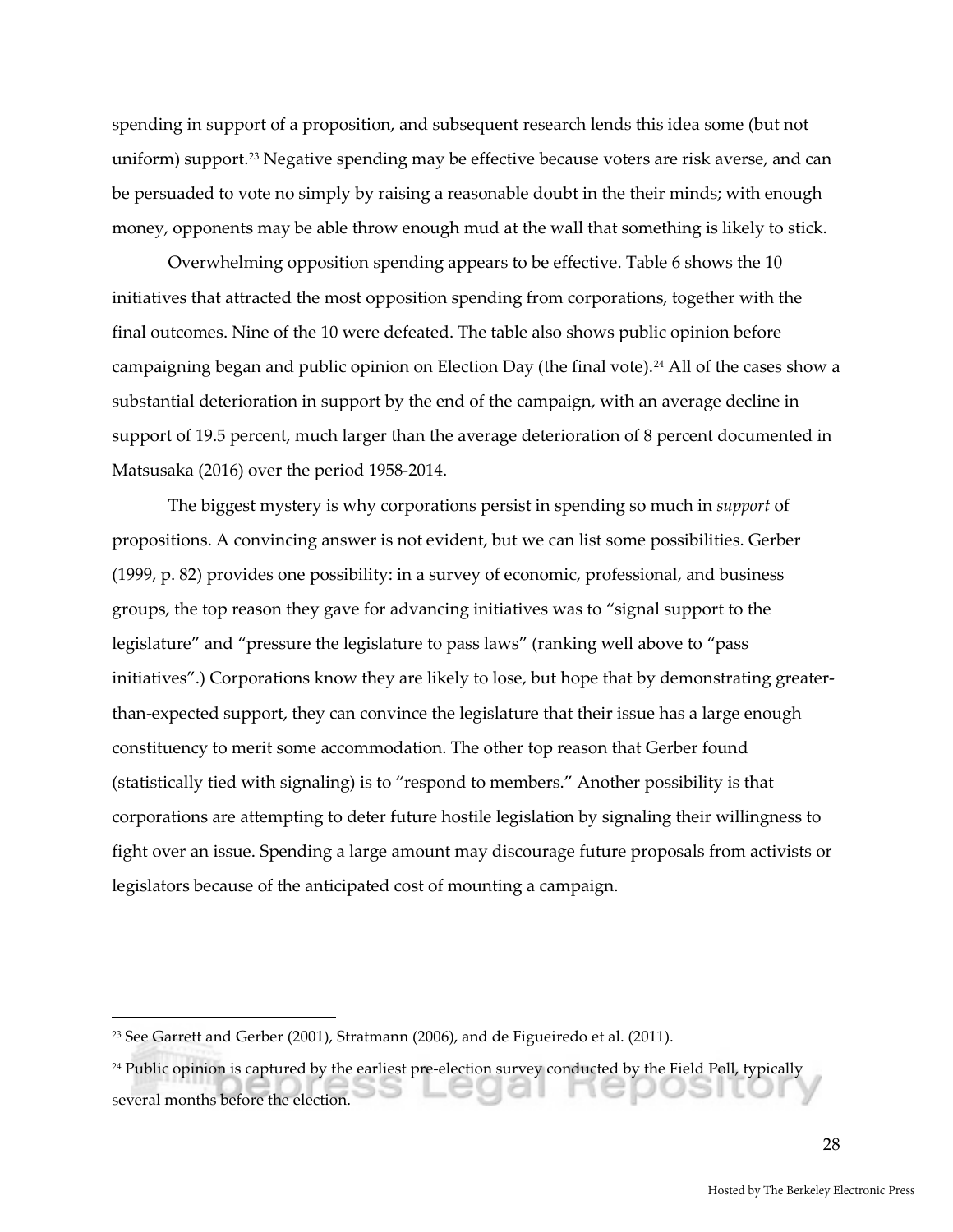## **7. Discussion**

 In 2002, a task force convened by the National Conference of State Legislatures issued a report titled *Initiative and Referendum in the 21st Century*. The task force's gloomy conclusion was that the "initiative has evolved from its early days as a grassroots tool to enhance representative democracy into a tool that too often is exploited by special interests."[25](#page-31-0) It recommended that no more states should adopt the initiative process, and those that have it, should restrict its scope. The 11-member task force was composed of sitting government officials and representatives from chemical giant Monsanto, tobacco giant Philip Morris, pharmaceutical lobbying behemoth PhRMA, and Biotechnology Industry Organization, the world's largest biotech lobbying group. The task force presented no evidence to support its claim other than listening to "expert testimony from a wide variety of witnesses". It is commendable that these legislators and representatives of big business expressed a desire to protect the public from the power of special interests, but their conclusion appears to be unjustified. The main message from the evidence above is that economic interest groups, particularly corporations and businesses, do not fare well under direct democracy, in absolute terms and relative to policies from the legislature. In recommending that states curtail direct democracy, they were in fact – surely by mistake – calling for a course of action that likely would have aided corporations and other economics interest groups rather than empowering the general public.

While the evidence seems clear and unusually one-sided for an issue that is controversial, it begs the question why the idea that direct democracy *enhance*s the power of special interests appeals to many observers, such as David Broder, as quoted in this paper's introduction. One possibility could be a failure to distinguish between wealthy individuals and economic organizations such as corporations and labor unions. The evidence above does suggest that the initiative and referendum might give wealthy individuals a platform to bring issues before the public that they cannot place on the agenda of the legislature. If this is correct, it begs the question why wealthy individuals do not tap the same channels that interest groups use to gain influence in the legislature.

<span id="page-31-0"></span> $\overline{\phantom{a}}$ <sup>25</sup> Available at http://www.ncsl.org/research/elections-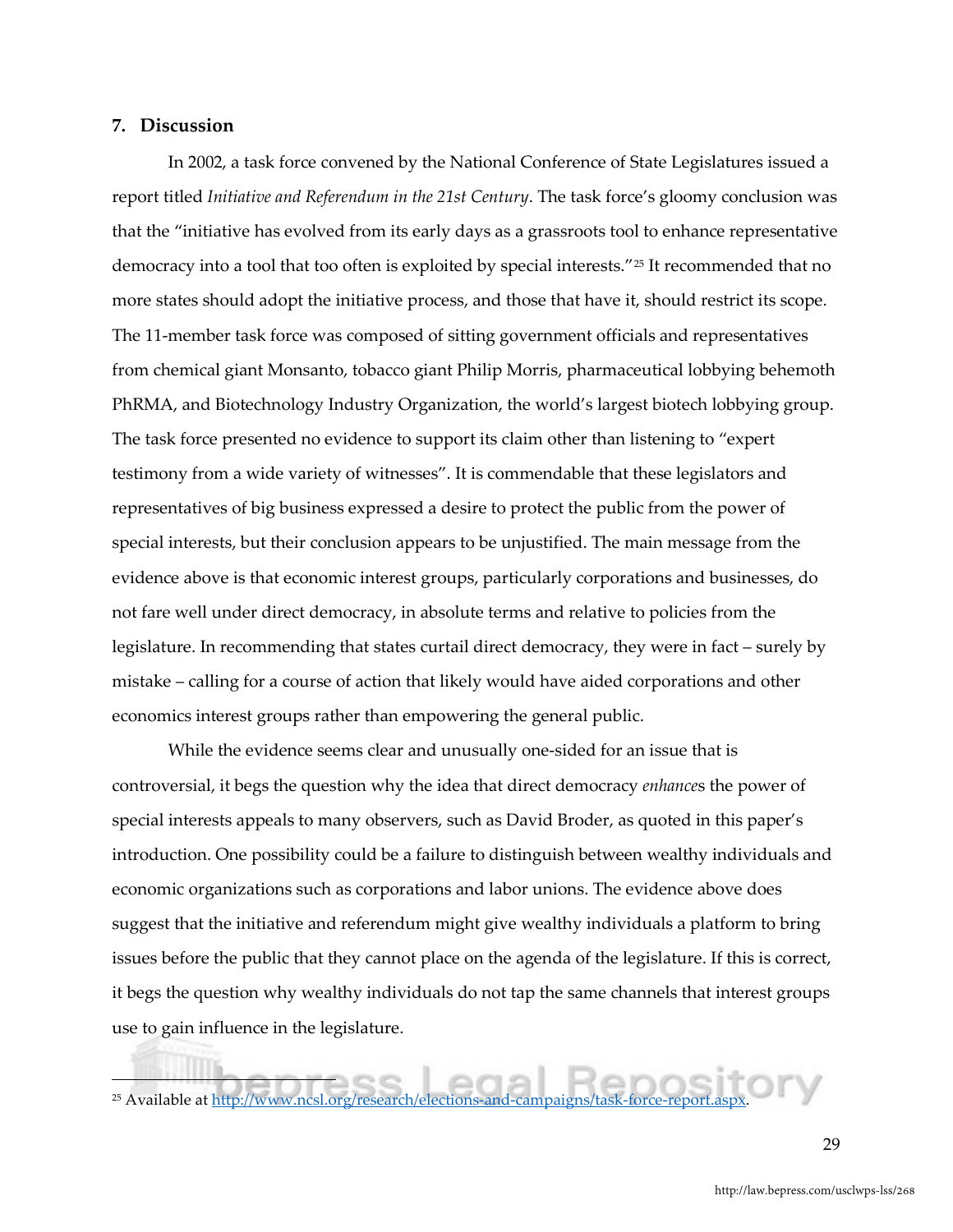To the extent that wealthy economic interests are able to secure favorable policy outcomes, it appears to be happening through the channel of influencing legislators and regulators. This conclusion squares Gilens and Page (2014), which argues that business groups are highly influential in federal policymaking, which of course is purely representative, with no provision for direct democracy.

Although business groups dominate direct democracy spending, their spending seldom results in laws that advance their interest. Apparently, corporate money is not all that effective in buying votes in elections, which runs against the view that deep-pocketed interests can persuade voters to back their policy proposals by blanketing them with campaign advertising. However, it does provide an explanation why corporations and business groups devote only a small fraction of their political spending on legislators to campaign contributions, allocating far more money to lobbying (Milyo et al., 2000).

The normative implications of the findings in this paper are ambiguous. If business influence in legislatures leads to distortions of public policy that harm the general public, such as creation of legal monopolies, then allowing policy decisions to be channeled through initiatives and referendums can be a good thing. However, it is possible that business groups are able to influence legislators by informing them about unexpected consequences of policies, allowing for better design of public policy, something that is more difficult in direct democracy mass elections. In such a case, reliance on ballot propositions could be harmful to the general public. This study provides no evidence to distinguish between these two views. By showing that direct democracy undercuts the power of business interests to influence legislatures, however, it suggests that the normative question boils down to whether special interest influence in the legislature is a good or bad thing, not whether corporations are effective in the direct democracy arena. As for the ongoing debate over whether concentrated economic interests have too much influence on government decisions (Gilens and Page, 2014), the evidence here suggests that such power could be mitigated by allowing more citizen involvement in lawmaking; but again, whether that would be desirable or not depends on the reasons why economic interests are influential with representative government.

tepositorv .egal .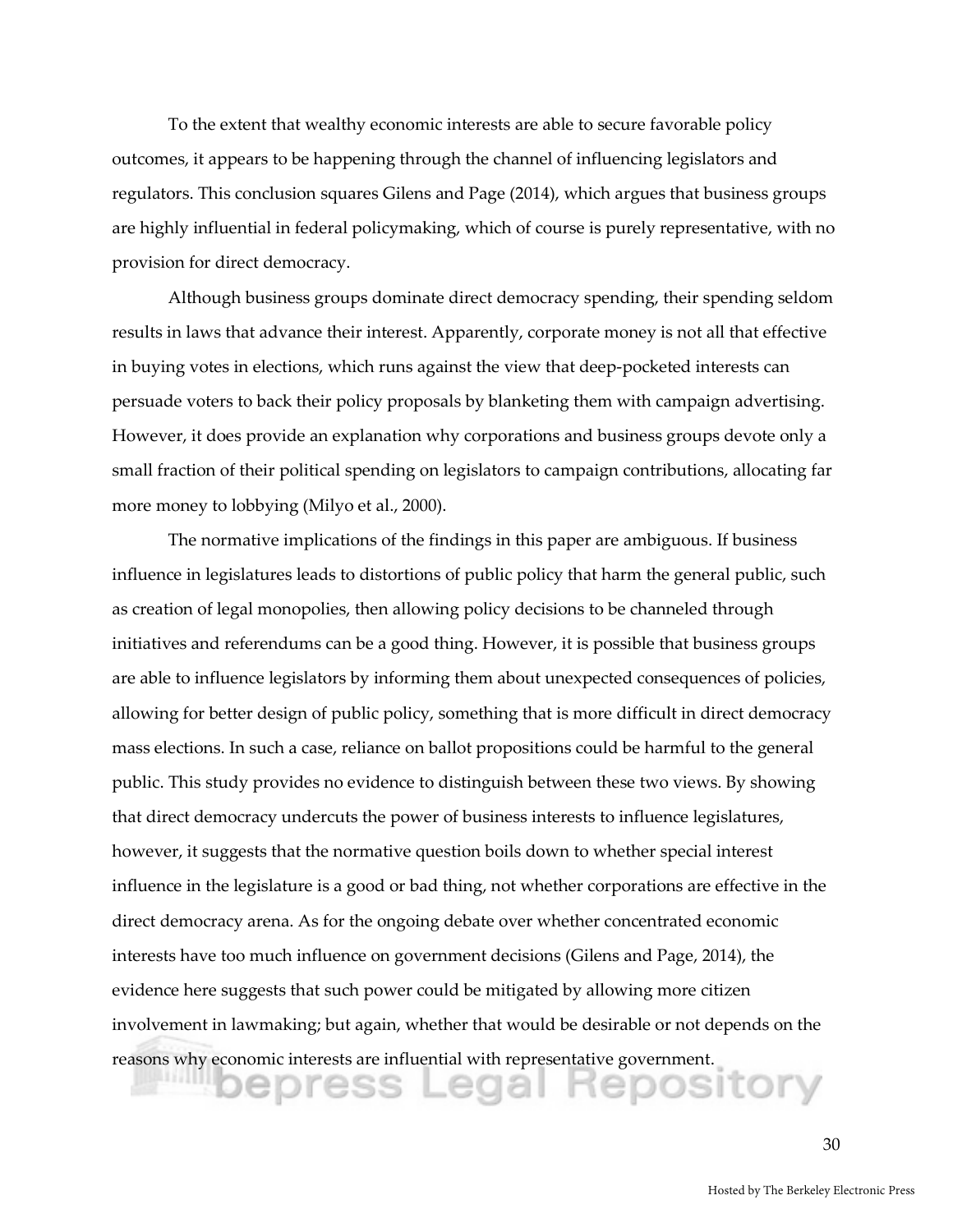## **Appendix**

## *Classification of Industry-Related Initiatives*

I used the following process to determine the orientation of business-related initiatives.

*Step 1.* Based on short (approximately one-sentence) descriptions, each initiative was assigned to an industry group, if applicable.

*Step 2.* The industry groups with the most initiatives (gambling, energy, banking and insurance, tobacco) were selected for closer examination.

*Step 3.* Various election materials were consulted in order to determine whether an initiative would have helped or hurt the industry, or if the impact was unclear or distributional. Materials included the text of the proposed law, descriptions in voter guides, arguments for and against the initiative, endorsements for and against by industry groups, and media stories. If an initiative was the subject of an intra-industry dispute, such as whether to allow branch banking, it was not classified as either helping or harming the industry. Examples of initiatives that were classified as helping or hurting business interests follow:

- *Energy (Electricity, Nuclear, Oil).* Pro-business proposals: to allow oil drilling, to prohibit cities from entering the electricity business. Anti-business proposals: to limit or prohibit nuclear power generation; to restrict nuclear waste sites; to establish or increase gasoline taxes; to establish or increase oil severance taxes; to regulate electricity rates.
- *Finance (Banking, Insurance).* Pro-business: to increase allowable interest rates; to give legislature power to set interest rates; to allow auto insurance rates to be depend on information about previous insurance coverage. Anti-business: to reduce allowable interest rates; to limit health insurance rates. Excluded: relating to creation and operation of state-owned banks, relating to state-funded health insurance.
- *Tobacco.* Pro-business: to legalize cigarettes; to remove or relax ban on smoking; to reduce taxes on tobacco products. Anti-businesses: to ban smoking; to increase taxes on tobacco products.

Initiatives pertaining to regulation of the liquor industry are common, but are excluded because most of them have to do with prohibition and then the repeal of prohibition, and it is not clear we should view that issue through the lens of corporate capture rather than as a social issue. Although more than 100 initiatives concerned gambling, this industry was also excluded, for two reasons. First, in a large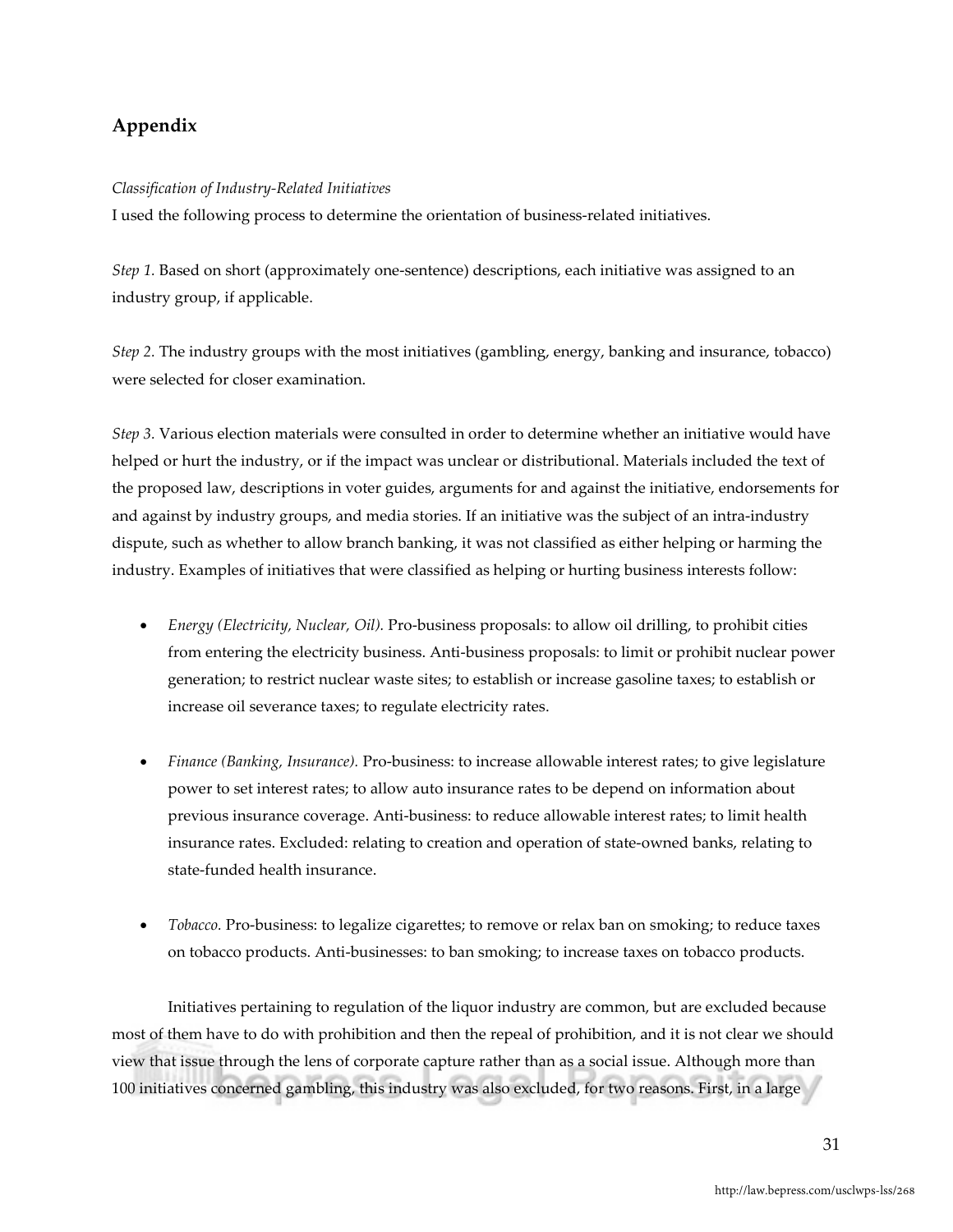number of cases, the initiative involved intra-industry disputes; a proposal to authorize more gambling was opposed by existing gambling operators and supported by gambling companies that did not currently have licenses. There is no meaningful way to classify such an initiative as pro-business versus anti-business. Second, many gambling proposals appear to have only a peripheral impact on large companies in the industry, such as proposals to allow charitable organizations to operate small-scale bingo games. I also excluded initiatives pertaining to professions such as medicine because those proposals often involved within-industry disputes, such as traditional doctors versus natural healers, which precluded a clear notion of the industry's interest. Other industries that were the focus of initiatives are farming and ranching, and trucking and railroads.

#### *Classification of Groups*

Contributors to California propositions were assigned manually to one a several broad groups, such as corporations, labor, or individuals. The classification criteria were as follows:

*Corporations.* Individual for-profit businesses, whether incorporated or not, including law firms. Examples: Aera Energy, Amgen, Biogen, Blue Shield of California, Chevron, Edison International, Exxon Mobil, Johnson & Johnson, Merck & Co., Norcal Mutual Insurance Company, Philip Morris, Verizon.

*Labor.* Public employee groups and labor unions. Examples: AFL-CIO, AFSCME, California Teachers Association, International Brotherhood of Teamsters, Service Employees International Union.

*Trade Groups.* Organizations that represent businesses, large nonprofit organizations, and professional groups. Examples: American Medical Association, California Chamber of Commerce, California Association of Hospitals and Health Systems

*Parties.* Parties and individual politicians. Examples: California Democratic Party, Brown for Governor 2014, Governor Schwarzenegger's California Recovery Team.

# **Mulle** bepress Legal Repository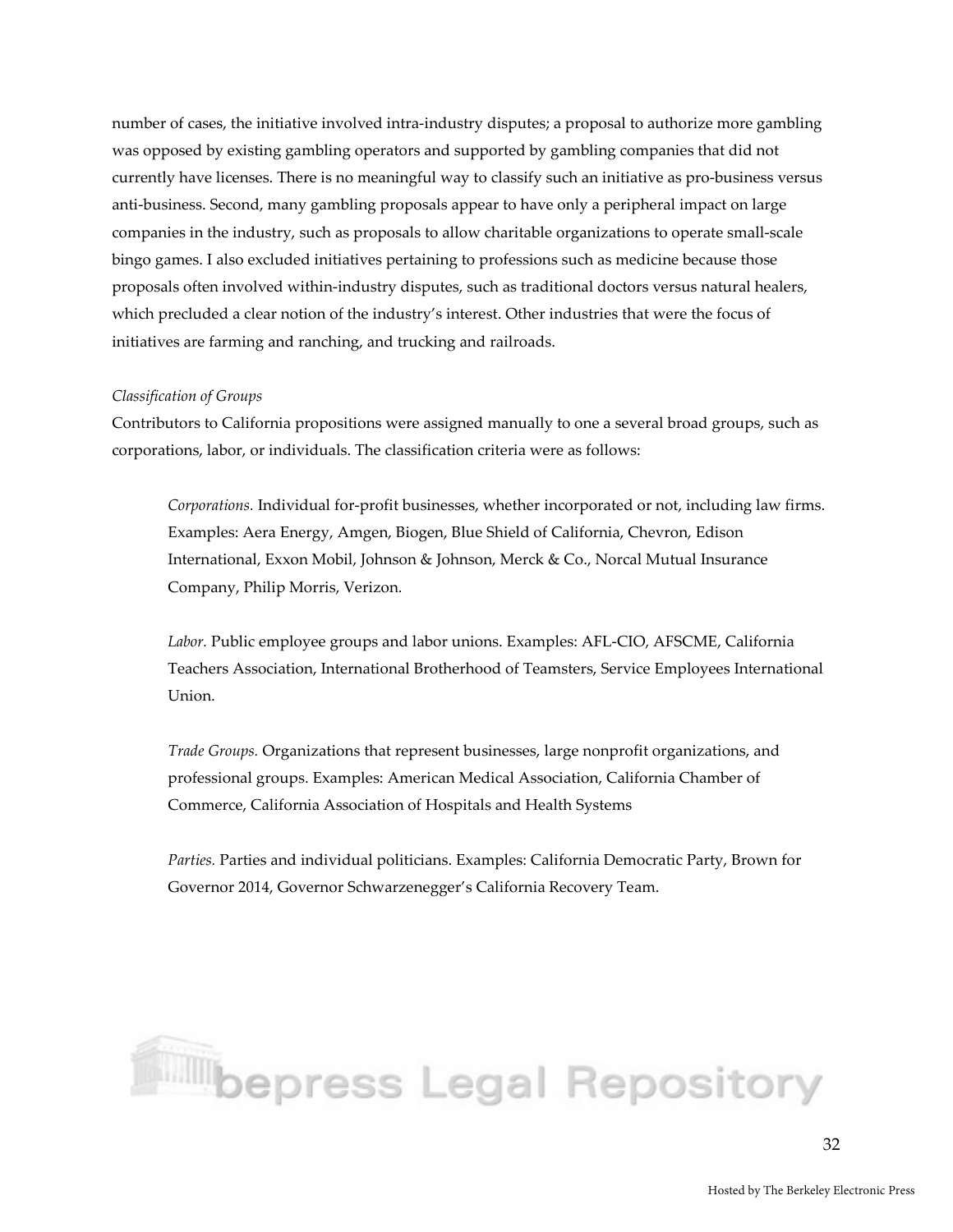## **References**

- Ansolabehere, Stephen, John M. de Figueiredo, and James M. Snyder, Jr., "Why Is There So Little Money in U.S. Politics?," *Journal of Economic Perspectives*, Winter 2003, Vol. 17(1), 105-130.
- Bawn, Kathleen, Marty Cohen, David Karol, Hans Noel, Seth Masket, and John Zaller, "A Theory of Political Parties: Groups, Policy Demands, and Nominations in American Politics," *Perspectives on Politics*, September 2012, Vol. 10(3). 571-597.
- Becker, Gary S., "A Theory of Competition Among Pressure Groups for Political Influence," *Quarterly Journal of Economics*, August 1983, Vol. 98(3), 371-400.
- Besley, Timothy and Stephen Coate, "Lobbying and Welfare in a Representative Democracy," *Review of Economic Studies*, January 2001, Vol. 68(1), 67-82.
- Broder, David S., *Democracy Derailed: Initiative Campaigns and the Power of Money*, New York, NY: Harcourt, Inc., 2000.
- Che, Yeon-Koo, "Revolving Doors and the Optimal Tolerance for Agency Collusion," *RAND Journal of Economics*, Autumn 1995, Vol. 26(3), 378-397.
- Dal Bό, Ernesto, "Regulatory Capture: A Review," *Oxford Review of Economic Policy*, July 2006, Vol. 22(2), 203-225.
- Dal Bό, Ernesto, "Bribing Voters," *American Journal of Political Science*, October 2007, Vol. 51(4), 789-803.
- De Figueiredo, John M. and Brian Kelleher Richter, "Advancing the Empirical Research on Lobbying," *Annual Review of Political Science*, 2014, Vol. 17, 163-185.
- De Figueiredo, John M. and Brian S. Silverman, "Academic Earmarks and the Returns to Lobbying," *Journal of Law and Economics*, October 2016, Vol. 49(2), 597-625.
- De Figueiredo, John M., Chang Ho Ji, and Thad Kousser, "Financing Direct Democracy: Revisiting the Research on Campaign Spending and Citizen Initiatives," *Journal of Law, Economics, and Organization*, September 2010, Vol. 27(3), 485-514.

# **Industries Legal Repository**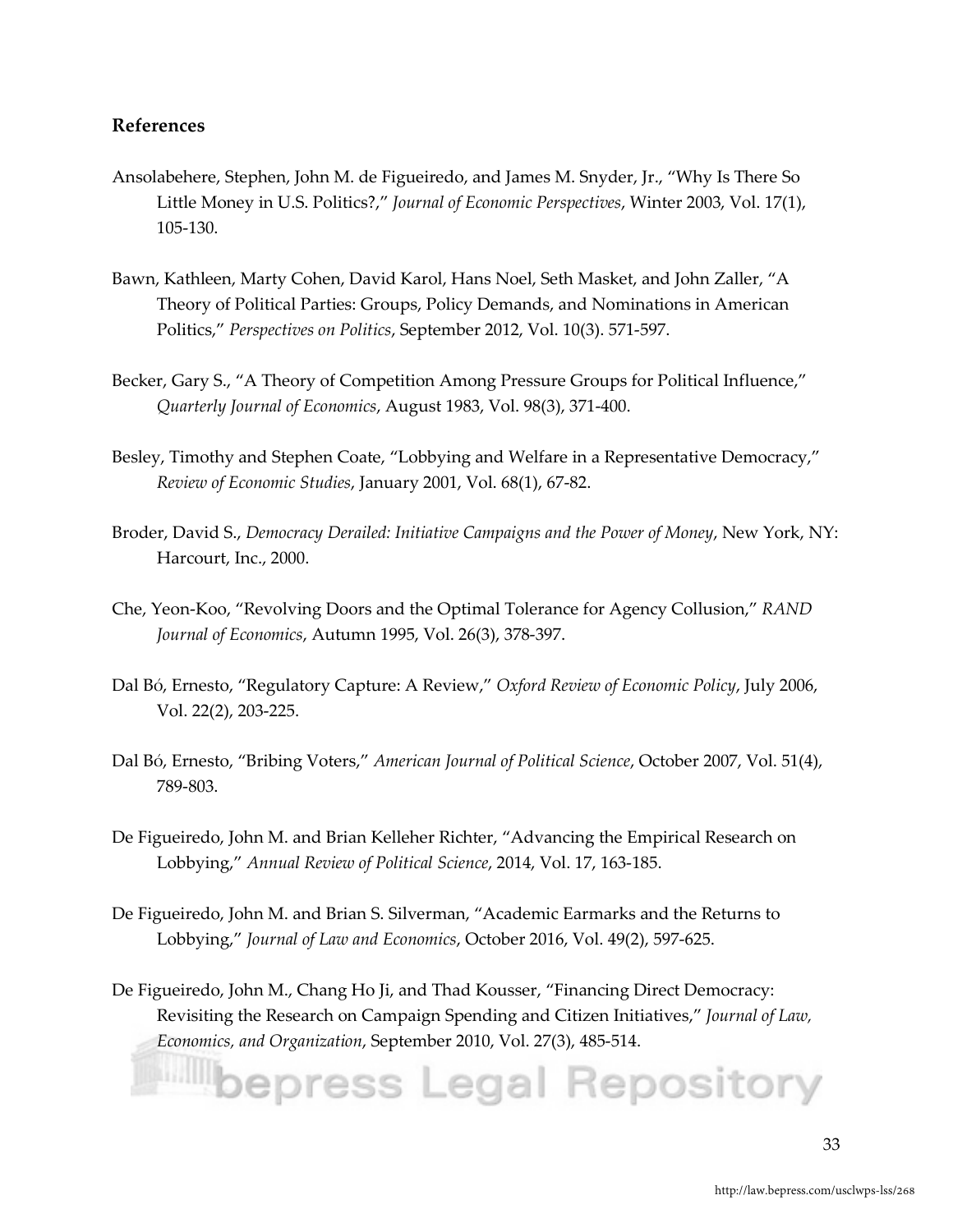- Fouirnaies, Alexander and Andrew B. Hall, "How Do Interest Groups Seek Access to Committees?," *American Journal of Political Science*, January 2018, Vol. 62(1), 132-147.
- Garrett, Elizabeth and Elisabeth R. Gerber, "Money in the Initiative and Referendum Process: Evidence of Its Effects and Prospects for Reform," in *The Battle over Citizen Lawmaking*, edited by M. Dane Waters, Durham, NC: Carolina Academic Press, 2001.
- Gerber, Alan S., James G. Gimpel, Donald P. Green, and Daron Shaw, "How Large and Long-Lasting Are the Persuasive Effects of Televised Campaign Ads? Results from a Randomized Field Experiment," *American Political Science Review*, February 2011, Vol. 105(1), 135-150.
- Gerber, Elisabeth R., *The Populist Paradox: Interest Group Influence and the Promise of Direct Legislation*, Princeton, NJ: Princeton University Press, 1999.
- Gilens, Martin and Benjamin I. Page, "Testing Theories of American Politics: Elites, Interest Groups, and Average Citizens," *Perspectives on Politics*, September 2014, Vol. 12(3), 564- 581.
- Goebel, Thomas, *A Government by the People: Direct Democracy in America 1890-1940*, Chapel Hill, NC: The University of North Carolina Press, 2002.
- Grossman, Gene M. and Elhanan Helpman, "Protection for Sale," *American Economic Review*, September 1994, Vol. 84 (4), 833-850.
- Hall, Richard L. and Alan V. Deardorff, "Lobbying as Legislative Subsidy," *American Political Science Review*, February 2006, 100(1), 69-84.
- Hajnal, Zoltan L., Elisabeth R. Gerber, and Hugh Louch, "Minorities and Direct Legislation: Evidence from California Ballot Proposition Elections," *Journal of Politics*, February 2002, Vol. 61(1), 154-177.
- Hirsch, Alexander V. and Kenneth W. Shotts, "Competitive Policy Development," *American Economic Review*, April 2015, Vol. 105(4), 1646-1664.
- Kang, Karam, "Policy Influence and Private Returns from Lobbying in the Energy Sector," *Review of Economic Studies*, January 2016, Vol. 83(1), 269-305.

# **In bepress Legal Repository**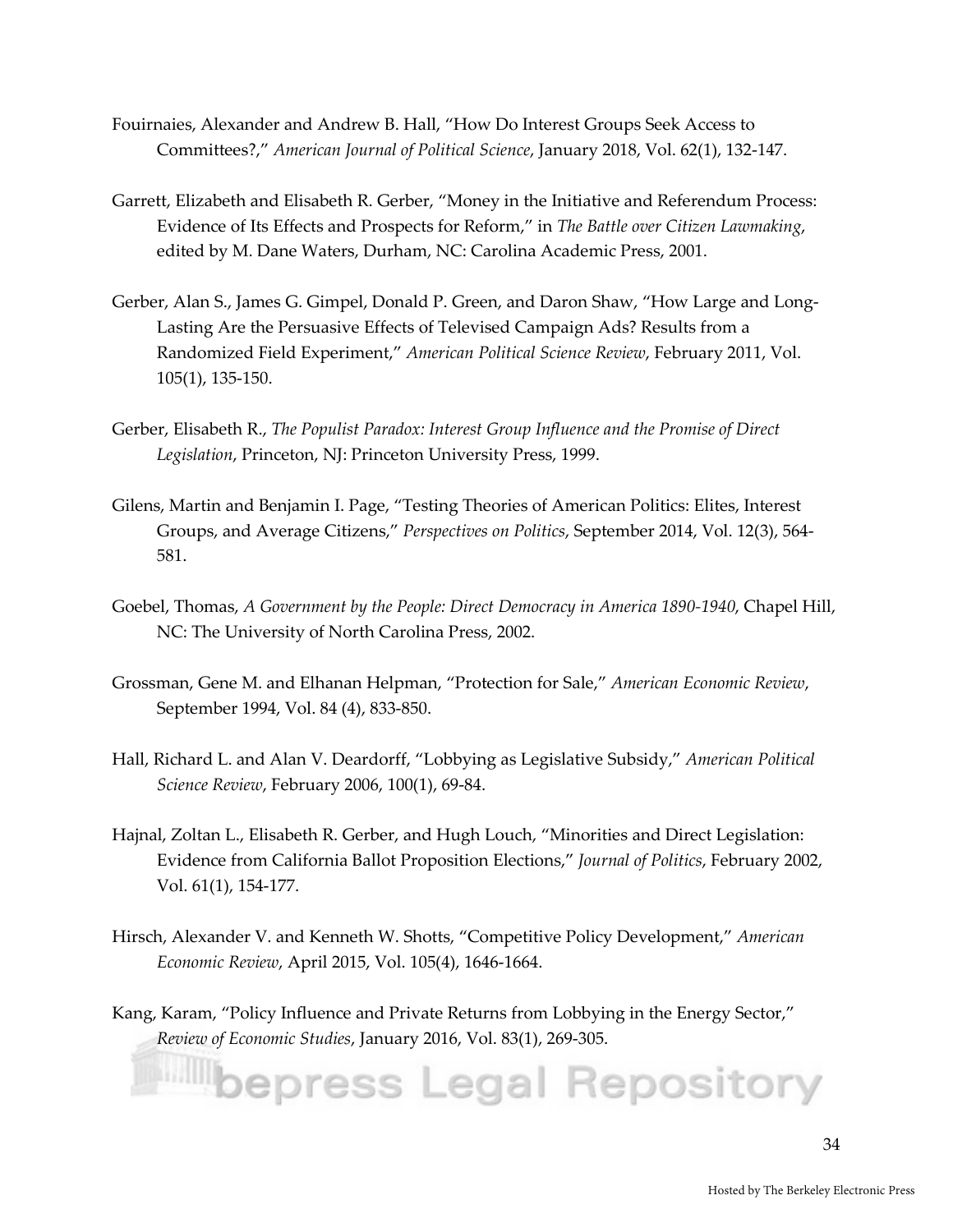- Kendall, Chad, Tommaso Nannicini, and Francesco Trebbi, "How Do Voters Respond to Information? Evidence from a Randomized Campaign," *American Economic Review*, January 2015, Vol. 105(1), 322-353.
- Kroszner, Randall S. and Philip E. Strahan, "What Drives Deregulation? Economics and Politics of the Relaxation of Bank Branching Restrictions," *Quarterly Journal of Economics*, November 1999, Vol. 114(4), 1437-1467.
- Kroszner, Randall S. and Thomas Stratmann, "Interest-Group Competition and the Organization of Congress: Theory and Evidence from Financial Services' Political Action Committees," *American Economic Review*, December 1998, Vol. 88(5), 1163-1187.
- Kwak, James, "Cultural Capital and the Financial Crisis," in *Preventing Regulatory Capture: Special Interest Influence and How to Limit It*, edited by Daniel Carpenter and David Moss, New York, NY: Cambridge University Press, 2014.
- Lambert, Thomas, "Lobbying on Regulatory Enforcement Actions: Evidence from U. S. Commercial and Savings Banks," *Management Science*, forthcoming.
- Lohmann, Susanne, "An Information Rationale for the Power of Special Interests," *American Political Science Review*, December 1998, Vol. 92(4), 809-827.
- Lowenstein, Daniel H., "Campaign Spending and Ballot Propositions: Recent Experience, Public Choice Theory and the First Amendment," *UCLA Law Review*, 1982, Vol. 29, 505-641.
- Lupia, Arthur, "Shortcuts versus Encyclopedias: Information and Voting Behavior in California Insurance Reform Elections," *American Political Science Review*, March 1994, Vol. 88(1), 63- 76.
- Lupia, Arthur and John G. Matsusaka, "Direct Democracy: New Approaches to Old Questions," *Annual Review of Political Science*, 2004, Vol. 7, 463-482.
- Lupia, Arthur and Mathew D. McCubbins, *The Democratic Dilemma: Can Citizens Learn What They Need to Know?*, Cambridge, UK: Cambridge University Press, 1998.
- Matsusaka, John G., "Direct Democracy Works," *Journal of Economic Perspectives*, Spring 2005, Vol. 19(2), 185-206.

# **Internet bepress Legal Repository**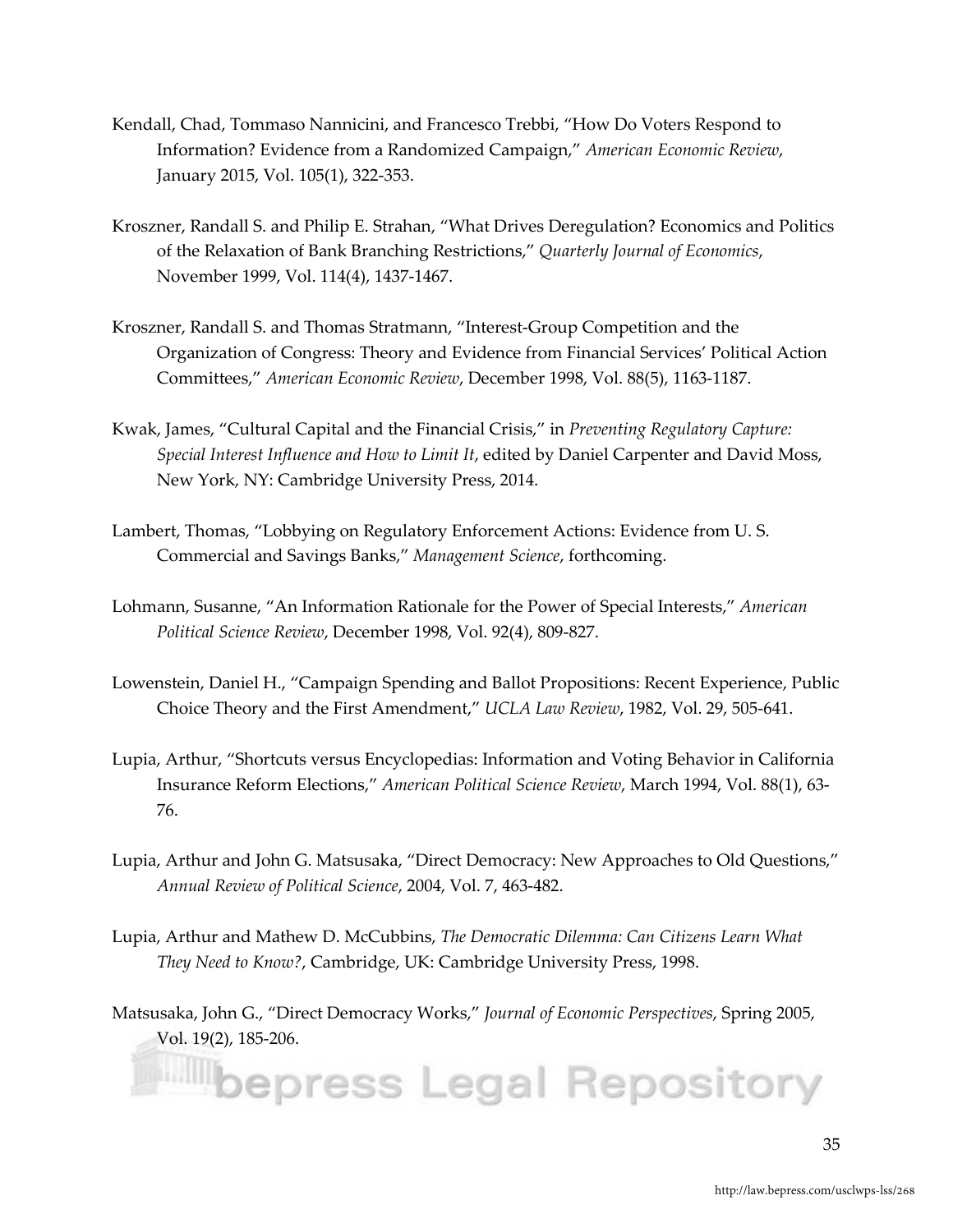- Matsusaka, John G., "Direct Democracy and Public Employees," *American Economic Review*, December 2009, Vol. 99(5), 2227-2246
- Matsusaka, John G., "Ballot Order Effects in Direct Democracy Elections," *Public Choice*, June 2016, Vol. 167(3-4), 257-276.
- Matsusaka, John G., "Public Policy and the Initiative and Referendum: A Survey with Some New Evidence," *Public Choice*, January 2018, Vol. 174(1-2), 107-143.
- McCarty, Nolan M., "Complexity, Capacity, and Capture," in *Preventing Regulatory Capture: Special Interest Influence and How to Limit It*, edited by Daniel Carpenter and David Moss, New York, NY: Cambridge University Press, 2014.
- Mian, Atif, Amir Sufi, and Francesco Trebbi, "The Political Economy of the US Mortgage Default Crisis," *American Economic Review*, December 2010, Vol. 100(5), 11967-1998.
- Mian, Atif, Amir Sufi, and Francesco Trebbi, "The Political Economy of the Subprime Mortgage Credit Expansion," *Quarterly Journal of Political Science*, October 2013, Vol. 8(4), 373-408.
- Milyo, Jeffrey, David Primo, and Timothy Groseclose, "Corporate PAC Campaign Contributions in Perspective," *Business and Politics*, April 2000, Vol. 2(1), 75-88.
- Olson, Mancur, *The Logic of Collective Action: Public Goods and the Theory of Groups*, Cambridge, MA: Harvard University Press, 1965.
- Peltzman, Sam, "Toward a More General Theory of Regulation," *Journal of Law and Economics*, August 1976, Vol. 19(2), 211-240.
- Powell, Eleanor Neff and Justin Grimmer, "Money in Exile: Campaign Contributions and Committee Access," *Journal of Politics*, October 2016, Vol. 78(4), 974-988.
- Rajan, Raghuram G. and Rodney Ramcharan, "Land and Credit: A Study of the Political Economy of Banking in the United States," *Journal of Finance*, December 2011, Vol. 66(6), 1895-1931.

Richter, Brian Kelleher, Krislert Samphantharak, and Jeffrey F. Timmons, "Lobbying and Taxes," *American Journal of Political Science*, October 2009, Vol. 53(4), 893-909.

# **Depress Legal Repository**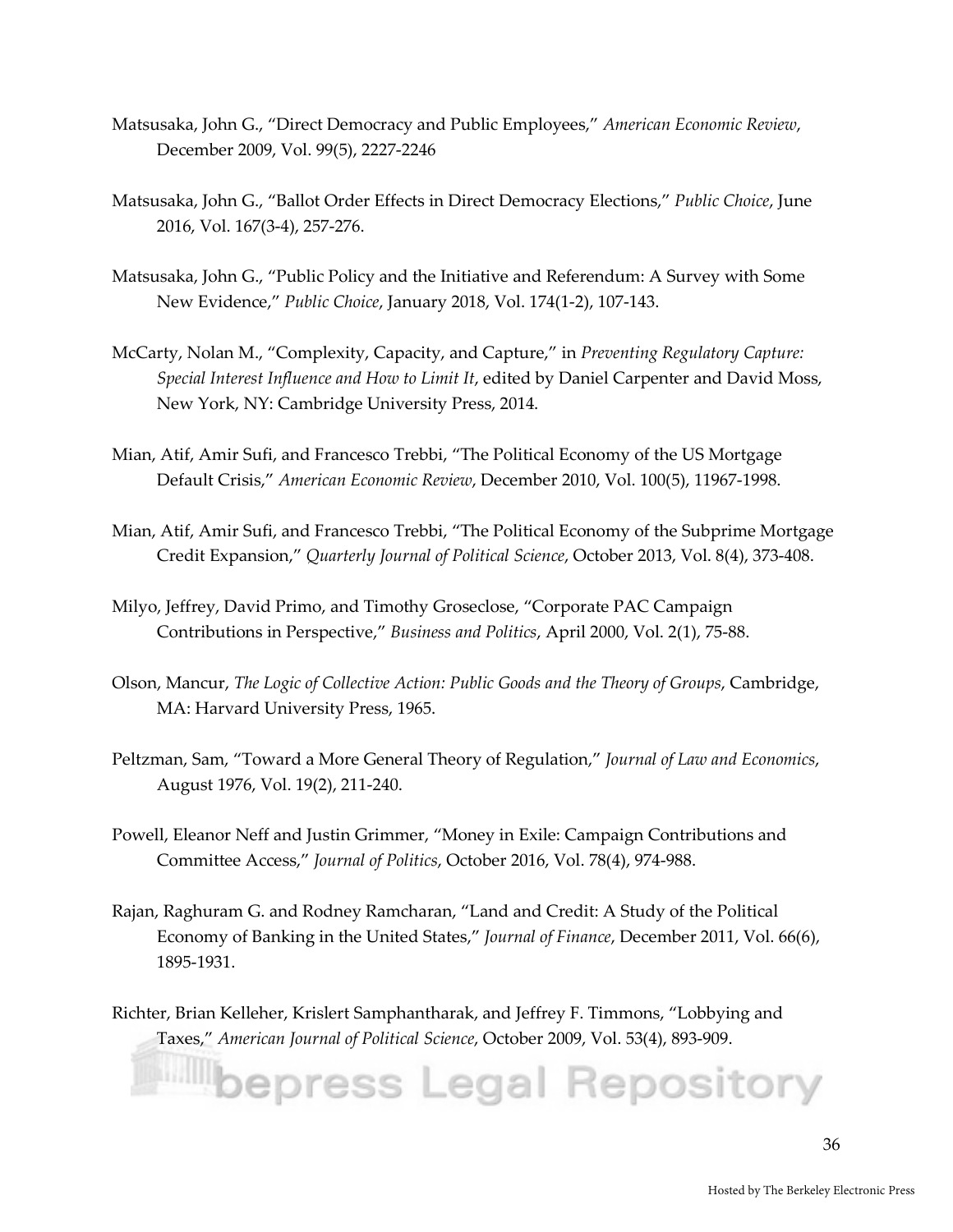- Rogers, Todd and Joel Middleton, "Are Ballot Initiative Outcomes Influenced by the Campaigns of Independent Groups? A Precinct-Randomized Field Experiment Showing That They Are," *Political Behavior,* September 2015, Vol. 37(3), 567-593.
- Roosevelt, Theodore, *The Right of the People to Rule*, speech at Carnegie Hall in New York City, March 20, 1912.
- Snyder, James M. Jr., "On Buying Legislatures," *Economics and Politics*, July 1991, Vol. 3(2), 93- 109.
- Stigler, George J., "The Theory of Economic Regulation," *Bell Journal of Economics and Management Science*, Spring 1971, Vol. 2(1), 3-21.
- Stratmann, Thomas, "Are Contributors Rational? Untangling Strategies of Political Action Committees," *Journal of Political Economy*, June 1992, Vol. 100(3), 647-664.
- Stratmann, Thomas, "The Market for Congressional Votes: Is Timing of Contributions Everything?," *Journal of Law and Economics*, April 1998, Vol. 41(1), 85-114.
- Stratmann, Thomas, "Can Special Interests Buy Congressional Votes? Evidence from Financial Services Legislation," *Journal of Law and Economics*, October 2002, Vol. 45(2), 345-373.
- Stratmann, Thomas, "Is Spending More Potent For or Against a Proposition? Evidence from Ballot Measures," *American Journal of Political Science*, July 2006, Vol. 50(3), 788-801.
- Wilson, Woodrow, "The Issues of Reform," in *The Initiative, Referendum and Recall*, Edited by William Bennet Munro, New York, NY: D. Appleton and Company, 1912.

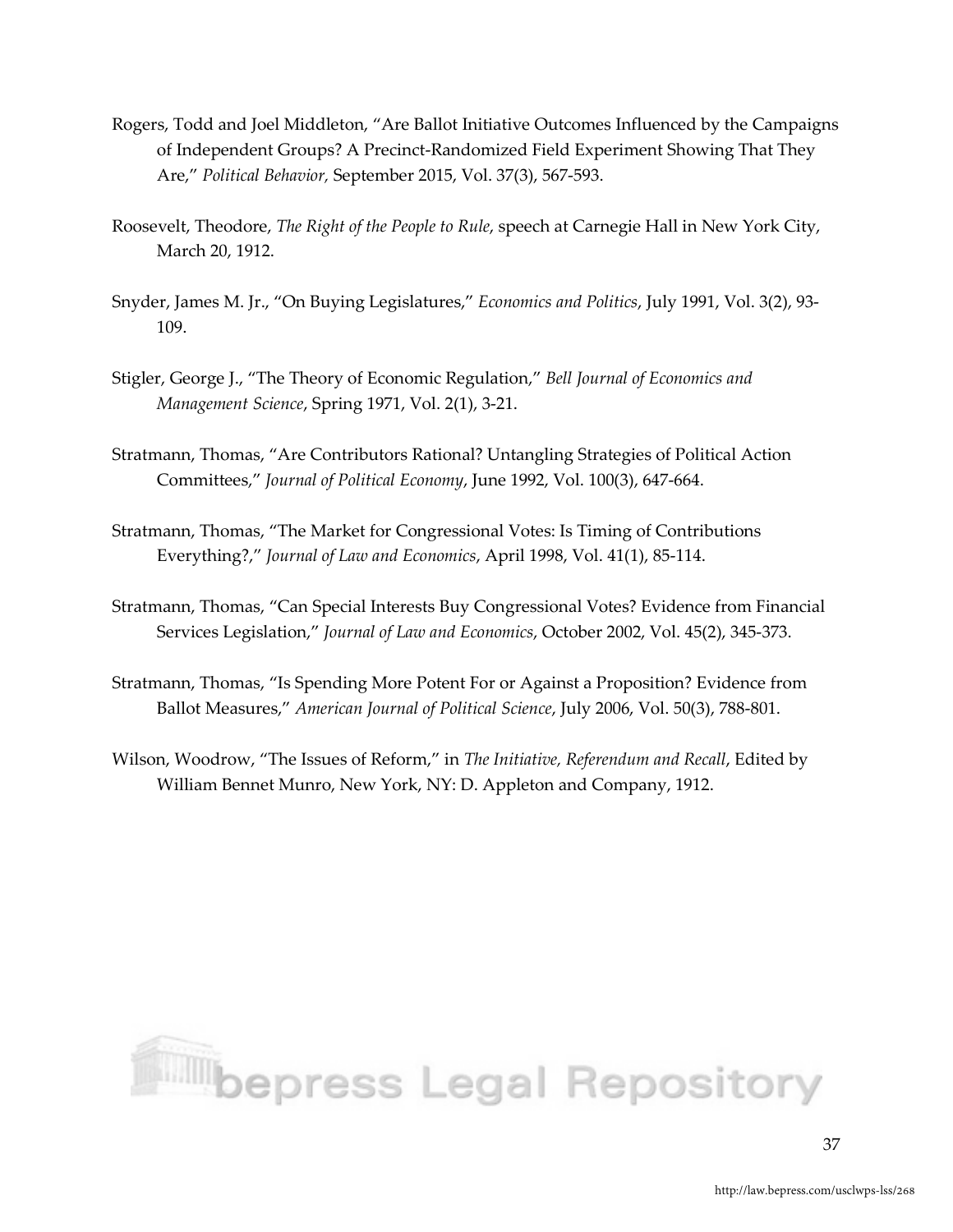|                                 | Proposals |                            | Shift in Policy as a Result of Election |               |                 |  |
|---------------------------------|-----------|----------------------------|-----------------------------------------|---------------|-----------------|--|
|                                 | Pro-      |                            | <b>Business</b>                         | No            | <b>Business</b> |  |
|                                 | Number    | business                   | Better Off                              | Change        | Worse Off       |  |
|                                 | (1)       | (2)                        | (3)                                     | (4)           | (5)             |  |
| A. 1904-2017                    |           |                            |                                         |               |                 |  |
| All initiatives ( $N = 2,547$ ) | 188       | 34<br>(18%)                | 3<br>(2%)                               | 140<br>(74%)  | 45<br>(24%)     |  |
| Energy                          | 103       | 12<br>(12%)                | 3<br>(3%)                               | 79<br>(77%)   | 21<br>(20%)     |  |
| Finance                         | 43        | 18<br>(42%)                | $\boldsymbol{0}$<br>$(0\%)$             | 37<br>(86%)   | 6<br>(14%)      |  |
| Tobacco                         | 42        | $\overline{4}$<br>$(10\%)$ | $\theta$<br>$(0\%)$                     | 24<br>(57%)   | 18<br>(43%)     |  |
| 1985-2017<br>В.                 |           |                            |                                         |               |                 |  |
| All initiatives ( $N = 1,086$ ) | 78        | 14<br>(18%)                | $\mathbf{1}$<br>(1%)                    | 53<br>(68%)   | 24<br>(31%)     |  |
| All legislative ( $N = 1,437$ ) | 18        | $\overline{4}$<br>(22%)    | 3<br>(17%)                              | 9<br>$(50\%)$ | 6<br>(33%)      |  |

Table 1. Business-Related Initiatives in the American States

*Note.* The table lists the number and business orientation of all initiatives concerning the energy, finance, and tobacco industries that could be classified as favorable or unfavorable to the industry. Business is classified as "better off" if a pro-business proposal was approved by the voters; "worse off" if an anti-business proposal was approved; and "no change" if a proposal failed. Panel B includes legislative proposals only from those states in which the initiative process is available.

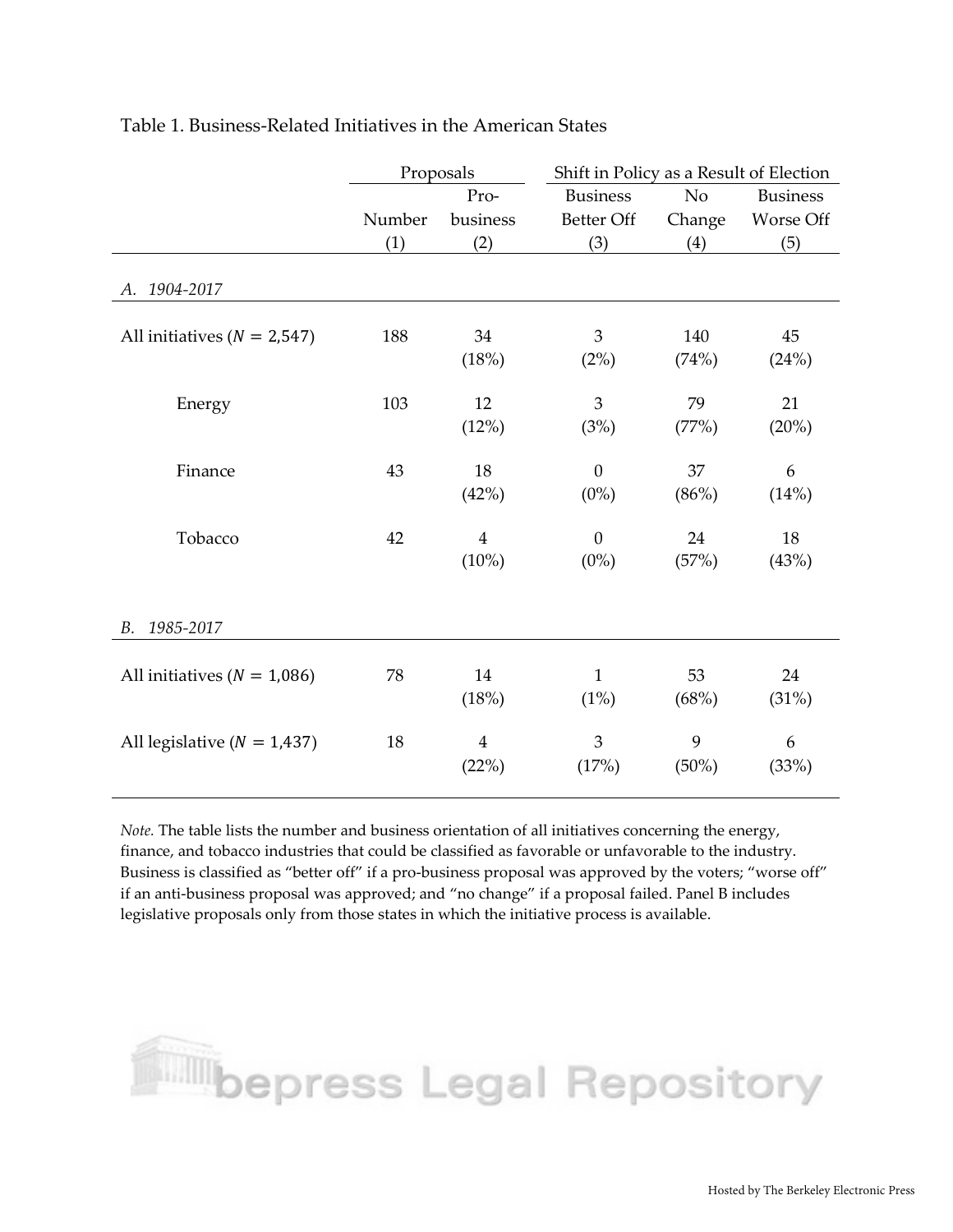|                                                     | Only business-      |                 |
|-----------------------------------------------------|---------------------|-----------------|
|                                                     | related initiatives | All initiatives |
|                                                     | (1)                 | (2)             |
|                                                     |                     |                 |
| $Dummy = 1$ if pro-business                         | $-6.5**$            | $-11.6***$      |
|                                                     | (2.7)               | (1.8)           |
| $Dummy = 1$ if anti-business                        | $\cdots$            | $-4.7***$       |
|                                                     |                     | (1.2)           |
| # Propositions on ballot                            | $-0.07$             | $-0.15**$       |
|                                                     | (0.17)              | (0.07)          |
| Dummy = $1$ if general election                     | 2.6                 | 2.1             |
|                                                     | (4.1)               | (1.5)           |
|                                                     |                     |                 |
| $F \mid \text{pro-business} = \text{anti-business}$ | $\cdots$            | $10.7***$       |
| $\mathbb{R}^2$                                      | .322                | .062            |
| $\mathbf N$                                         | 184                 | 2,052           |

## Table 2. Regressions of % Votes in Favor

*Note.* Each column in each panel is a regression. The dependent variable is the percentage of votes in favor. Standard errors clustered at the state level are in parentheses beneath the coefficient estimates. All regressions include decade and state dummies. Significance levels are indicated: \* = 10 percent, \*\* = 5 percent, \*\*\* = 1 percent.

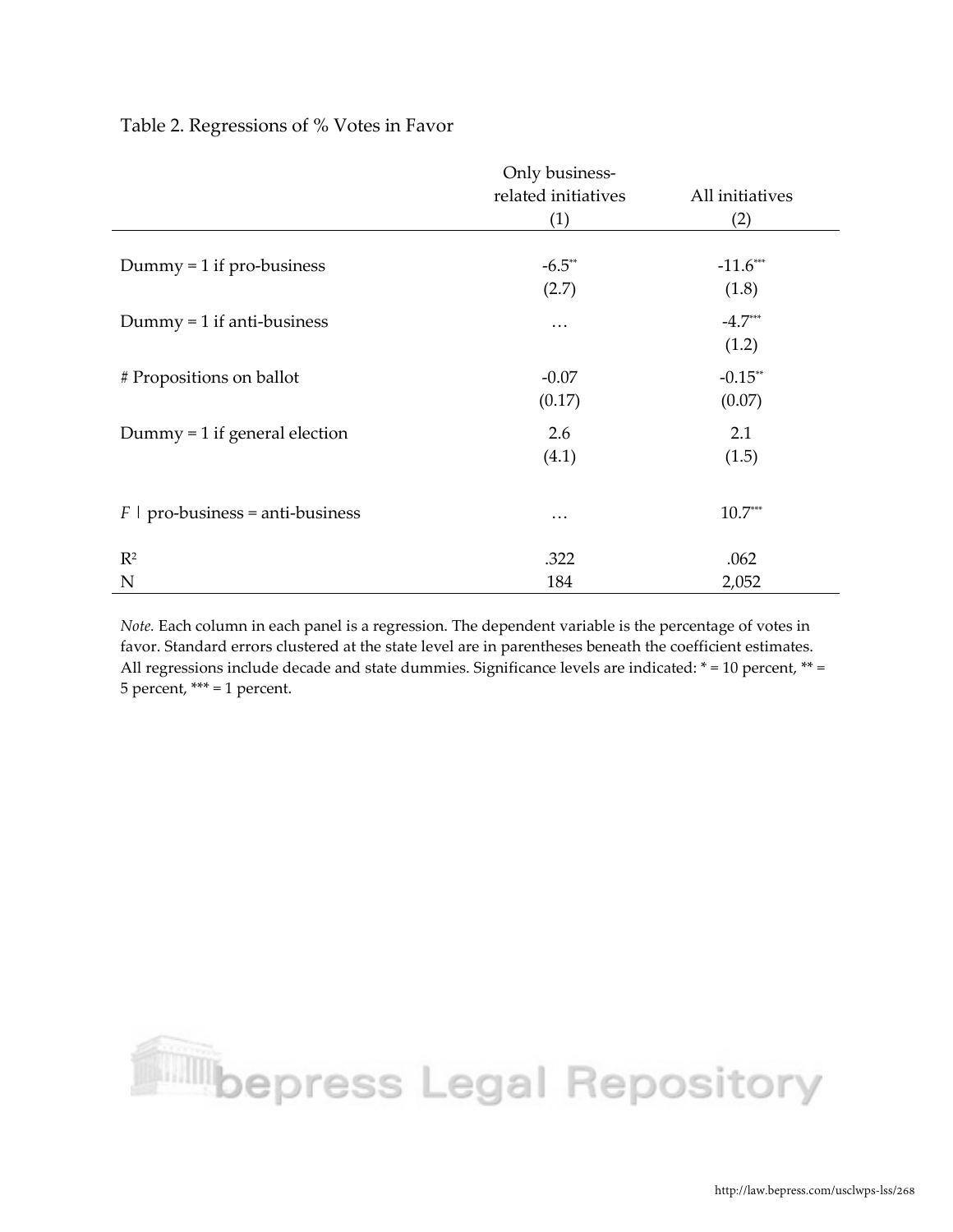| Amount        |                                    |      |      |                                                     |          |
|---------------|------------------------------------|------|------|-----------------------------------------------------|----------|
| (\$ millions) | Contributor                        | Prop | Year | Subject                                             | Outcome  |
| $49.6*$       | <b>Stephen Bing</b>                | 87   | 2006 | New gas and oil tax                                 | Failed   |
| $46.4*$       | Pacific Gas & Electric<br>Company  | 16   | 2010 | Limit public agencies from<br>retail power business | Failed   |
| 44.4          | Philip Morris                      | 56   | 2016 | Cigarette tax increase                              | Approved |
| $44.1*$       | Molly Munger                       | 38   | 2012 | Income tax increase                                 | Failed   |
| 38.0          | Chevron Corporation                | 87   | 2006 | New gas and oil tax                                 | Failed   |
| 35.1          | Philip Morris                      | 86   | 2006 | Cigarette tax increase                              | Failed   |
| 32.8          | Aera Energy                        | 87   | 2006 | New gas and oil tax                                 | Failed   |
| 32.5          | Philip Morris                      | 29   | 2012 | Cigarette tax increase                              | Failed   |
| $29.6*$       | Thomas Steyer                      | 39   | 2012 | Corporate profit tax increase                       | Approved |
| 26.4          | California Teachers<br>Association | 38   | 2000 | Authorize school vouchers                           | Failed   |
| 25.4          | R. J. Reynolds Tobacco<br>Company  | 86   | 2006 | Cigarette tax increase                              | Failed   |
| $25.1*$       | California Hospitals<br>Committee  | 55   | 2016 | Income tax increase                                 | Approved |
| 24.9          | R. J. Reynolds Tobacco<br>Company  | 56   | 2016 | Cigarette tax increase                              | Approved |
| $23.4*$       | <b>Timothy Draper</b>              | 38   | 2000 | Authorize school vouchers                           | Failed   |
| 21.3          | California Teachers<br>Association | 32   | 2012 | Ban on corporate and union<br>contributions         | Failed   |

Table 3. Top 15 Contributions to a California Proposition Campaign, 2000-2016

*Note.* The table lists the 15 largest aggregated contributions to a ballot measure campaign in California during the period 2000-2016. Contributions are aggregated by proposition as indicated in the text. An asterisk indicates that the contribution was made in support of the proposition. Contribution data are from California Secretary of State.

**Depress Legal Repository**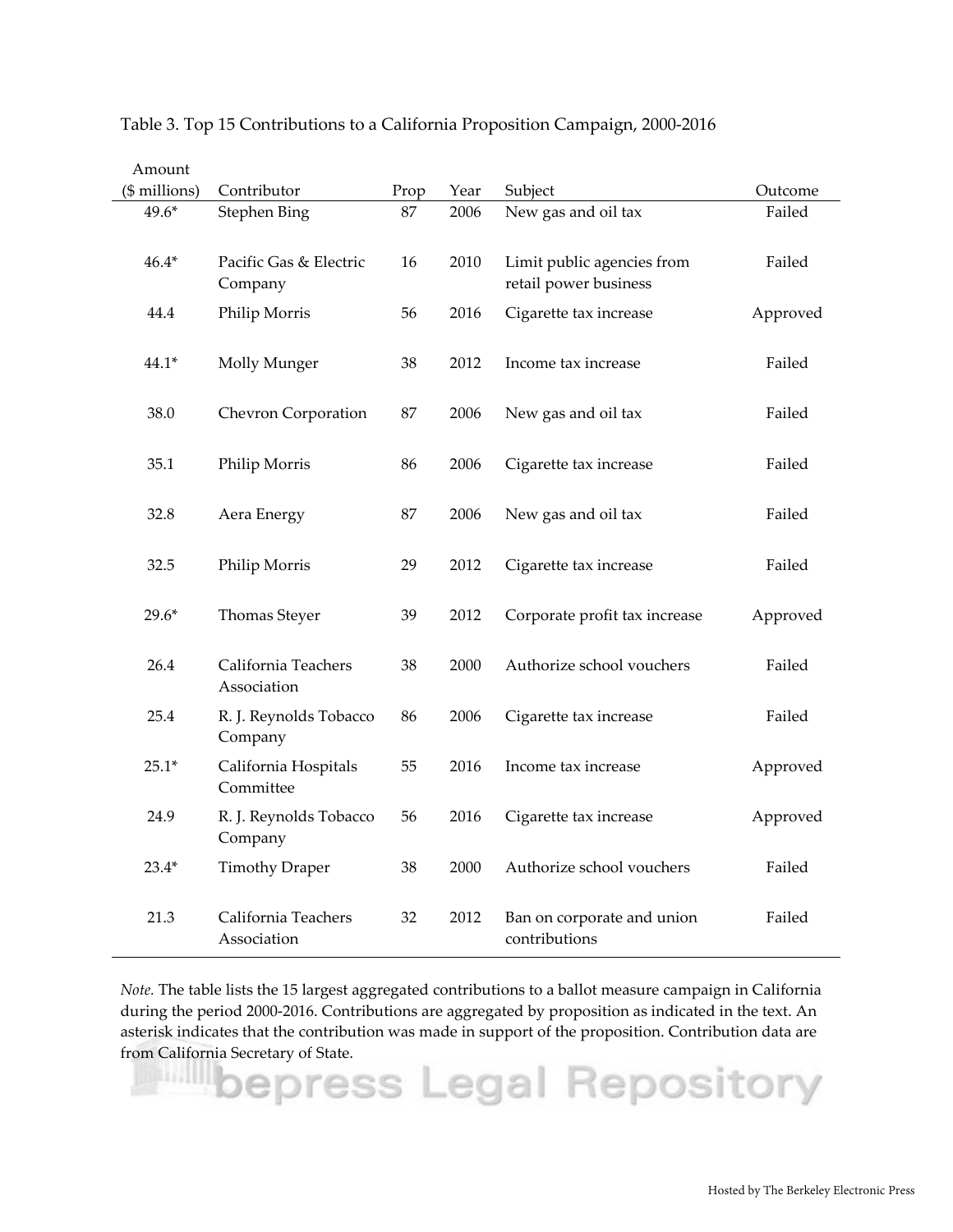| Amount        |         |      |                                                                                           |                     |
|---------------|---------|------|-------------------------------------------------------------------------------------------|---------------------|
| (\$ millions) | Prop    | Year | Description                                                                               | Outcome             |
| 154           | 87      | 2006 | \$4 billion spending on alternative energy, financed<br>with tax on oil                   | Failed<br>45-55     |
| 128           | 61      | 2016 | Required state to pay same drug prices as federal<br>Department of Veterans Affairs       | Failed<br>47-53     |
| 106           | 32      | 2012 | Prohibited payroll-deducted union funds to be used<br>for political purpose               | Failed<br>43-57     |
| 103           | 56      | 2016 | Increased tobacco tax                                                                     | Approved<br>36-64   |
| 86            | 30      | 2012 | Temporarily increased income and sales taxes                                              | Approved<br>55-45   |
| 83            | $\,8\,$ | 2008 | Defined marriage as solely between one man and one<br>woman                               | Approved<br>52-48   |
| 83            | 86      | 2006 | Increased tobacco tax, revenue dedicated to hospitals                                     | Failed<br>$48 - 52$ |
| 72            | 68      | 2004 | Required tribal gambling to pay a state tax, or non-<br>tribal gambling would be expanded | Failed<br>16-84     |
| 71            | 75      | 2005 | Prohibited payroll-deducted union funds to be used<br>for political purpose               | Failed<br>47-53     |
| 71            | 46      | 2014 | Limited pain and suffering awards, required drug<br>testing of physicians                 | Failed<br>33-67     |
| 65            | 79      | 2005 | Provided prescription drug discounts for low-income<br>residents                          | Failed<br>39-61     |
| 63            | 38      | 2000 | Authorized state school voucher program                                                   | Failed<br>29-71     |
| 61            | 45      | 2014 | Regulated health insurance rates                                                          | Failed<br>41-59     |
| 60            | 29      | 2012 | Increased tobacco tax, with revenue dedicated to<br>cancer research                       | Failed<br>49.8-50.2 |
| 57            | 55      | 2016 | Extended temporary income and sales tax increases<br>from Prop. 30 in 2012.               | Approved<br>63-37   |

Table 4. Top 15 Propositions in Terms of Amount of \$100,000+ Contributions

**UTTITTE** *Note.* The table lists the 15 propositions that attracted the most \$100,000+ contributions during 2000-2016. Amounts are the sum of \$100,000+ contributions. All 15 propositions were initiatives.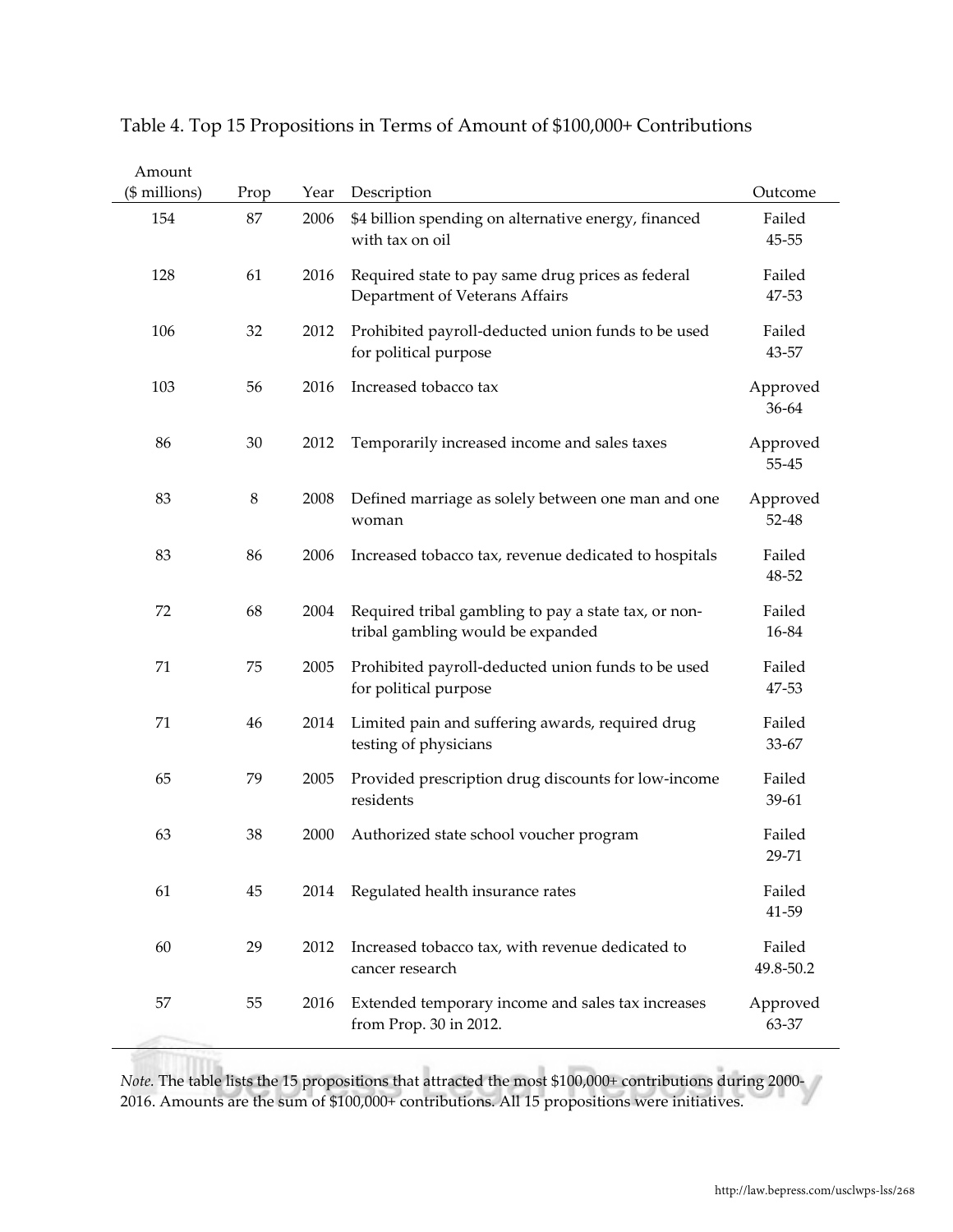|                                 | (1)            | (2)            | (3)            |
|---------------------------------|----------------|----------------|----------------|
|                                 | $0.52***$      | $0.27***$      | $0.29***$      |
| Corporation × Initiative        |                |                |                |
|                                 | (0.07)         | (0.09)         | (0.08)         |
| Individual × Initiative         | 0.08           | $-0.07$        | 0.05           |
|                                 | (0.07)         | (0.09)         | (0.08)         |
| Labor × Initiative              | $0.39***$      | $0.18**$       | 0.12           |
|                                 | (0.06)         | (0.09)         | (0.08)         |
| Tribe × Initiative              | $0.49***$      | $-0.04$        | 0.01           |
|                                 |                |                |                |
|                                 | (0.18)         | (0.13)         | (0.09)         |
| Other × Initiative              | $0.34***$      | 0.06           | 0.13           |
|                                 | (0.09)         | (0.10)         | (0.09)         |
| Trade Group × Initiative        | $0.44***$      | 0.15           | $0.27***$      |
|                                 | (0.09)         | (0.10)         | (0.08)         |
| Party × Initiative              | $0.37***$      | 0.16           | $0.16*$        |
|                                 | (0.12)         | (0.12)         | (0.09)         |
|                                 |                |                |                |
| Small Contribution × Initiative | $0.27***$      | 0.04           | $0.14*$        |
|                                 | (0.003)        | (0.08)         | (0.08)         |
| Group dummies                   | Yes            | Yes            | N <sub>o</sub> |
| Proposition fixed effects       | N <sub>o</sub> | Yes            | Yes            |
| Contributor fixed effects       | No             | N <sub>o</sub> | Yes            |
| $R^2$                           | .019           | .470           | .288           |

Table 5. Regressions of Defensive Contribution Dummy on Groups

*Note.* Each column reports a regression in which the unit of observation is a contribution. The dependent variable is a dummy = 1 if the contribution was made in opposition to the proposal. Standard errors are in parentheses beneath the coefficient estimates. The reported explanatory variables are dummies = 1 if a contribution was made by a given type of contributor (e.g. corporation) and the proposition was an initiative. Each regression has 297,224 observations. Significance levels are indicated:  $* = 10$  percent,  $** = 5$  percent,  $*** = 1$  percent.

**Mulle** bepress Legal Repository